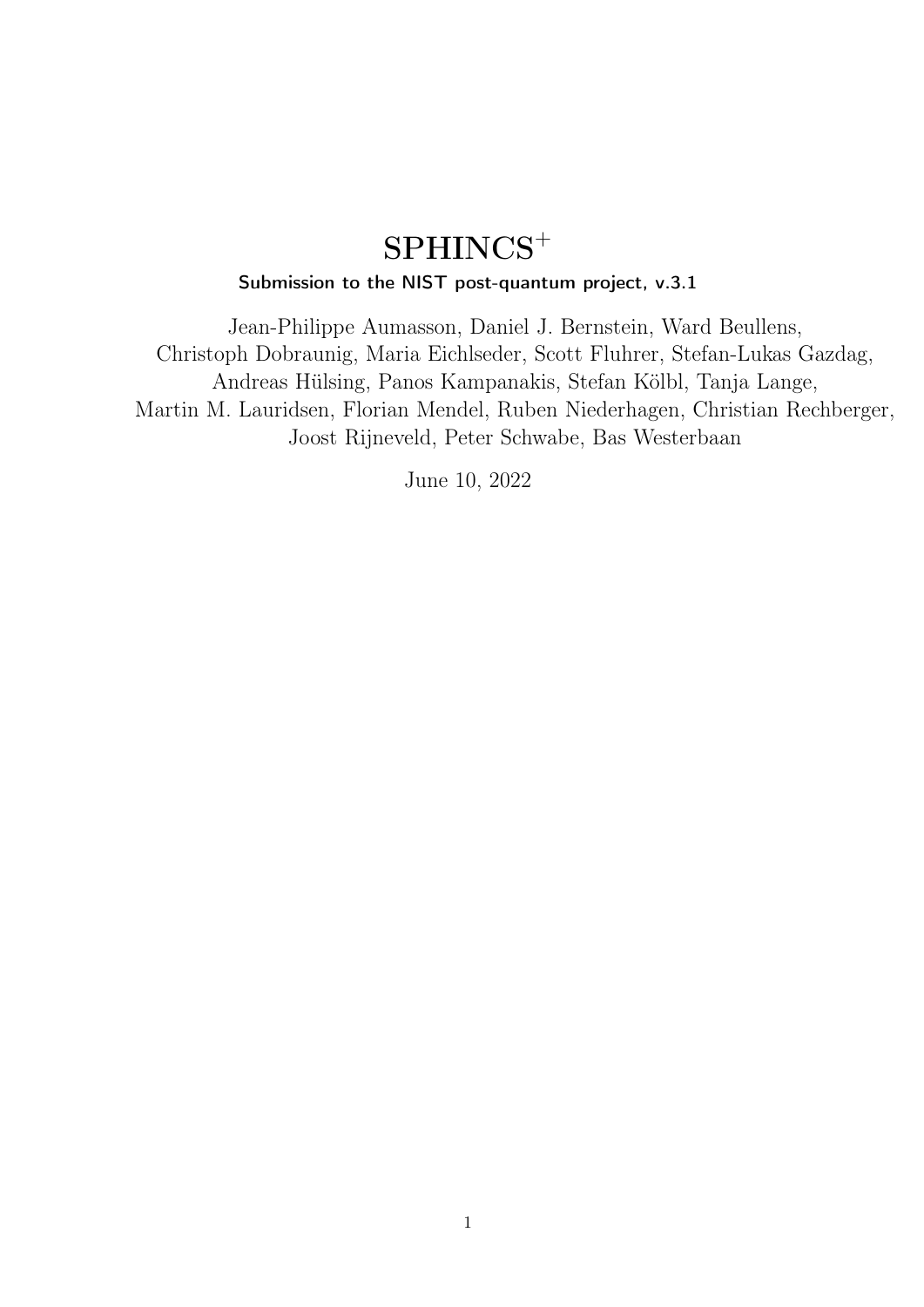## **Contents**

|             | 1. Introduction                                                                    | 5              |
|-------------|------------------------------------------------------------------------------------|----------------|
|             |                                                                                    | 6              |
|             |                                                                                    | $\overline{7}$ |
| 2. Notation |                                                                                    | $\overline{7}$ |
|             |                                                                                    | $\overline{7}$ |
|             |                                                                                    | $\overline{7}$ |
|             |                                                                                    | $\overline{7}$ |
| 2.3.        |                                                                                    |                |
|             |                                                                                    | 8              |
|             |                                                                                    | $8\,$          |
| 2.6.        |                                                                                    | 9              |
| 2.7.        |                                                                                    | 9              |
|             |                                                                                    | 9              |
|             | 2.7.2. PRF and Message Digest (Functions PRF, PRF_msg, H_msg)                      | 11             |
|             | 2.7.3. Hash Function Address Scheme (Structure of <b>ADRS</b> )                    | 11             |
|             | 3. WOTS <sup>+</sup> One-Time Signatures                                           | 14             |
|             |                                                                                    |                |
|             | 3.2. WOTS <sup>+</sup> Chaining Function (Function chain)                          | 15             |
|             |                                                                                    | 15             |
| 3.4.        | WOTS <sup>+</sup> Public Key Generation (Function wots_PKgen)                      | 16             |
|             | 3.5. WOTS <sup>+</sup> Signature Generation (Function wots_sign)                   | 16             |
|             | 3.6. WOTS <sup>+</sup> Compute Public Key from Signature (Function wots_pkFromSig) | 17             |
|             |                                                                                    |                |
|             | 4. The SPHINCS <sup>+</sup> Hypertree                                              | 19             |
|             |                                                                                    | 19             |
|             |                                                                                    | 19             |
|             |                                                                                    | 19             |
|             |                                                                                    | 19             |
|             | 4.1.4. XMSS Public Key Generation (Function xmss_PKgen)                            | 20             |
|             |                                                                                    | 21             |
|             | XMSS Signature Generation (Function xmss_sign)<br>4.1.6.                           | 21             |
|             | 4.1.7. XMSS Compute Public Key from Signature (Function xmss_pkFromSig)            | $22\,$         |
|             |                                                                                    |                |
|             | 23<br>4.2.1.                                                                       |                |
|             | HT Key Generation (Function ht_PKgen)<br>4.2.2.                                    | 23             |
|             | 4.2.3.                                                                             | 24             |
|             | HT Signature Generation (Function ht_sign)<br>4.2.4.                               | 24             |
|             |                                                                                    |                |
|             | HT Signature Verification (Function ht_verify)<br>4.2.5.                           | 25             |
|             |                                                                                    |                |
|             | 5. FORS: Forest Of Random Subsets                                                  | 26             |
|             |                                                                                    | 26             |
| 5.2.        |                                                                                    | 27             |
|             |                                                                                    | 27             |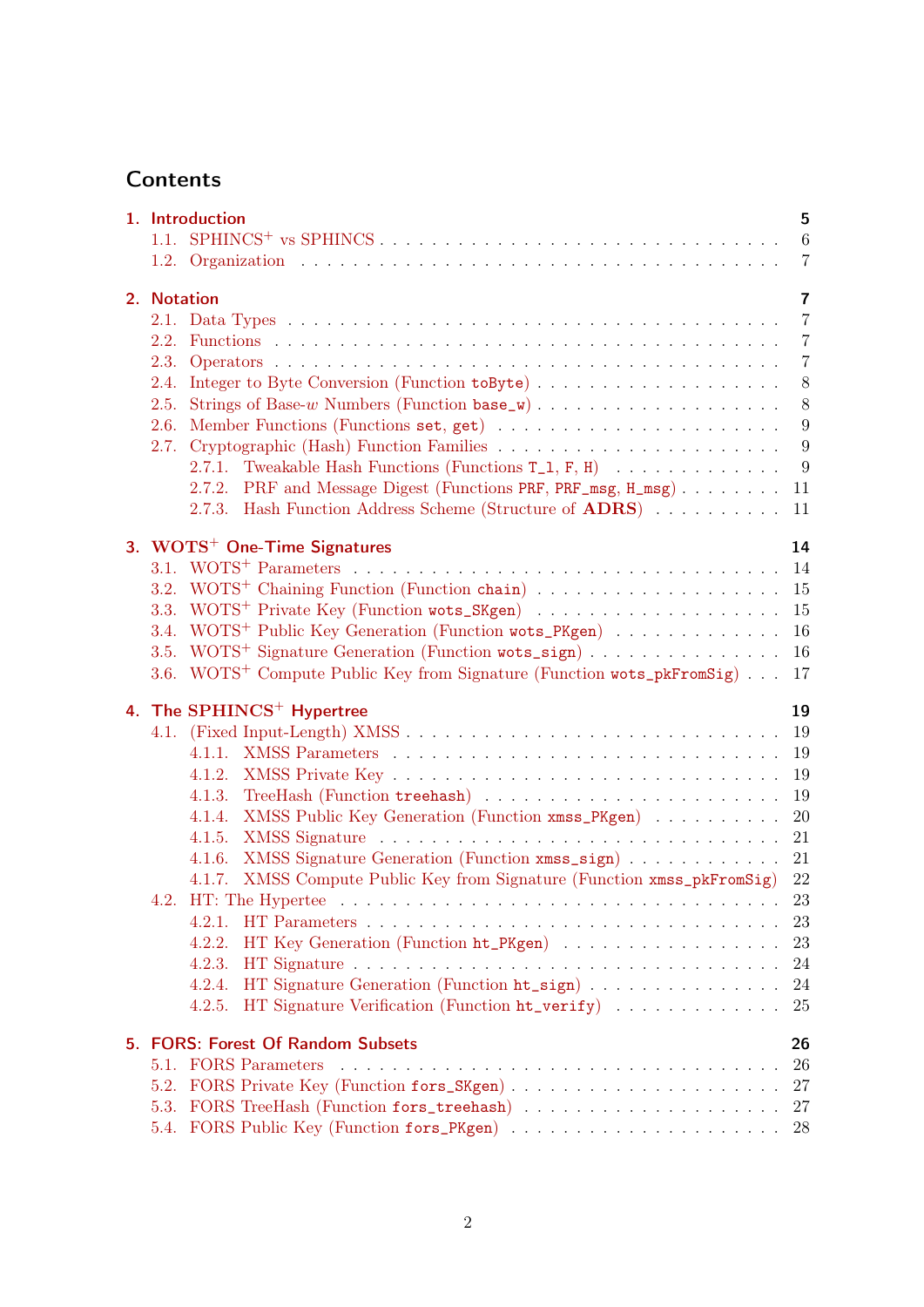|                                      | 5.5. FORS Signature Generation (Function fors_sign)<br>5.6. FORS Compute Public Key from Signature (Function fors_pkFromSig)                                                                                                                                                                                                                                                                                                         | 29<br>29                                                        |
|--------------------------------------|--------------------------------------------------------------------------------------------------------------------------------------------------------------------------------------------------------------------------------------------------------------------------------------------------------------------------------------------------------------------------------------------------------------------------------------|-----------------------------------------------------------------|
| 6.1.<br>6.2.<br>6.3.<br>6.4.<br>6.5. | 6. $SPHINCS$ <sup>+</sup><br>SPHINCS <sup>+</sup> Key Generation (Function spx_keygen)<br>SPHINCS <sup>+</sup> Signature Generation (Function spx_sign)<br>SPHINCS <sup>+</sup> Signature Verification (Function spx_verify)                                                                                                                                                                                                         | 31<br>31<br>32<br>32<br>33<br>34                                |
| 7.2.                                 | 7. Instantiations<br>7.1.1. Influence of Parameters on Security and Performance<br>7.1.2. Proposed Parameter Sets and Security Levels<br>Instantiations of Hash Functions (a) and a series and a series of Hash Functions (b) and a series of the series of the series of the series of Hash Functions (b) and the series of the series of the series of the series of<br>7.2.1.<br>7.2.2.<br>SPHINCS <sup>+</sup> -Haraka<br>7.2.3. | 35<br>36<br>38<br>38<br>39<br>40<br>41                          |
|                                      | 8. Design rationale<br>Tree-less WOTS <sup>+</sup> Public Key Compression<br>8.1.2.<br>8.1.3.<br>8.1.5.<br>SPHINCS <sup>+</sup> -'simple' and SPHINCS <sup>+</sup> -'robust'<br>8.1.6.                                                                                                                                                                                                                                               | 42<br>43<br>43<br>43<br>44<br>44<br>45<br>45<br>46              |
| 9.3.<br>9.4.<br>9.5.<br>9.6.         | 9. Security Evaluation (including estimated security strength and known attacks)<br>Security Level / Security Against Generic Attacks<br>9.3.1. Distinct-Function Multi-Target Second-Preimage Resistance 51<br>9.3.2. Pseudorandomness of Function Families<br>9.3.3.<br>9.3.4.<br>Implementation Security and Side-Channel Protection<br>$\hfill\ldots\ldots\ldots\ldots\ldots\ldots\ldots$                                        | 46<br>48<br>50<br>50<br>-51<br>51<br>52<br>53<br>53<br>54<br>54 |
|                                      | 10. Performance                                                                                                                                                                                                                                                                                                                                                                                                                      | 55<br>55<br>55                                                  |
|                                      | 11. Advantages and Limitations                                                                                                                                                                                                                                                                                                                                                                                                       | 58                                                              |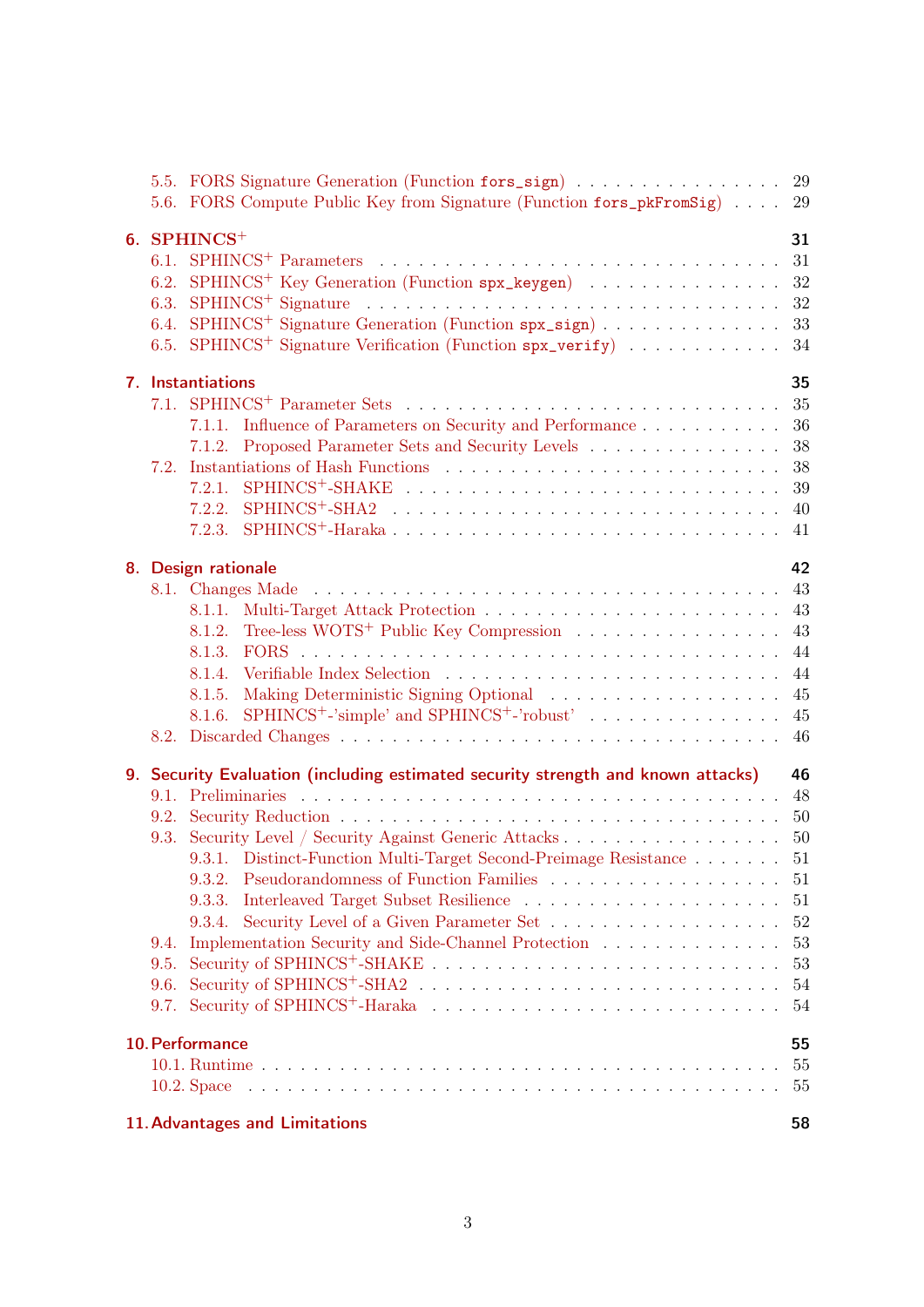| 12. Acknowledgements                | 59 |
|-------------------------------------|----|
| A. Parameter-evaluation Sage script |    |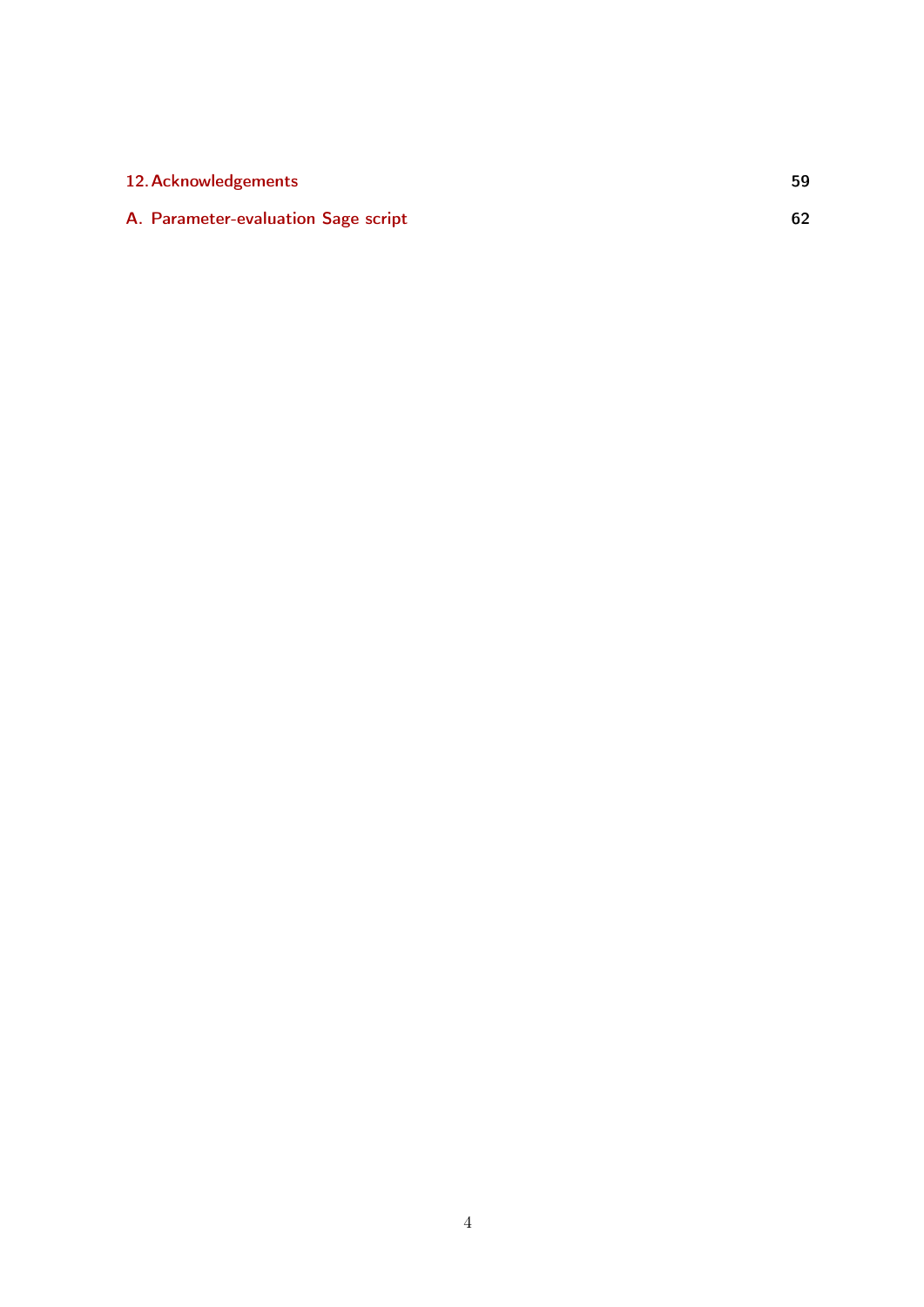### <span id="page-4-1"></span><span id="page-4-0"></span>1. Introduction

Hash-based signature schemes were developed as one-time signature schemes in the late 1970s by Lamport [\[15\]](#page-60-0) and extended to many-times signatures by Merkle [\[17\]](#page-60-1). The security of these schemes is easy to analyze and relies solely on the properties of the used hash function. However, Merkle's tree-based signature scheme required fixing at key-generation time the number of signatures to be made, keeping this number small for performance. Most importantly, the system required users to remember a state: some information to remember how many signatures were already made with the key.

In the 40 years since Lamport's scheme, many ideas improved the performance, practicality, and theoretical foundations of hash-based signatures, culminating in XMSS [\[7\]](#page-59-0), which is by now – as the first post-quantum signature scheme – published as an RFC  $[8]$  by the CFRG. A strong point of these systems is that they need very few security assumptions – the hash function even need not be collision resistant. The only downside of XMSS is that it is stateful, which makes it not fit the standard definition of signature schemes as, e.g., stated in the NIST call for submissions.

SPHINCS [\[5\]](#page-59-2) was designed by Bernstein, Hopwood, Hülsing, Lange, Niederhagen, Papachristodoulou, Schneider, Schwabe, and Wilcox-O'Hearn as a stateless hash-based signature scheme and was the first signature scheme to propose parameters to resist quantum cryptanalysis. SPHINCS uses many components from XMSS but works with larger keys and signatures to eliminate the state.

This document is about the SPHINCS<sup>+</sup> construction. At a high level, SPHINCS<sup>+</sup> works like SPHINCS. The basic idea is to authenticate a huge number of few-time signature (FTS) key pairs using a so-called hypertree. FTS schemes are signature schemes that allow a key pair to produce a small number of signatures, e.g., in the order of ten for our parameter sets.

For each new message, a (pseudo)random FTS key pair is chosen to sign the message. The signature consists then of the FTS signature and the authentication information for that FTS key pair. The authentication information is roughly a hypertree signature, i.e. a signature using a certification tree of Merkle tree signatures.

More specifically, a hypertree is a tree of hash-based many-time signatures (MTS). These many-time signatures allow a key pair to sign a fixed number N of messages – for SPHINCS<sup>+</sup>  $N$  is a power of 2, for example 256. The MTS key pairs themselves are organized in an  $N$ -ary tree with d layers. On the top layer  $d-1$  there is a single MTS key pair which is used to sign the public keys of N MTS key pairs that form layer  $d-2$ . Each of these N MTS key pairs is used to sign another N MTS public keys forming layer  $d-3$ . This goes on down to the  $N^{d-1}$ key pairs on the bottom layer which are used to sign  $N$  FTS public keys, each, leading to a total number of  $N<sup>d</sup>$  authenticated FTS key pairs. The authentication information for an FTS key pair consists of the d MTS signatures that build a path from the FTS key pair to the top MTS tree.

An MTS signature is just a classical Merkle-tree signature in the case of SPHINCS<sup>+</sup>. It consists of a one-time signature (OTS) on the given message plus the authentication path in the binary hash-tree, authenticating the N OTS key pairs of one MTS key pair.

The public key of  $SPHINCS^+$  is essentially the public key of the top level MTS which is just the root node of its binary hash tree and hence, a single hash value. However, actual SPHINCS<sup>+</sup> public keys additionally contain a public seed value of the same length as the root node. This is due to technical reasons explained in the detailed specification below.

The SPHINCS<sup>+</sup> secret key is just a single secret seed value. From this, all the OTS and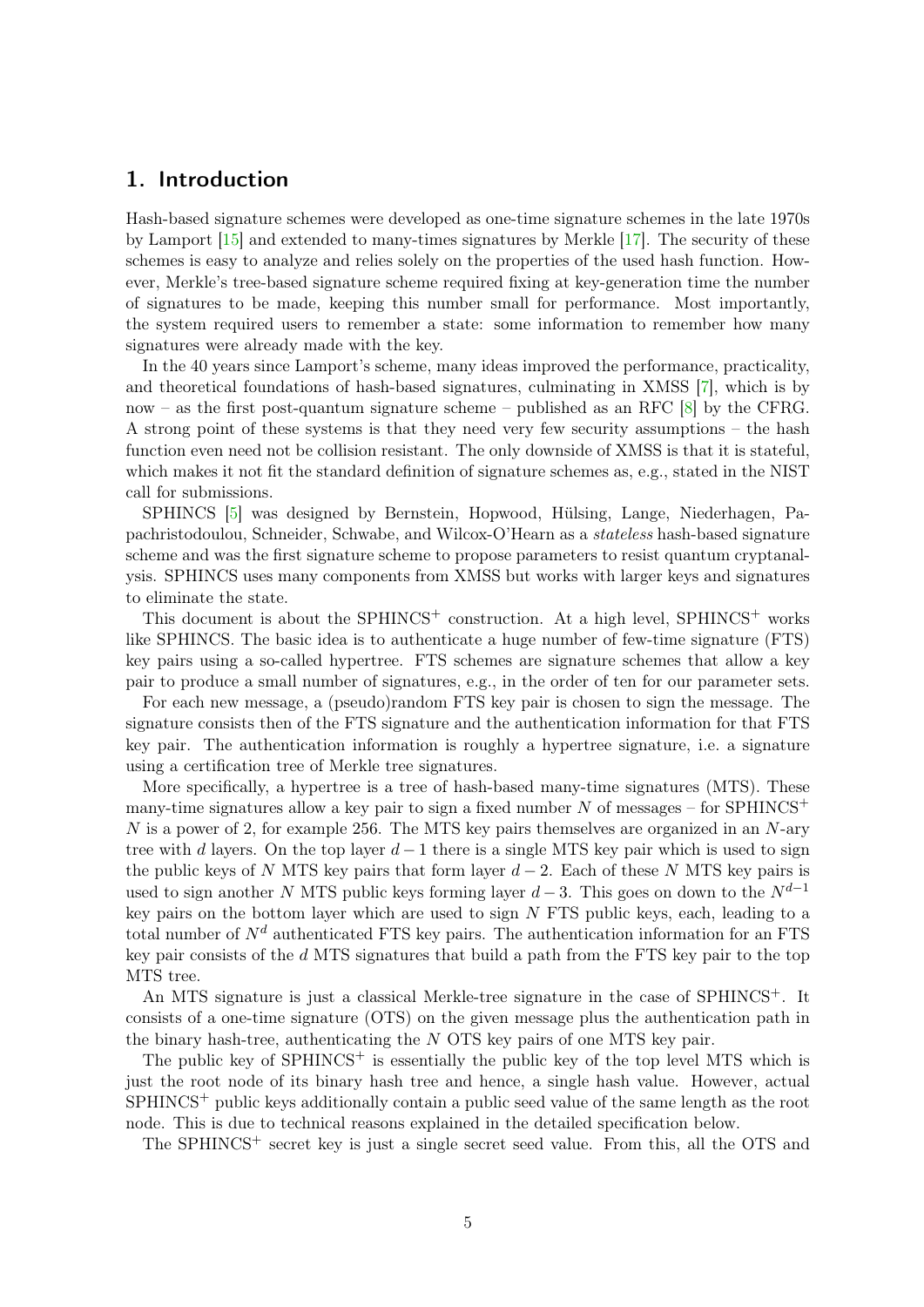<span id="page-5-1"></span>FTS secret keys are generated in a pseudorandom manner. The OTS and FTS secret keys together fully determine the whole virtual structure of an  $SPHINCS<sup>+</sup>$  key pair. Again, actual SPHINCS<sup>+</sup> secret keys contain an additional secret value of the same size as the secret seed as well as a copy of the public key. The additional value is used to key a PRF used in randomized hashing as detailed in the comparison below.

### <span id="page-5-0"></span>1.1. SPHINCS<sup>+</sup> vs SPHINCS

SPHINCS<sup>+</sup> builds on SPHINCS by introducing several improvements:

- Multi-target attack protection: We apply the mitigation techniques from [\[11\]](#page-59-3) using keyed hash functions. Each hash function call is keyed with a different key and applies different bitmasks. Keys and bitmasks are pseudorandomly generated from an address specifying the context of the call, and a public seed. For this we introduce the notion of tweakable hash functions which in addition to the input value take a public seed and an address.
- Tree-less WOTS<sup>+</sup> public key compression: The last nodes of the WOTS<sup>+</sup> chains are not compressed using an L-tree but using a single tweakable hash function call. This call again receives an address and a public seed to key this call and to generate a bitmask as long as the input.
- FORS: A HORST key pair does not consist anymore of a single monolithic tree. Instead it consists of k trees of height a The leaves of these trees are the hashes of the  $2<sup>a</sup>$  secret key elements. The public key is the tweakable hash of the concatenation of all the root nodes as for the  $WOTS^+$  public key.

A FORS key pair can be used to sign  $k2^a$  bit message digests. The digest is first split into k strings  $m_i$  of length  $2^a$  bits each. Next, every  $m_i$  is interpreted as an integer in  $[0, 2^a - 1]$ . Here  $m_i$  selects the  $m_i$ -th secret key element of the *i*-th tree for the signature. The signature also contains the authentication paths for all the selected secret key elements, which means one path of length a per tree. Verification uses the signature to reconstruct the root nodes and compresses them using the tweakable hash.

• Verifiable index selection: The message digest is now computed as follows. First, we deterministically generate randomness

 $\mathbf{R} = \mathbf{PRF}_{\text{msg}}(\mathbf{SK}.\text{prf},\text{OptRand},M).$ 

Where OptRand is a *n*-byte value, per default  $PK$  seed but can be filled with random bits e.g. taken from a TRNG to avoid deterministic signing. Then we compute message digest and index as

$$
(\text{md}||\text{idx}) = \mathbf{H}_{\mathbf{msg}}(\mathbf{R}, \mathbf{PK}, M)
$$

where  $PK = (PK. \text{seed}, PK. \text{root})$  contains the top root node and the public seed. Hence, we can omit the index in the SPHINCS signature as it would be redundant. This allows to tighten HORST security.

• SPHINCS<sup>+</sup>-'robust' and SPHINCS<sup>+</sup>-'simple': The updated, Round 2 submission of  $SPHINCS<sup>+</sup>$  adds new, more simple instantiations of the tweakable hash functions similar to those in the LMS proposal for stateful hash-based signatures [\[16\]](#page-60-2). This splits the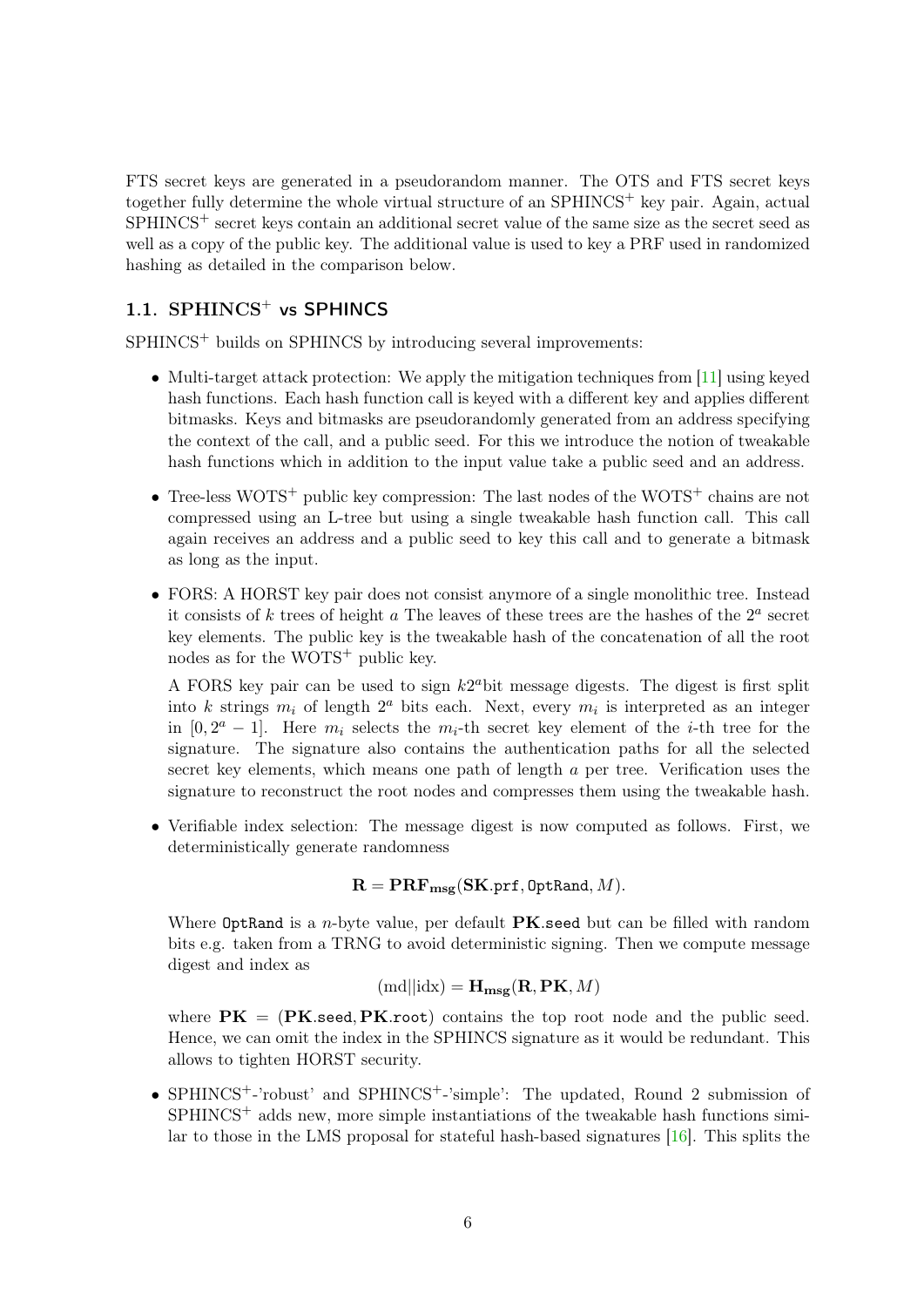instantiations into the new 'simple' instantiations and the established 'robust' instantiations. The 'simple' instantiations have the advantage of better speed and the drawback of a security argument which in its entirety only applies in the random oracle model. Consequently, the 'robust' instantiations have a more conservative security argument but are slower.

### <span id="page-6-0"></span>1.2. Organization

In this document we give a formal specification of the  $SPHINCS<sup>+</sup>$  construction. We follow a bottom-up approach to specify SPHINCS<sup>+</sup>. We start with basic notation. Afterwards we define WOTS<sup>+</sup>, the OTS used in SPHINCS<sup>+</sup>. Next, we specify XMSS, the MTS used in  $SPHINCS<sup>+</sup>$ , and how it is used to do HT signatures. Then, we define FORS, the FTS used. to finally specify SPHINCS+. Afterwards we discuss different instantiations and explain the design rationale. Then we present a security analysis, give performance values and conclude with a discussion of advantages and limitations.

### <span id="page-6-1"></span>2. Notation

In the following we start defining basic mathematical operations on integers and bit strings. From that we work our way to more specific basic methods used later in the specification.

### <span id="page-6-2"></span>2.1. Data Types

Bytes and byte strings are the fundamental data types. A byte is a sequence of eight bits. The set of bytes is denoted as  $\mathbb B$ . A single byte is denoted as a pair of hexadecimal digits with a leading "0x". A byte string is an ordered sequence of zero or more bytes and is denoted as an ordered sequence of hexadecimal characters with a leading "0x". For example, 0xe534f0 is a byte string of length 3. An array of byte strings is an ordered, indexed set starting with index 0 in which all byte strings have identical length. We assume big-endian representation for any data types or structures.

#### <span id="page-6-3"></span>2.2. Functions

We define the following functions:

- $\lceil x \rceil$  (or ceil(x)) : for x a real number returns the smallest integer greater than or equal to x.
- $|x|$  (or floor(x)) : for x a real number returns the largest integer less than or equal to x.
- $log(x)$ : for x a non-negative real number returns the logarithm to base 2 of x. In pseudocode this function is written as lg.

Trunc $\rho(x)$ : truncates the bit-string x to the first  $\ell$  bits.

#### <span id="page-6-4"></span>2.3. Operators

When  $a$  and  $b$  are integers, mathematical operators are defined as follows:

 $\hat{a}$ :  $a^b$  denotes the result of a raised to the power of b.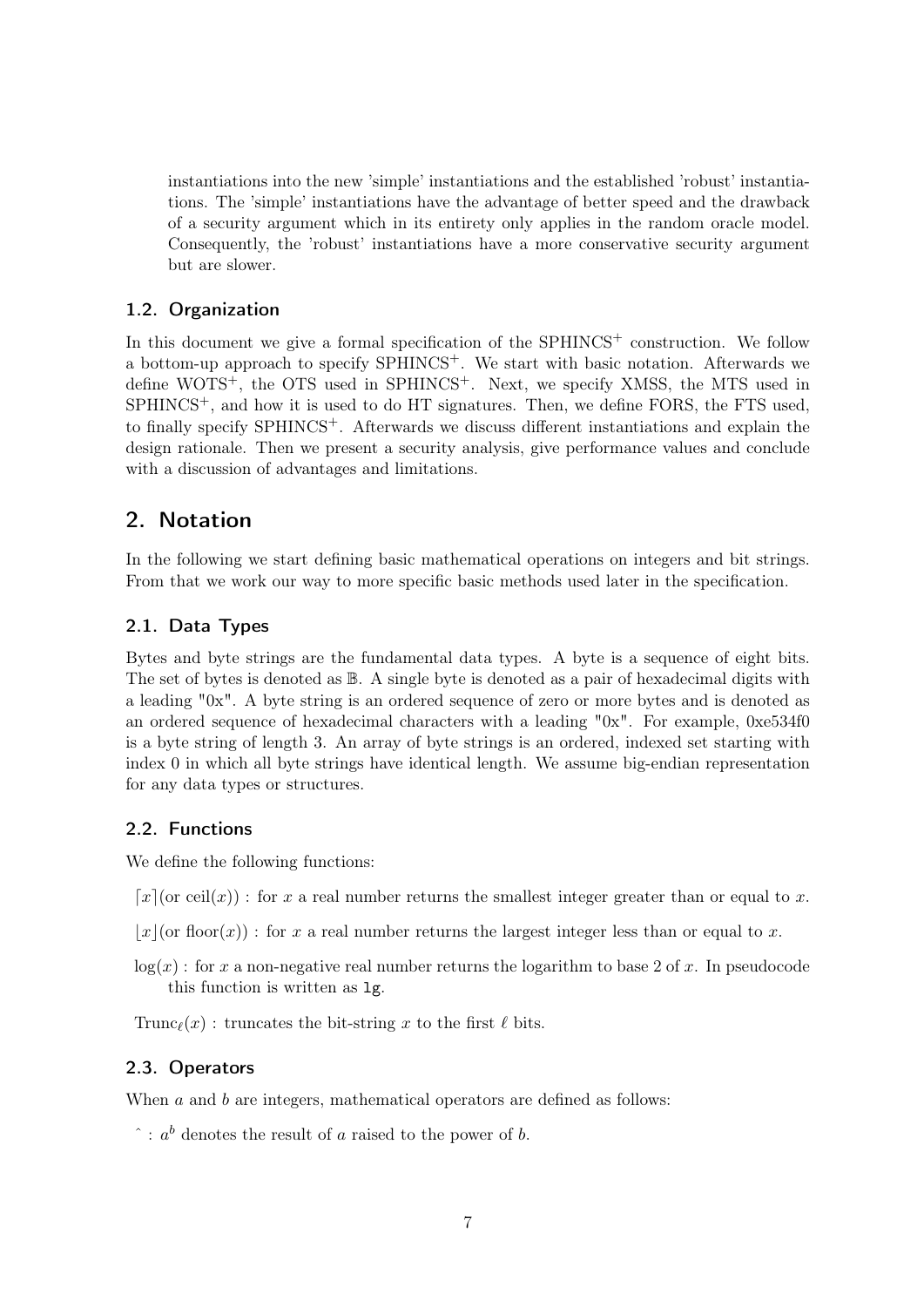- $\cdot : a \cdot b$  denotes the product of a and b. This operator is sometimes omitted in the absence of ambiguity, as in usual mathematical notation.
- $\int$ :  $a/b$  denotes the quotient of a by non-zero b.
- $\%$ :  $a \% b$  denotes the non-negative remainder of the integer division of a by b.
- $+ : a + b$  denotes the sum of a and b.
- $-$ :  $a b$  denotes the difference of a and b.
- $++: a++$  denotes incrementing a by 1, i.e.,  $a=a+1$ .
- $<< : a << b$  denotes a logical left shift of a by b positions, for b being non-negative, i.e.,  $a \cdot 2^b$ .
- $\gg$ :  $a \gg b$  denotes a logical right shift of a by b positions, for b being non-negative, i.e. floor $(a/2^b)$ .

The standard order of operations is used when evaluating arithmetic expressions.

Arrays are used in the common way, where the *i*-th element of an array A is denoted  $A[i]$ . Byte strings are treated as arrays of bytes where necessary: If X is a byte string, then  $X[i]$ denotes its *i*-th byte, where  $X[0]$  is the leftmost, highest order byte.

If  $A$  and  $B$  are byte strings of equal length, then:

A AND B denotes the bitwise logical conjunction operation.

A XOR B (or  $A \oplus B$ ) denotes the bitwise logical exclusive disjunction operation.

When B is a byte and i is an integer, then  $B \gg i$  denotes the logical right-shift by i positions.

If X is an x-byte string and Y a y-byte string, then  $X||Y$  denotes the concatenation of X and Y, with  $X||Y = X[0] \dots X[x-1]Y[0] \dots Y[y-1].$ 

### <span id="page-7-0"></span>2.4. Integer to Byte Conversion (Function toByte)

For x and y non-negative integers, we define  $Z = \texttt{toByte}(x, y)$  to be the y-byte string containing the binary representation of  $x$  in big-endian byte-order.

#### <span id="page-7-1"></span>2.5. Strings of Base-w Numbers (Function base\_w)

A byte string can be considered as a string of base w numbers, i.e. integers in the set  $\{0, \ldots, w-$ 1}. The correspondence is defined by the function base\_ $w(X, w, out_{\text{len}})$  as follows. Let X be a len\_X- byte string, and w is an element of the set  $\{4, 16, 256\}$ , then base\_w(X, w, out\_len) outputs an array of out\_len integers between 0 and  $w - 1$  [\(Figure 1\)](#page-9-0). The length out\_len is REQUIRED to be less than or equal to  $8 * len_X / log(w)$ .

```
# Input: len_X-byte string X, int w, output length out_len
# Output: out_len int array basew
base_w(X, w, out\_len) {
```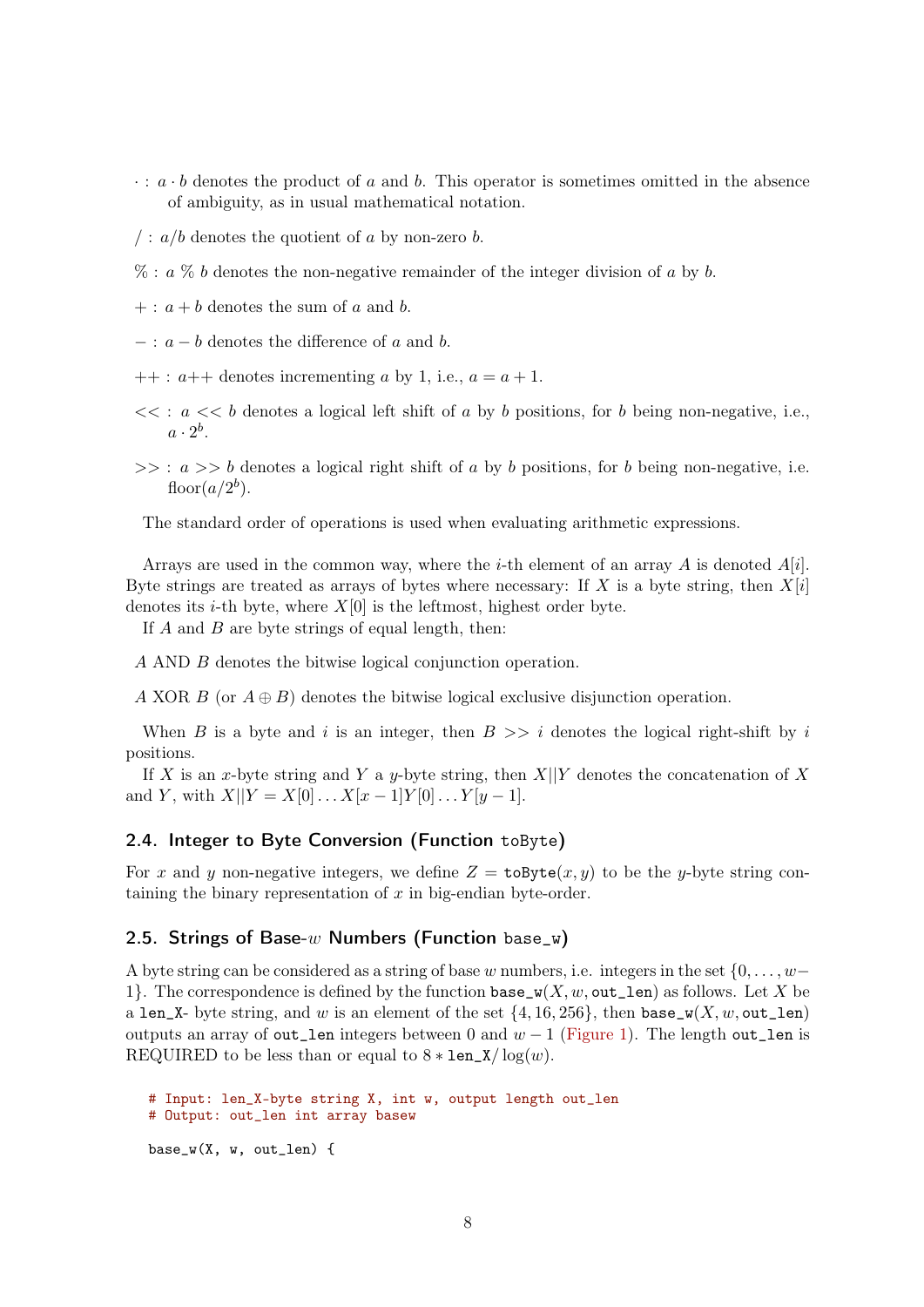```
int in = 0;
 int out = 0;
 unsigned int total = 0;
 int bits = 0:
 int consumed;
  for ( consumed = 0; consumed < out len; consumed++ ) {
      if ( bits == 0 ) {
          total = Xfin:
          in++;
          bits += 8;
      }
      bits - = \lg(w);
      basew[out] = (total >> bits) AND (w - 1);
      out++;
 }
 return basew;
}
```
Algorithm 1:  $base_w - Computing$  the base-w representation

### <span id="page-8-0"></span>2.6. Member Functions (Functions set, get)

To simplify algorithm descriptions, we assume the existence of member functions. If a complex data structure like a public key  $PK$  contains a variable X then PK.getX() returns the value of X for this public key. Accordingly, PK.  $\texttt{set}(Y)$  sets variable X in PK to the value held by Y. Since camelCase is used for member function names, a value z may be referred to as Z in the function name, e.g. getZ.

### <span id="page-8-1"></span>2.7. Cryptographic (Hash) Function Families

SPHINCS<sup>+</sup> makes use of several different function families with cryptographic properties. Every SPHINCS<sup>+</sup> instantiation MUST describe how to implement each of the following functions. For the main instantiations given in this document, this will be done using a single (hash) function, i.e., SHA2-256 or SHAKE-128. Specific instantiations are given in [Section 7.](#page-34-0)

 $SPHINCS^+$  applies the multi-target mitigation technique from [\[11\]](#page-59-3), independently keying and randomizing each hash function call in the original SPHINCS. The implementation of this randomization and keying differs for different instantiations as different function families (e.g., SHA2 or SHAKE) have different properties. Hence, we introduce *tweakable* hash functions as a layer of abstraction. All algorithms in this specification use tweakable hash functions in place of traditional hash functions. Later, in [Section 7,](#page-34-0) we describe how to implement the tweakable hash functions.

In addition to several tweakable hash functions,  $SPHINCS^+$  makes use of two PRFs and a keyed hash function. Input and output length are given in terms of the security parameter  $n$ and the message digest length  $m$ , both to be defined more precisely in the coming sections.

### <span id="page-8-2"></span>2.7.1. Tweakable Hash Functions (Functions T\_l, F, H)

A tweakable hash function takes a public seed  $PK$ .seed and context information in form of an address ADRS in addition to the message input. This allows to make the hash function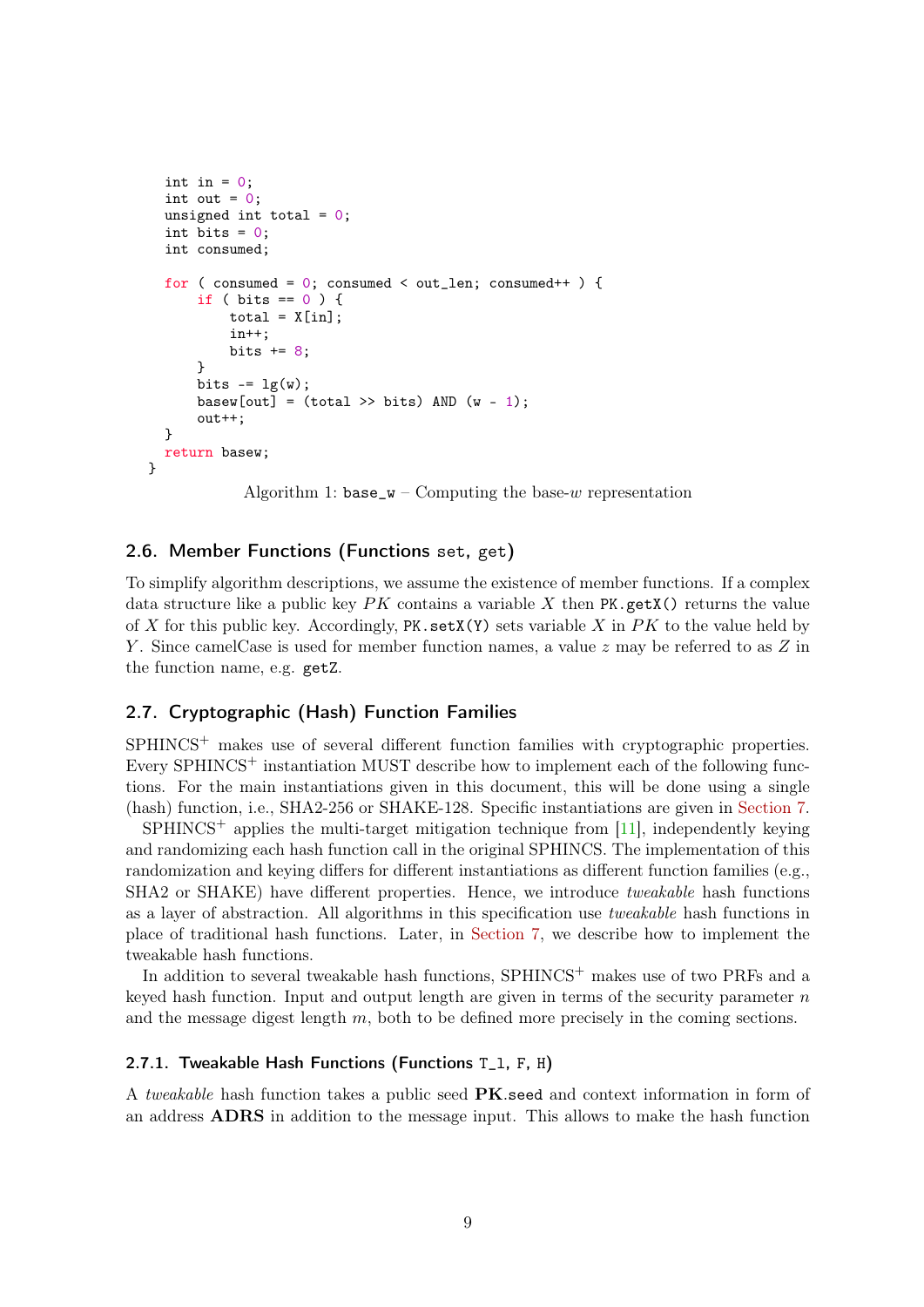

<span id="page-9-0"></span>

calls for each key pair and position in the virtual tree structure of  $SPHINCS<sup>+</sup>$  independent from each other. The addressing scheme will be described in [Section 2.7.3.](#page-10-1)

The schemes described in this specification build upon several instantiations of tweakable hash functions of the form

$$
\mathbf{T}_{\ell} : \mathbb{B}^n \times \mathbb{B}^{32} \times \mathbb{B}^{\ell n} \to \mathbb{B}^n,
$$
  
md  $\leftarrow \mathbf{T}_{\ell}(\mathbf{P} \mathbf{K}.\mathtt{seed}, \mathbf{ADRS}, M)$ 

mapping and  $\ln$ -byte message M to an n-byte hash value md using an n-byte seed PK.seed and a 32-byte address **ADRS**. The function  $T_\ell$  is denoted by  $T_1$  in pseudocode.

There are two special cases which we rename for consistency with previous descriptions of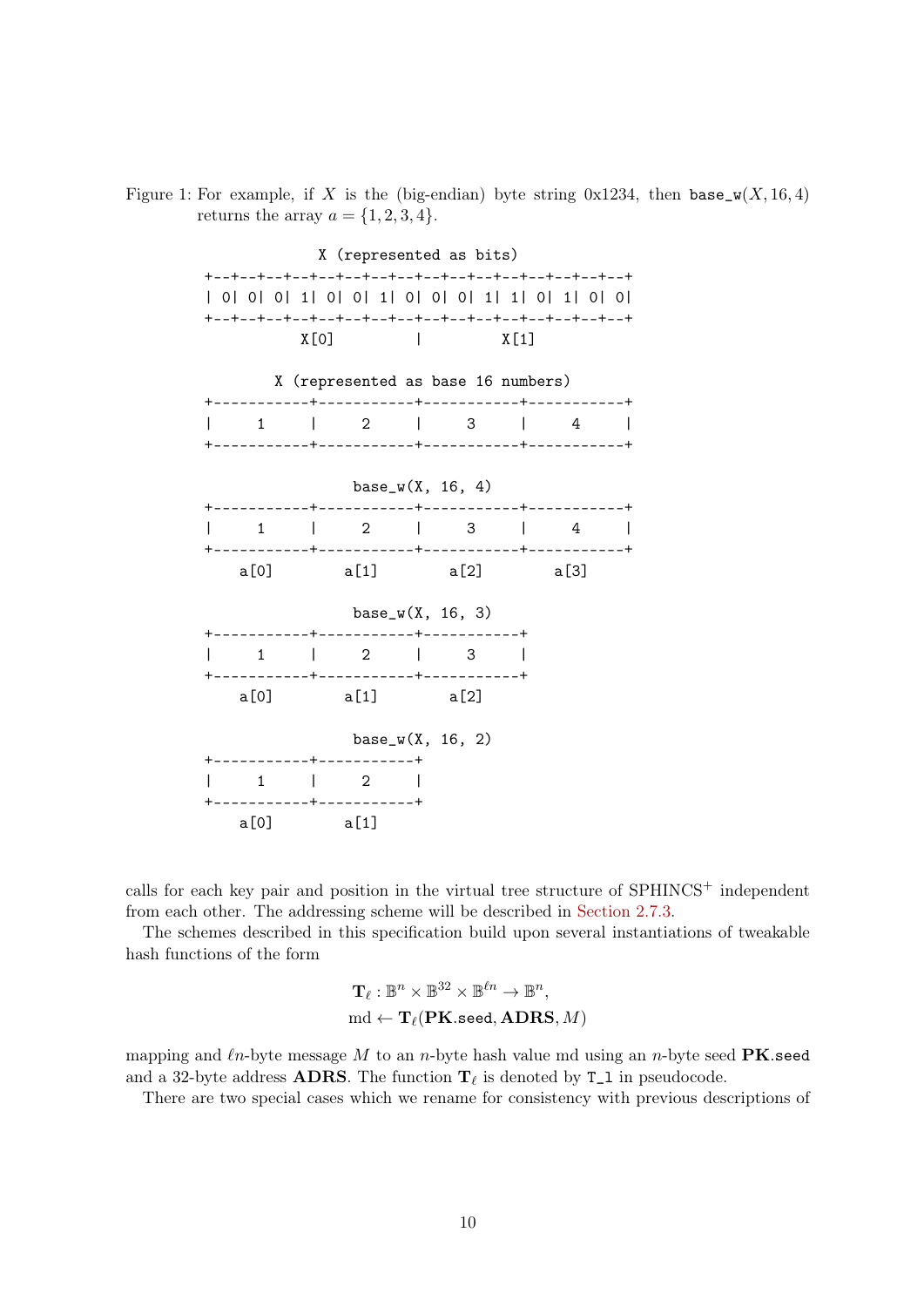hash-based signature schemes:

$$
\mathbf{F}: \mathbb{B}^n \times \mathbb{B}^{32} \times \mathbb{B}^n \to \mathbb{B}^n,
$$
  
\n
$$
\mathbf{F} \stackrel{\text{def}}{=} \mathbf{T}_1
$$
  
\n
$$
\mathbf{H}: \mathbb{B}^n \times \mathbb{B}^{32} \times \mathbb{B}^{2n} \to \mathbb{B}^n
$$
  
\n
$$
\mathbf{H} \stackrel{\text{def}}{=} \mathbf{T}_2
$$

### <span id="page-10-0"></span>2.7.2. PRF and Message Digest (Functions PRF, PRF\_msg, H\_msg)

 $SPHINCS<sup>+</sup>$  makes use of a pseudorandom function  $PRF$  for pseudorandom key generation:

$$
\mathbf{PRF} : \mathbb{B}^n \times \mathbb{B}^{32} \to \mathbb{B}^n.
$$

In addition, SPHINCS<sup>+</sup> uses a pseudorandom function  $\mathbf{PRF}_{\mathbf{msg}}$  to generate randomness for the message compression:

$$
\mathbf{PRF}_{\mathrm{msg}} : \mathbb{B}^n \times \mathbb{B}^n \times \mathbb{B}^* \to \mathbb{B}^n.
$$

To compress the message to be signed, SPHINCS<sup>+</sup> uses an additional keyed hash function H<sub>msg</sub> that can process arbitrary length messages:

$$
\mathbf{H}_{\mathrm{msg}} : \mathbb{B}^n \times \mathbb{B}^n \times \mathbb{B}^n \times \mathbb{B}^* \to \mathbb{B}^m.
$$

#### <span id="page-10-1"></span>2.7.3. Hash Function Address Scheme (Structure of ADRS)

An address ADRS is a 32-byte value that follows a defined structure. In addition, it comes with set methods to manipulate the address. We explain the generation of addresses in the following sections where they are used. Essentially, all functions have to keep track of the current context, updating the addresses after each hash call.

There are five different types of addresses for the different use cases. One type is used for the hashes in WOTS<sup>+</sup> schemes, one is used for compression of the WOTS<sup>+</sup> public key, the third is used for hashes within the main Merkle tree construction, another is used for the hashes in the Merkle tree in FORS, and the last is used for the compression of the tree roots of FORS. These types largely share a common format. We describe them in more detail, below.

The structure of an address complies with word borders, with a word being 32 bits long in this context. Only the tree address (i.e. the index of a specific subtree in the main tree) is too long to fit a single word: for this, we reserve three words. An address is structured as follows. It always starts with a layer address of one word in the most significant bits, followed by a tree address of three words. These addresses describe the position of a tree within the hypertree. The layer address describes the height of a tree within the hypertree starting from height zero for trees on the bottom layer. The tree address describes the position of a tree within a layer of a multi-tree starting with index zero for the leftmost tree. The next word defines the type of the address. It is set to 0 for a  $WOTS^+$  hash address, to 1 for the compression of the  $WOTS<sup>+</sup>$  public key, to 2 for a hash tree address, to 3 for a FORS address, and to 4 for the compression of FORS tree roots.

We first describe the  $WOTS^+$  address (Figure [2\)](#page-11-0). In this case, the type word is followed by the key pair address that encodes the index of the  $WOTS^+$  key pair within the specified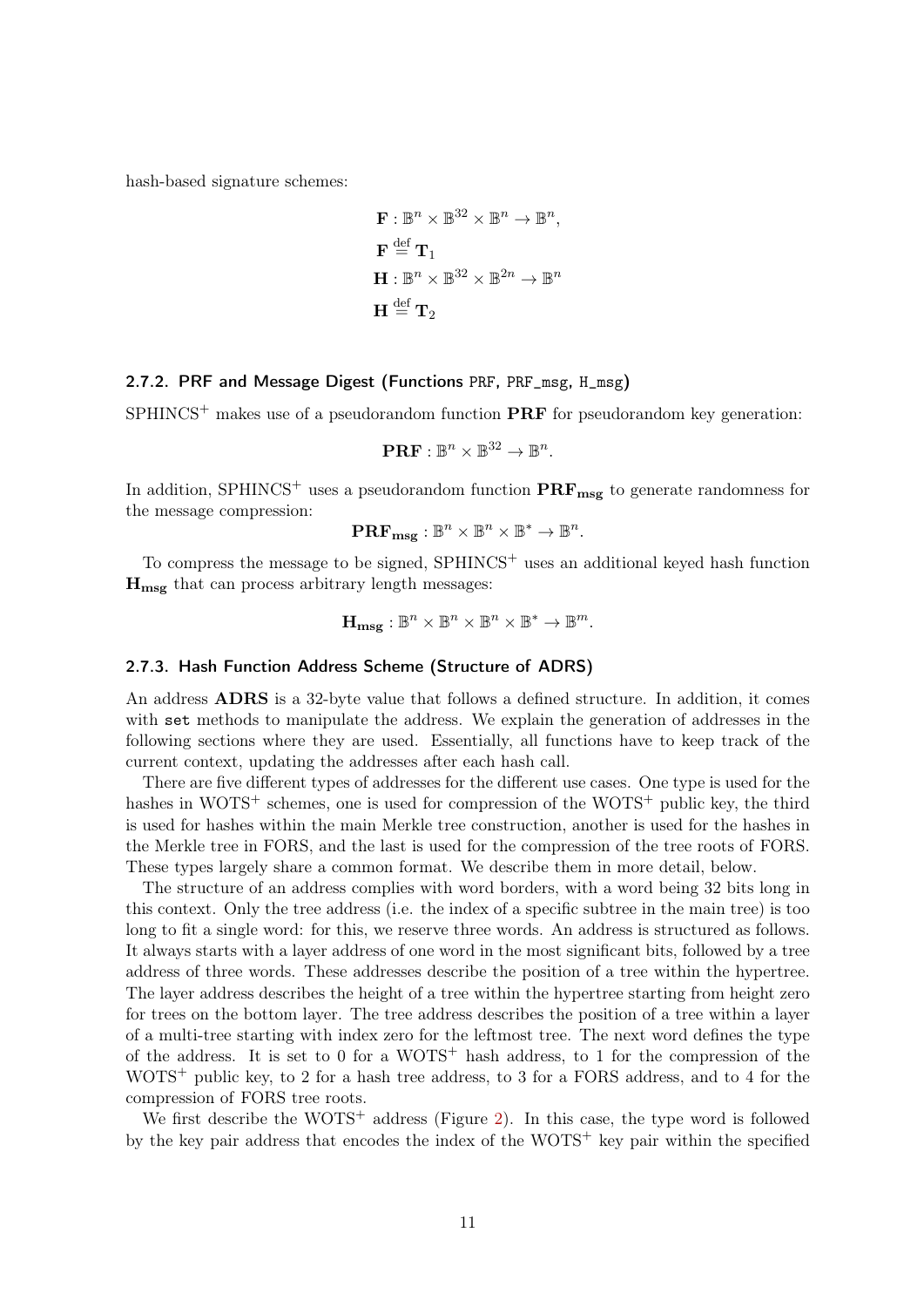tree. The next word encodes the chain address (i.e. the index of the chain within  $WOTS^{+}$ ), followed by a word that encodes the address of the hash function call within the chain. Note that for the generation of the secret keys based on  $SK$  seed a different type of address is used (see below).

| layer address | tree address     |               |              |
|---------------|------------------|---------------|--------------|
| $type = 0$    | key pair address | chain address | hash address |

<span id="page-11-0"></span>Figure 2:  $WOTS^+$  hash address.

The second type (Figure [3\)](#page-11-1) is used to compress the  $WOTS^+$  public keys. The type word is set to 1. Similar to the address used within  $WOTS^+$ , the next word encodes the key pair address. The remaining two words are not needed, and thus remain zero. We zero pad the address to the constant length of 32 bytes.

| layer address |                  | tree address  |  |
|---------------|------------------|---------------|--|
| $type = 1$    | key pair address | $padding = 0$ |  |

<span id="page-11-1"></span>Figure 3: WOTS<sup>+</sup> public key compression address.

The third type (Figure [4\)](#page-11-2) addresses the hash functions in the main tree. In this case the type word is set to 2, followed by a zero padding of one word. The next word encodes the height of the tree node that is being computed, followed by a word that encodes the index of this node at that height.

| layer address | tree address  |             |            |
|---------------|---------------|-------------|------------|
| $type = 2$    | $padding = 0$ | tree height | tree index |

<span id="page-11-2"></span>Figure 4: hash tree address.

The next type (Figure [5\)](#page-12-0) is of a similar format, and is used to describe the hash functions in the FORS tree. The type word is set to 3. The key pair address is used to signify which FORS key pair is used, identical to the key pair address in the  $WOTS<sup>+</sup>$  hash addresses. Its value is the same as that of the  $WOTS^+$  key pair that is used to authenticate it, i.e. its index as a leaf in the specified tree. The tree height and tree index fields are used to address the hashes within the FORS tree. This is done like for the above-mentioned hashes in the main tree, with the additional consideration that the tree indices are counted continuously across the different FORS trees. To generate the leaf nodes from **SK** seed a different typ of address is used (see below).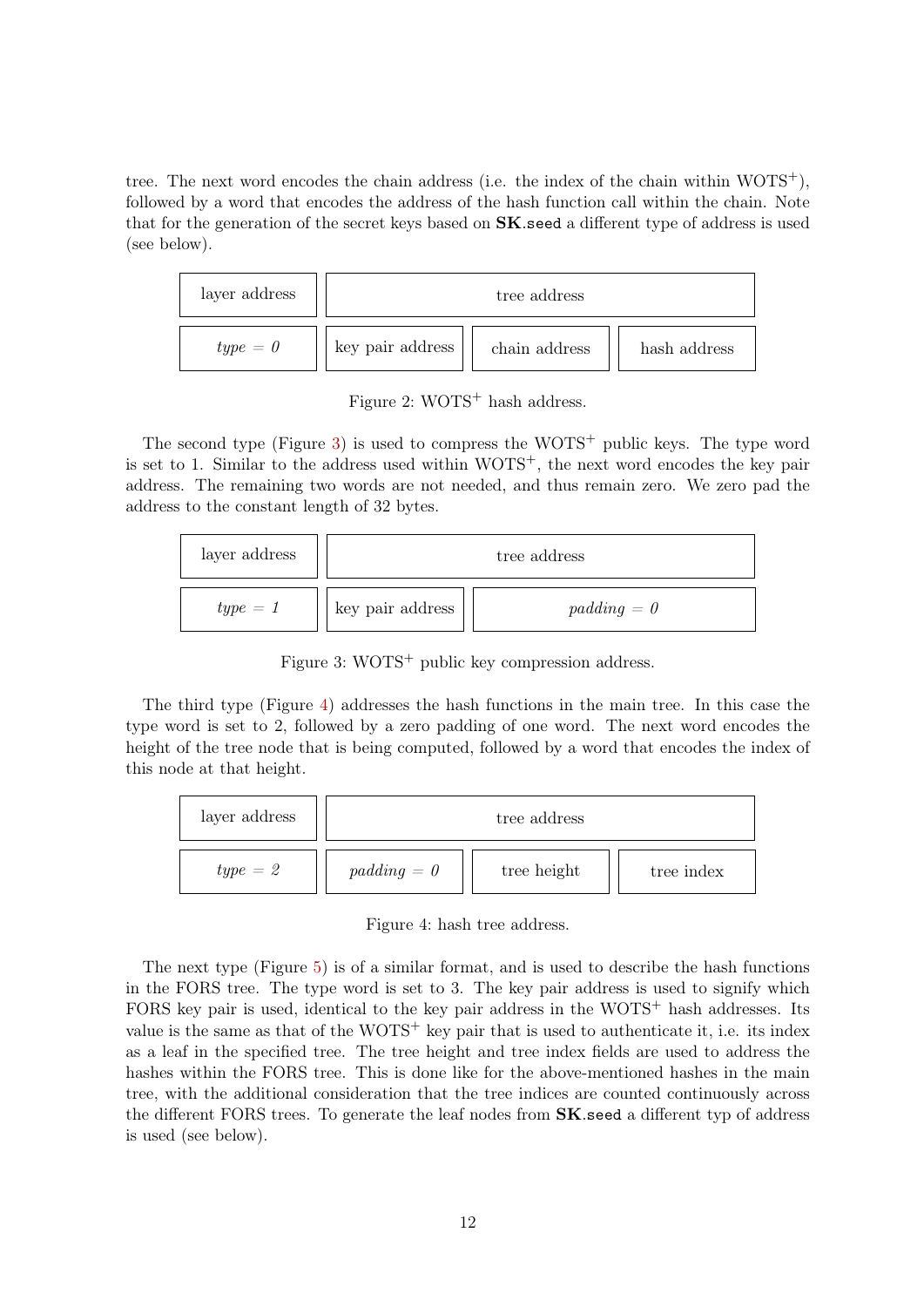| layer address | tree address     |             |            |
|---------------|------------------|-------------|------------|
| $type = 3$    | key pair address | tree height | tree index |

<span id="page-12-0"></span>Figure 5: FORS tree address.

The next type (Figure [6\)](#page-12-1) is used to compress the tree roots of the FORS trees. The type word is set to 4. Like the WOTS<sup>+</sup> public key compression address, it contains only the address of the FORS key pair, but is padded to the full length.



<span id="page-12-1"></span>Figure 6: FORS tree roots compression address.

The final two types are used for secret key value generation in WOTS<sup>+</sup> and FORS. A  $WOTS<sup>+</sup>$  key generation address (Figure [7\)](#page-12-2) is the same as a  $WOTS<sup>+</sup>$  hash address with two differences. First, the type word is set to 5. Second, the hash address word is constantly set to 0. When generating the secret key value for a given chain, the remaining words have to be set the same way as for the  $WOTS^+$  hash addresses used for this chain.

| layer address | tree address     |               |                                  |
|---------------|------------------|---------------|----------------------------------|
| $type=5$      | key pair address | chain address | $\vert$ hash address $= 0 \vert$ |

<span id="page-12-2"></span>Figure 7:  $WOTS^{+}$  key generation address.

Similarly, the FORS key generation type (Figure [8\)](#page-13-2) is the same as the FORS tree address type, except that the type word is set to 6, and the tree height word is set to 0. As for the  $WOTS<sup>+</sup>$  key generation address, the remaining words have to be set as for the FORS tree address used when processing the generated value.

All fields within these addresses encode unsigned integers. When describing the generation of addresses we use set methods that take positive integers and set the bits of a field to the binary representation of that integer, in big-endian notation. Throughout this document, we adhere to the convention of assuming that changing the type word of an address (indicated by the use of the setType() method) initializes the subsequent three words to zero.

In order to make keeping track of the types easier throughout the pseudo-code in the rest of this document, we refer to them respectively using the constants WOTS\_HASH, WOTS\_PK, TREE, FORS\_TREE, FORS\_ROOTS, WOTS\_PRF, and FORS\_PRF.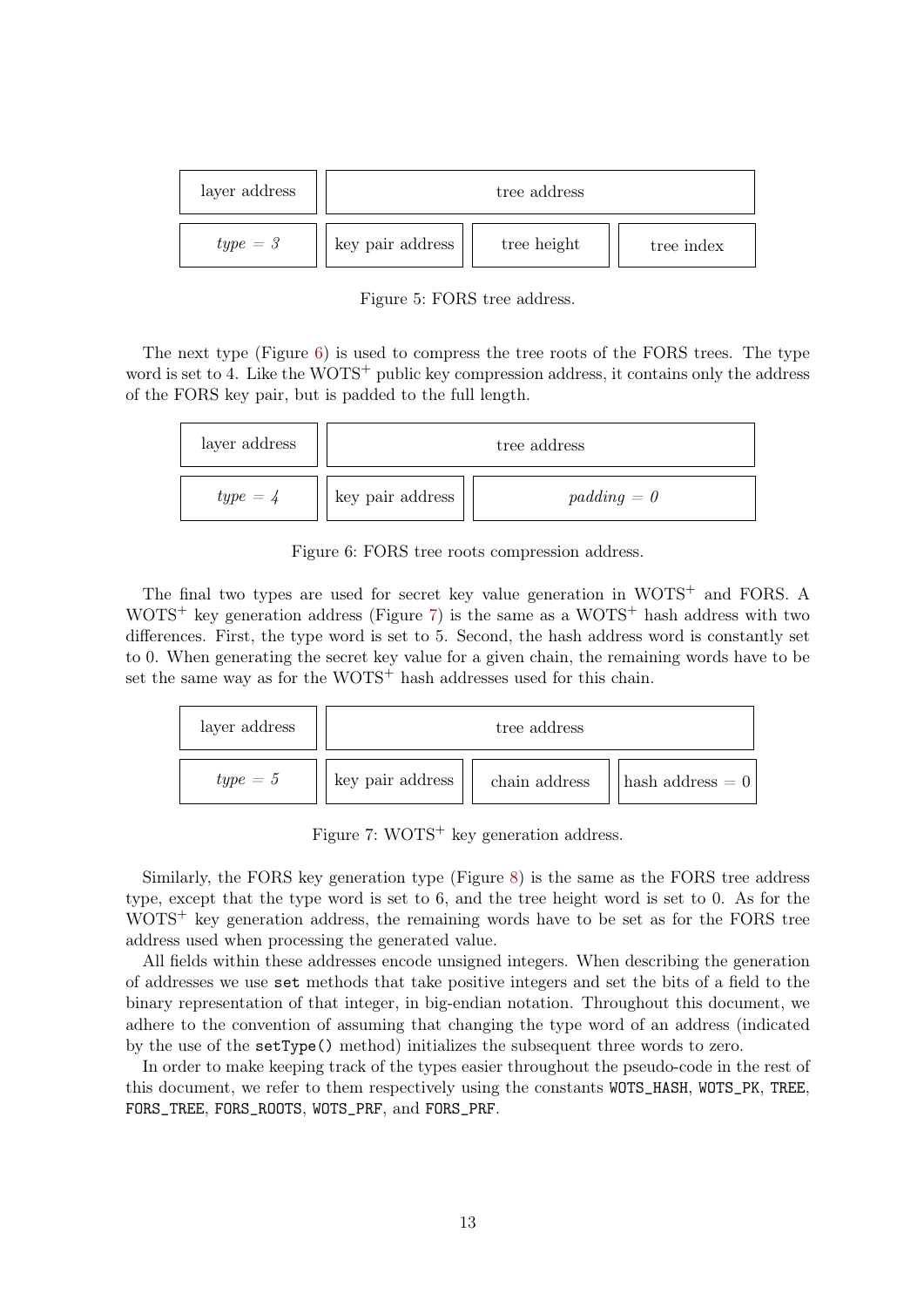<span id="page-13-3"></span>

| layer address | tree address     |                   |            |
|---------------|------------------|-------------------|------------|
| $type = 6$    | key pair address | tree height $= 0$ | tree index |

<span id="page-13-2"></span>Figure 8: FORS key generation address.

## <span id="page-13-0"></span>3. WOTS<sup>+</sup> One-Time Signatures

This section describes the WOTS<sup>+</sup> scheme, in a version similar to  $[9]$ . WOTS<sup>+</sup> is a OTS scheme; while a private key can be used to sign any message, each private key MUST NOT be used to sign more than a single message. In particular, if a private key is used to sign two different messages, the scheme becomes insecure.

The description given here is tailored to the use inside of SPHINCS<sup>+</sup>. It assumes that the scheme is used as a subroutine inside a higher order scheme and is not sufficient for a standalone implementation of WOTS<sup>+</sup>. The section starts with an explanation of parameters. Afterwards, the so-called chaining function, which forms the main building block of the  $WOTS<sup>+</sup>$  scheme, is explained. A description of the algorithms for key generation and signing follows. Finally, we give an algorithm to compute a  $WOTS^+$  public key from a  $WOTS^+$ signature. This will be used as a subroutine in  $SPHINCS^+$  signature verification.

### <span id="page-13-1"></span>3.1.  $WOTS^{+}$  Parameters

WOTS<sup>+</sup> uses the parameters n and w; they both take positive integer values. These parameters are summarized as follows:

- *n*: the security parameter; it is the message length as well as the length of a private key, public key, or signature element in bytes.
- w: the Winternitz parameter; it is an element of the set  $\{4, 16, 256\}$ .

These parameters are used to compute values  $len$ ,  $len<sub>1</sub>$  and  $len<sub>2</sub>$ :

• len: the number of *n*-byte-string elements in a WOTS<sup>+</sup> private key, public key, and signature. It is computed as  $len = len_1 + len_2$ , with

$$
\texttt{len}_1 = \left\lceil \frac{8n}{\log(w)} \right\rceil, \; \texttt{len}_2 = \left\lfloor \frac{\log\left(\texttt{len}_1(w-1)\right)}{\log(w)} \right\rfloor + 1
$$

The security parameter n is the same as the security parameter n for SPHINCS<sup>+</sup>. The value of  $n$  determines the in- and output length of the tweakable hash function used for WOTS<sup>+</sup>. The value of n also determines the length of messages that can be processed by the  $WOTS^+$ signing algorithm. The parameter w can be chosen from the set  $\{4, 16, 256\}$ . A larger value of  $w$  results in shorter signatures but slower operations; it has no effect on security. Choices of  $w$  are limited to the values 4, 16, and 256 since these values yield optimal trade-offs and easy implementation.  $WOTS^+$  parameters are implicitly included in algorithm inputs as needed.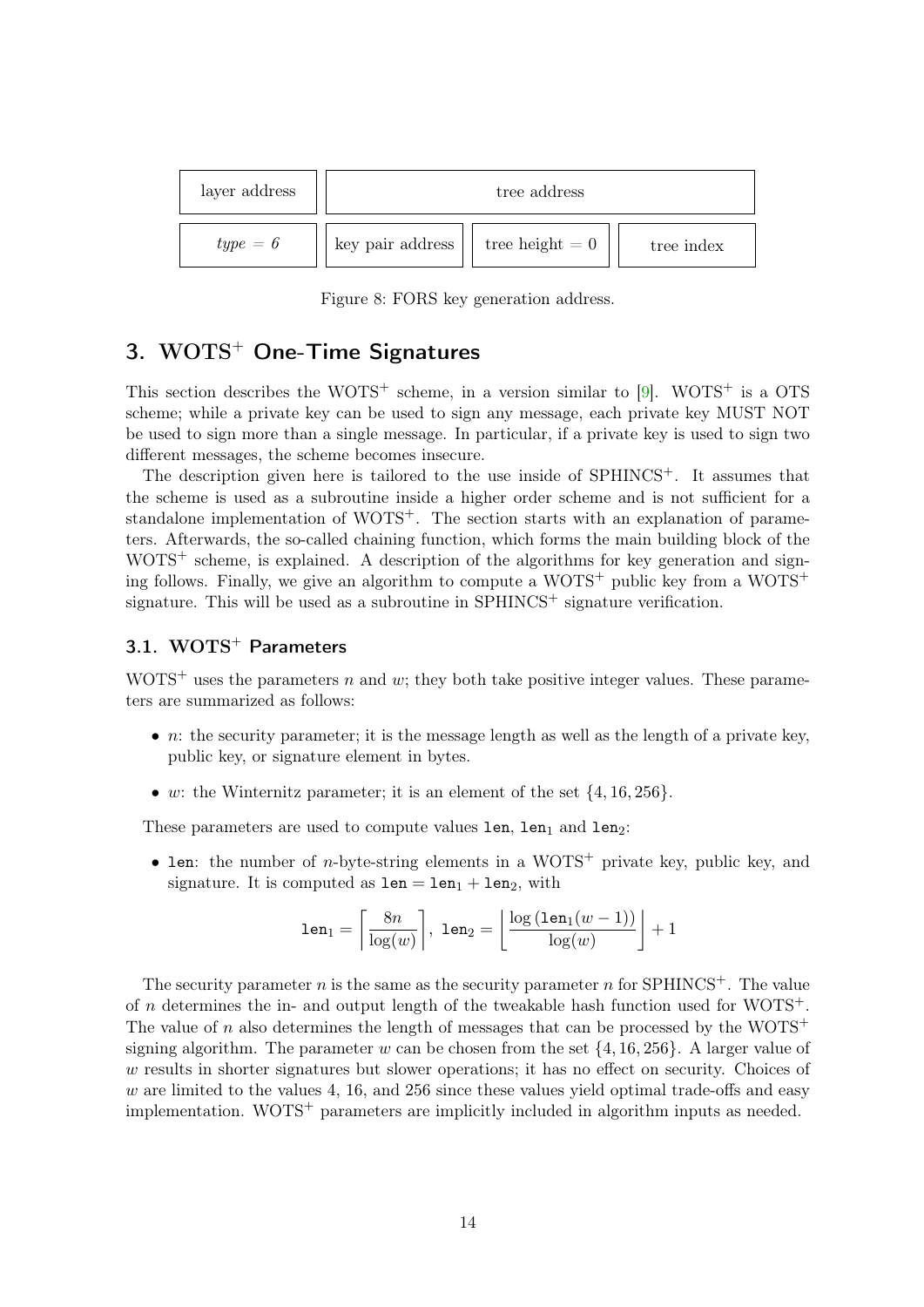### <span id="page-14-0"></span>3.2.  $WOTS^{+}$  Chaining Function (Function chain)

The chaining function [\(Algorithm 2\)](#page-14-2) computes an iteration of **F** on an *n*-byte input using a WOTS<sup>+</sup> hash address **ADRS** and a public seed **PK**.seed. The address **ADRS** MUST have the first seven 32-bit words set to encode the address of this chain. In each iteration, the address is updated to encode the current position in the chain before ADRS is used to process the input by F.

In the following, **ADRS** is a 32-byte WOTS<sup>+</sup> hash address as specified in [Section 2.7.3](#page-10-1) and **PK**.seed is a *n*-byte string. The chaining function takes as input an *n*-byte string X;, a start index i, a number of steps s, as well as  $\bf{ADRS}$  and  $\bf{PK}$  seed. The chaining function returns as output the value obtained by iterating  $\bf{F}$  for s times on input X.

```
#Input: Input string X, start index i, number of steps s, public seed PK.seed,
   address ADRS
#Output: value of F iterated s times on X
chain(X, i, s, PK.seed, ADRS) {
 if ( s == 0 ) {
   return X;
 }
 if ( (i + s) > (w - 1) ) {
   return NULL;
 }
 byte[n] tmp = chain(X, i, s - 1, PK. seed, ADRS);ADRS.setHashAddress(i + s - 1);
 tmp = F(PK.seed, ADRS, tmp);
  return tmp;
}
```
Algorithm 2: chain – Chaining function used in  $WOTS^+$ .

### <span id="page-14-1"></span>3.3.  $WOTS^{+}$  Private Key (Function wots SKgen)

The WOTS<sup>+</sup> private key, denoted by sk (s for secret), is a length len array of *n*-byte strings. This private key MUST NOT be used to sign more than one message. This private key is only implicitly used. Therefore, the following is just to support a better understanding of the following algorithms. Each *n*-byte string in the WOTS<sup>+</sup> private key is derived from a secret seed  $SK$  seed which is part of the SPHINCS<sup>+</sup> secret key and a WOTS<sup>+</sup> key generation address skADRS using PRF. The same secret seed is used to generate all secret key values within SPHINCS<sup>+</sup>. The address used to generate the *i*-th *n*-byte string of sk MUST encode the position of the *i*-th hash chain of this  $WOTS^+$  instance within the SPHINCS<sup>+</sup> structure.

The following pseudocode [\(Algorithm 3\)](#page-14-3) describes an algorithm to generate a  $WOTS^+$ private key.

```
#Input: secret seed SK.seed, address ADRS
#Output: WOTS+ private key sk
wots_SKgen(SK.seed, ADRS) {
 skADRS = ADRS; // copy address to create key generation address
 skADRS.setType(WOTS_PRF);
 skADRS.setKeyPairAddress(ADRS.getKeyPairAddress());
 for ( i = 0; i < len; i++) {
    skADRS.setChainAddress(i);
```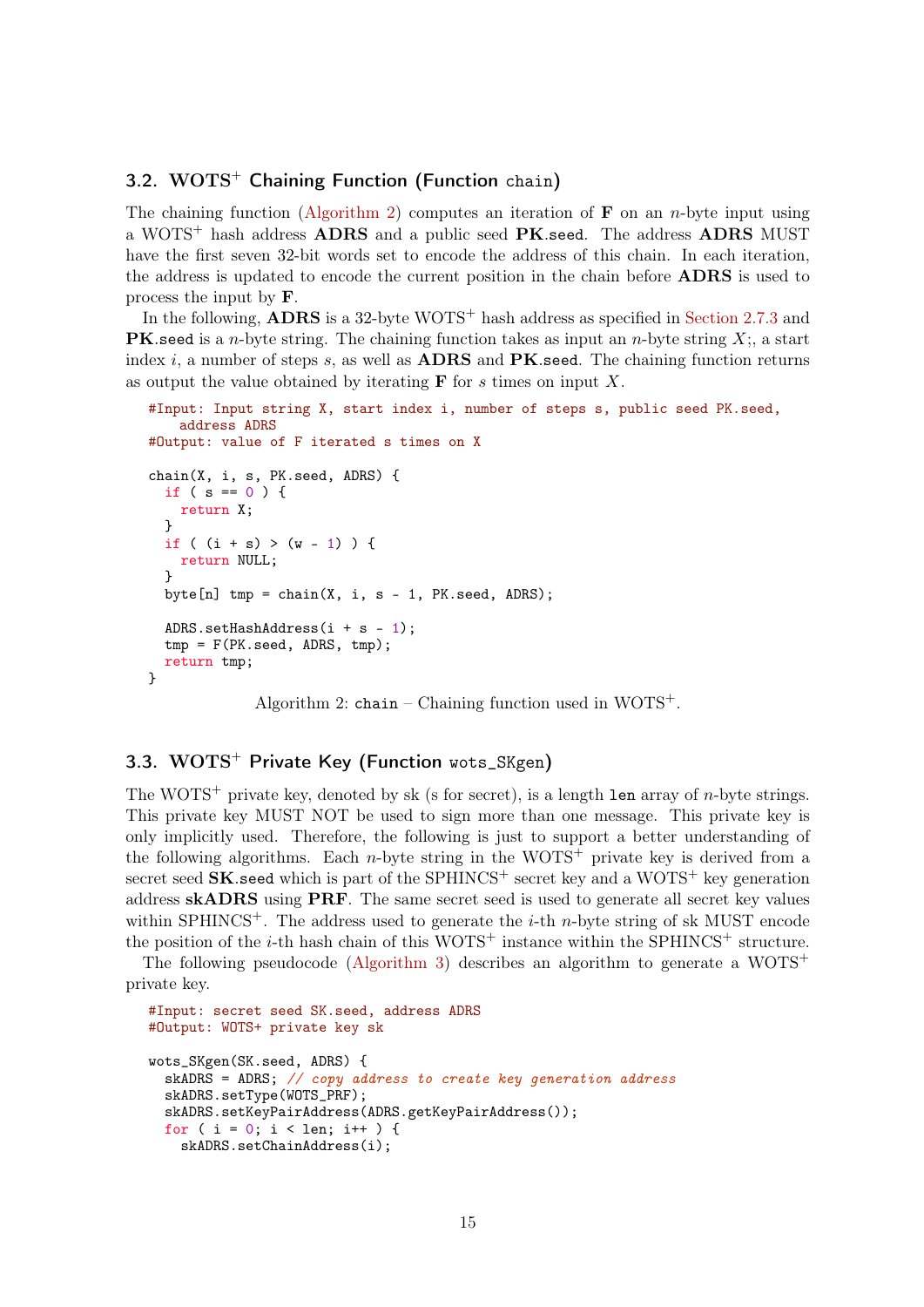```
skADRS.setHashAddress(0);
    sk[i] = PRF(SK.seed, skADRS);}
 return sk;
}
```
Algorithm 3: wots  $SKgen - Generating a WOTS^+$  private key.

### <span id="page-15-0"></span>3.4.  $WOTS^{+}$  Public Key Generation (Function wots PKgen)

A WOTS<sup>+</sup> key pair defines a virtual structure that consists of len hash chains of length  $w$ . Each of the len stings of n-bytes in the private key defines the start node for one hash chain. The public key is the tweakable hash of the end nodes of these hash chains. To compute the hash chains, the chaining function [\(Algorithm 2\)](#page-14-2) is used. A WOTS<sup>+</sup> hash address **ADRS** and a seed PK.seed have to be provided by the calling algorithm as well as a secret seed **SK.seed.** The address **ADRS** MUST encode the address of the WOTS<sup>+</sup> key pair within the SPHINCS<sup>+</sup> structure. Hence, a WOTS<sup>+</sup> algorithm MUST NOT manipulate any parts of ADRS other than the last three 32-bit words. Note that the PK.seed used here is public information also available to a verifier. The following pseudocode [\(Algorithm 4\)](#page-15-2) describes an algorithm for generating the public key pk.

```
#Input: secret seed SK.seed, address ADRS, public seed PK.seed
#Output: WOTS+ public key pk
wots_PKgen(SK.seed, PK.seed, ADRS) {
 wotspkADRS = ADRS; \frac{1}{2} copy address to create OTS public key address
 skADRS = ADRS; // copy address to create key generation address
 skADRS.setType(WOTS_PRF);
 skADRS.setKeyPairAddress(ADRS.getKeyPairAddress());
 for ( i = 0; i < len; i++) {
   skADRS.setChainAddress(i);
    skADRS.setHashAddress(0);
    sk[i] = PRF(SK.seed, skADRS);ADRS.setChainAddress(i);
    ADRS.setHashAddress(0);
    tmp[i] = chain(sk[i], 0, w - 1, PK.seed, ADRS);}
 wotspkADRS.setType(WOTS_PK);
 wotspkADRS.setKeyPairAddress(ADRS.getKeyPairAddress());
 pk = T_len(PK.seed, wotspkADRS, tmp);
 return pk;
}
```
Algorithm 4: wots\_PKgen – Generating a WOTS<sup>+</sup> public key.

### <span id="page-15-1"></span>3.5.  $WOTS^{+}$  Signature Generation (Function wots\_sign)

A WOTS<sup>+</sup> signature is a length len array of *n*-byte strings. The WOTS<sup>+</sup> signature is generated by mapping a message M to len integers between 0 and  $w-1$ . To this end, the message is transformed into  $1en_1$  base-w numbers using the base\_w function defined in [Section 2.5.](#page-7-1) Next, a checksum over M is computed and appended to the transformed message as  $1en_2$ base-w numbers using the base\_w function. Note that the checksum may reach a maximum integer value of  $1en_1 \cdot (w-1)$  and therefore depends on the parameters n and w. For the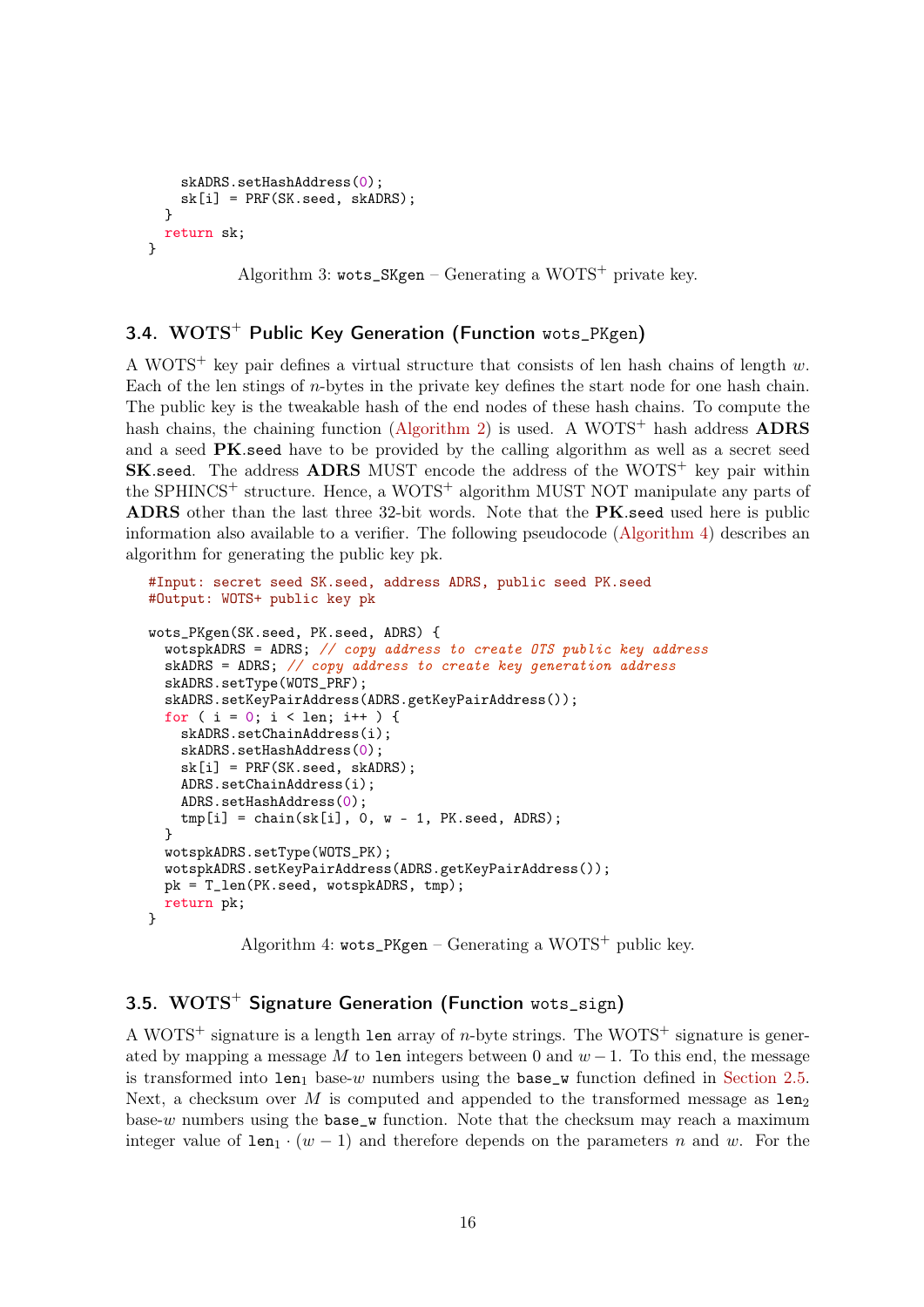parameter sets given in [Section 7,](#page-34-0) a 32-bit unsigned integer is sufficient to hold the checksum. If other parameter sets are used, the size of the variable holding the integer value of the checksum MUST be sufficiently large. Each of the base- $w$  integers is used to select a node from a different hash chain. The signature is formed by concatenating the selected nodes. A  $WOTS<sup>+</sup>$  hash address  $ADRS$ , a public seed  $PK$ .seed, and a secret seed  $SK$ .seed have to be provided by the calling algorithm. The address will encode the address of the  $WOTS<sup>+</sup>$  key pair within a greater structure. Hence, a  $WOTS^+$  algorithm MUST NOT manipulate any parts of ADRS other than the last three 32-bit words. Note that the PK.seed used here is public information also available to a verifier while the secret seed  $SK.$  seed is private information. The pseudocode for generating a WOTS<sup>+</sup> signature  $sig$  is shown below [\(Algorithm 5\)](#page-16-1).

```
#Input: Message M, secret seed SK.seed, public seed PK.seed, address ADRS
#Output: WOTS+ signature sig
wots_sign(M, SK.seed, PK.seed, ADRS) {
 csum = 0;
  // convert message to base w
 msg = base_w(M, w, len_1);// compute checksum
 for ( i = 0; i < len_1; i++) {
   csum = csum + w - 1 - msg[i];}
  // convert csum to base w
 if( (\lg(w) \, % \, 8) != 0) {
   csum = csum << ( 8 - ( ( 1en_2 * 1g(w) ) % 8 ));
 }
 len_2_bytes = ceil( ( len_2 * lg(w) ) / 8 );
 msg = msg || base_w(toByte(csum, len_2_bytes), w, len_2);
 skADRS = ADRS; // copy address to create key generation address
 skADRS.setType(WOTS_PRF);
 skADRS.setKeyPairAddress(ADRS.getKeyPairAddress());
 for ( i = 0; i < len; i++) {
    skADRS.setChainAddress(i);
    skADRS.setHashAddress(0);
    sk = PRF(SK.seed, skADRS);
    ADRS.setChainAddress(i);
    ADRS.setHashAddress(0);
    sig[i] = chain(sk, 0, msg[i], PK.seed, ADRS);
 }
  return sig;
}
```
Algorithm 5: wots\_sign – Generating a WOTS+ signature on a message  $M$ .

The data format for a signature is given in [Figure 9.](#page-17-0)

### <span id="page-16-0"></span>3.6.  $WOTS^{+}$  Compute Public Key from Signature (Function wots\_pkFromSig)

 $SPHINCS^+$  uses implicit signature verification for WOTS<sup>+</sup>. In order to verify a WOTS<sup>+</sup> signature sig on a message M, the verifier computes a  $WOTS^+$  public key value from the signature. This can be done by "completing" the chain computations starting from the signature values, using the base-w values of the message hash and its checksum. This step, called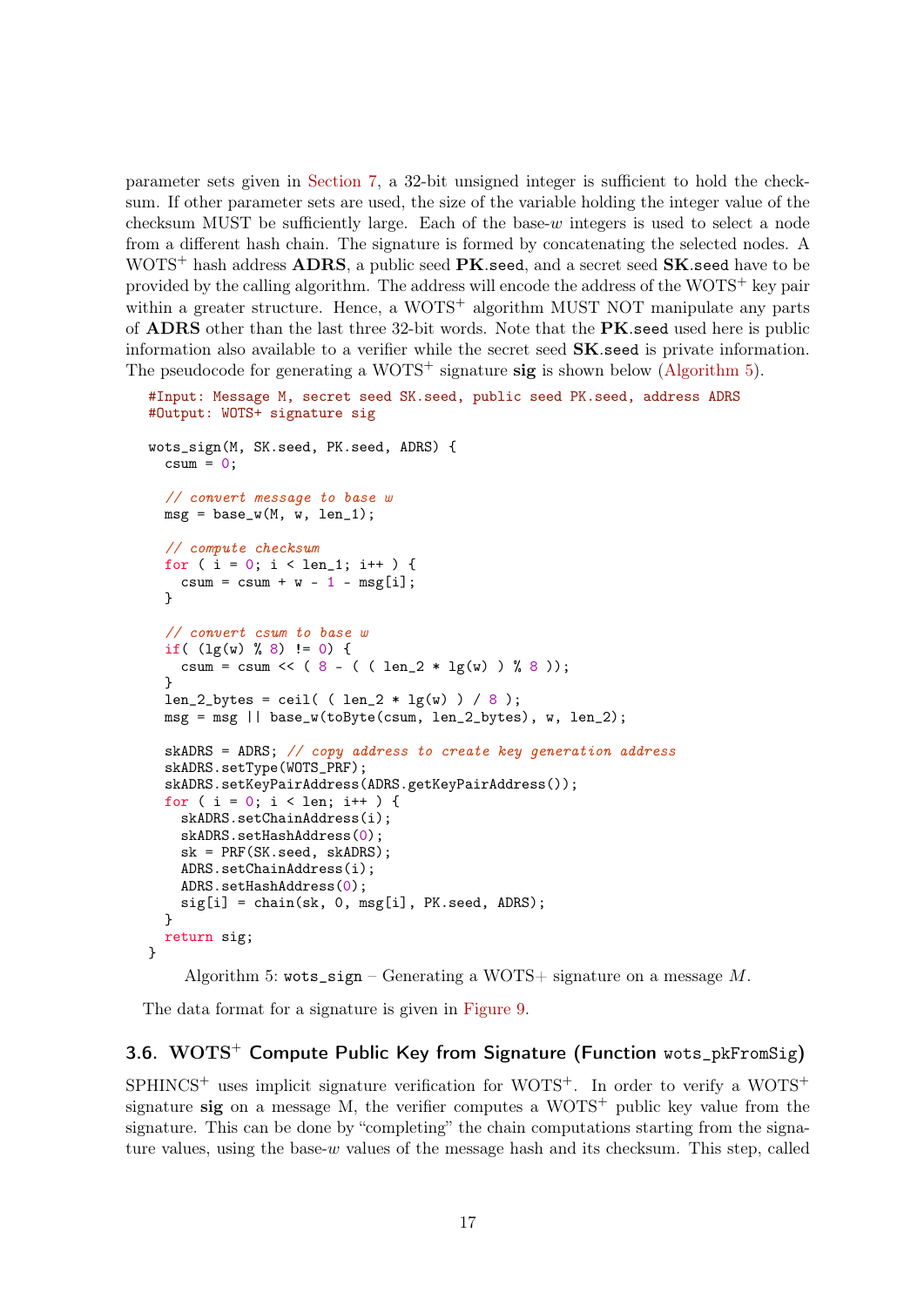

<span id="page-17-0"></span>Figure 9: WOTS<sup>+</sup> Signature data format.

wots\_pkFromSig, is described below in [Algorithm 6.](#page-17-1) The result of wots\_pkFromSig then has to be verified. In a standalone version, this would be done by simple comparison. When used in SPHINCS<sup>+</sup> the output value is verified by using it to compute a SPHINCS<sup>+</sup> public key.

A WOTS<sup>+</sup> hash address **ADRS** and a public seed **PK**.seed have to be provided by the calling algorithm. The address will encode the address of the  $WOTS^+$  key pair within the  $SPHINCS^+$  structure. Hence, a WOTS<sup>+</sup> algorithm MUST NOT manipulate any parts of ADRS other than the last three 32-bit words. Note that the PK seed used here is public information also available to a verifier.

```
#Input: Message M, WOTS+ signature sig, address ADRS, public seed PK.seed
#Output: WOTS+ public key pk_sig derived from sig
wots_pkFromSig(sig, M, PK.seed, ADRS) {
 csum = 0;
 wotspkADRS = ADRS;
  // convert message to base w
 msg = base_w(M, w, len_1);// compute checksum
 for ( i = 0; i < len_1; i++) {
    csum = csum + w - 1 - msg[i];}
 // convert csum to base w
 csum = csum << (8 - ( (\text{len}_2 * \text{lg}(w) ) % 8 ));len_2_b bytes = ceil( (len_2 * 1g(w)) / 8 );
 msg = msg || base_w(toByte(csum, len_2_bytes), w, len_2);
 for ( i = 0; i < 1en; i^{++} ) {
    ADRS.setChainAddress(i);
    tmp[i] = chain(sign[i], msg[i], w - 1 - msg[i], PK.seed, ADRS);}
 wotspkADRS.setType(WOTS_PK);
 wotspkADRS.setKeyPairAddress(ADRS.getKeyPairAddress());
 pk_sig = T_len(PK.seed, wotspkADRS, tmp);
 return pk_sig;
}
```
Algorithm 6: wots\_pkFromSig – Computing a WOTS+ public key from a message and its signature.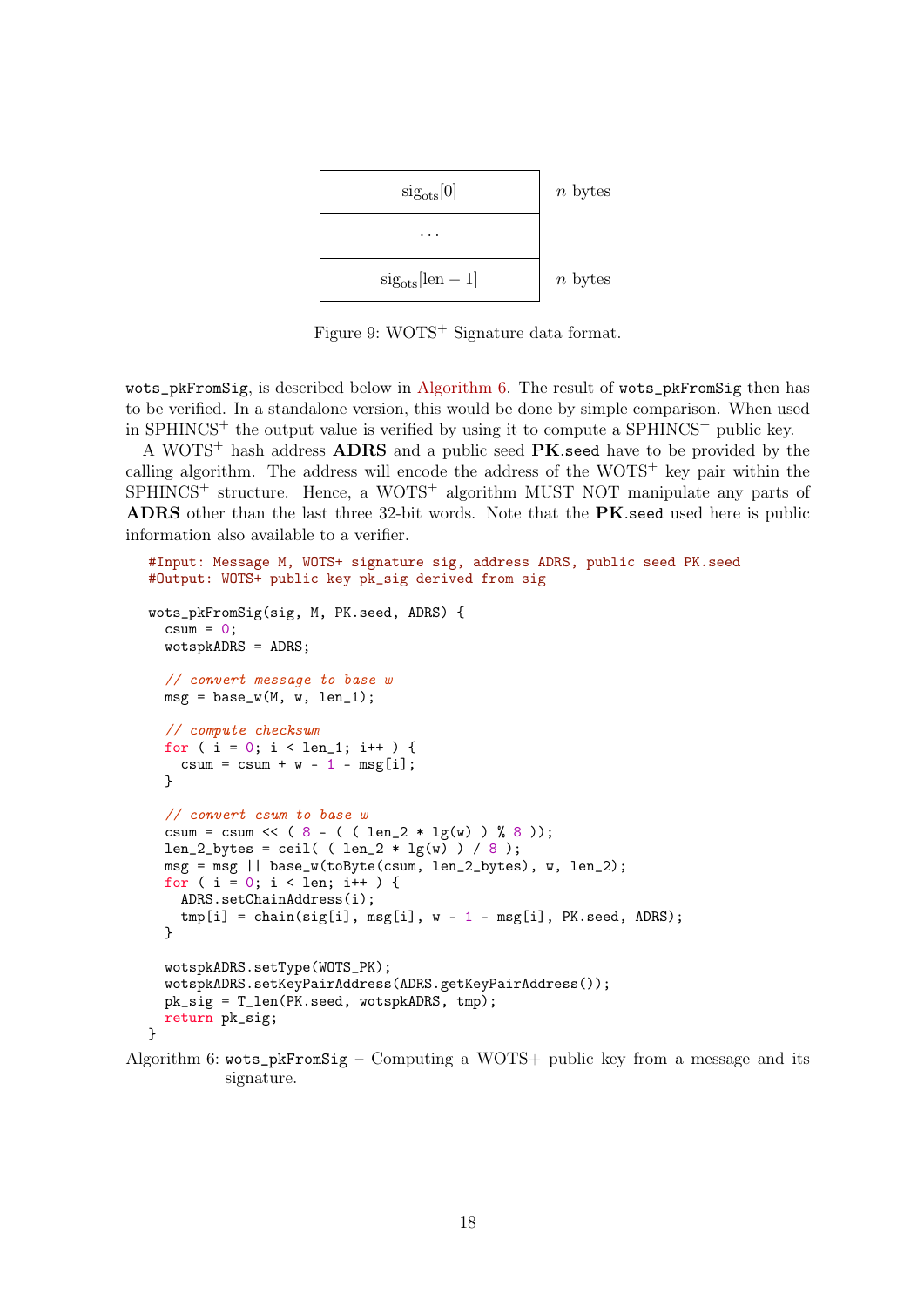## <span id="page-18-0"></span>4. The  $SPHINCS$ <sup>+</sup> Hypertree

In this section, we explain how the  $SPHINCS^+$  hypertree is built. We first explain how  $WOTS<sup>+</sup> gets combined with a binary hash tree, leading to a fixed input-length version of the$ eXtended Merkle Signature Scheme (XMSS). Afterwards, we explain how to go to a hypertree from there. The hypertree might be viewed as a fixed input-length version of multi-tree XMSS  $(XMSS^{MT})$ .

### <span id="page-18-1"></span>4.1. (Fixed Input-Length) XMSS

XMSS is a method for signing a potentially large but fixed number of messages. It is based on the Merkle signature scheme. It authenticates  $2^{h'}$  WOTS<sup>+</sup> public keys using a binary tree of height h'. Hence, an XMSS key pair for height h' can be used to sign  $2^{h'}$  different messages. Each node in the binary tree is an  $n$ -byte value which is the tweakable hash of the concatenation of its two child nodes. The leaves are the  $WOTS^+$  public keys. The XMSS public key is the root node of the tree. In  $SPHINCS^+$ , the XMSS secret key is the single secret seed that is used to generate all  $WOTS^+$  secret keys.

An XMSS signature in the context of SPHINCS<sup>+</sup> consists of the WOTS<sup>+</sup> signature on the message and the so-called authentication path. The latter is a vector of tree nodes that allow a verifier to compute a value for the root of the tree starting from a  $WOTS^+$  signature. A verifier computes the root value and verifies its correctness. A standalone XMSS signature also contains the index of the used  $WOTS^+$  key pair. In the context of  $SPHINCS^+$  this is not necessary as the SPHINCS<sup> $+$ </sup> signature allows to compute the index for each XMSS signature contained.

#### <span id="page-18-2"></span>4.1.1. XMSS Parameters

XMSS has the following parameters:

- $h'$ : the height (number of levels 1) of the tree.
- n : the length in bytes of messages as well as of each node.
- w : the Winternitz parameter as defined for  $WOTS^+$  in the previous Section.

There are  $2^{h'}$  leaves in the tree. XMSS signatures are denoted by  $\text{SIG}_{XMSS}$  (SIG\_XMSS in pseudocode).  $WOTS^+$  signatures are denoted by sig.

XMSS parameters are implicitly included in algorithm inputs as needed.

### <span id="page-18-3"></span>4.1.2. XMSS Private Key

In the context of SPHINCS<sup>+</sup>, an XMSS private key is the single secret seed **SK**.seed contained in the SPHINCS<sup>+</sup> secret key. It is used to generate the WOTS<sup>+</sup> secret keys within the structure of an XMSS key pair as described in [Section 3.](#page-13-0)

#### <span id="page-18-4"></span>4.1.3. TreeHash (Function treehash)

For the computation of the internal  $n$ -byte nodes of a Merkle tree, the subroutine treehash [\(Algorithm 7\)](#page-19-1) accepts a secret seed  $SK.$ seed, a public seed  $PK.$ seed, an unsigned integer s (the start index), an unsigned integer z (the target node height), and an address ADRS that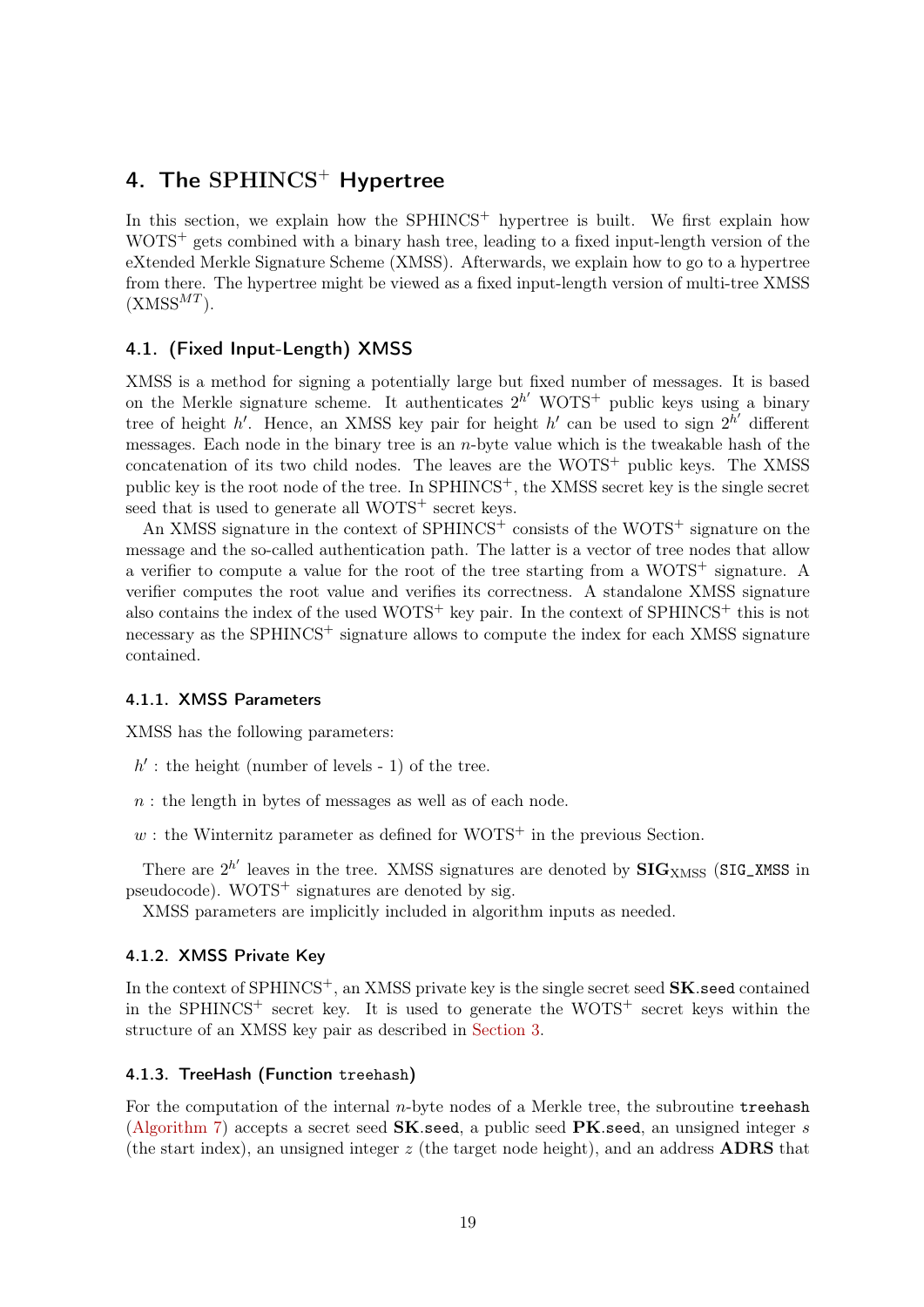encodes the address of the containing tree. For the height of a node within a tree, counting starts with the leaves at height zero. The treehash algorithm returns the root node of a tree of height z with the leftmost leaf being the WOTS<sup>+</sup> pk at index s. It is REQUIRED that  $s\% 2^z = 0$ , i.e. that the leaf at index s is a leftmost leaf of a sub-tree of height z. Otherwise the algorithm fails as it would compute non-existent nodes. The treehash algorithm described here uses a stack holding up to  $(z-1)$  nodes, with the usual stack functions push() and pop(). We furthermore assume that the height of a node (an unsigned integer) is stored alongside a node's value (an n-byte string) on the stack.

```
# Input: Secret seed SK.seed, start index s, target node height z, public seed
   PK.seed, address ADRS
# Output: n-byte root node - top node on Stack
treehash(SK.seed, s, z, PK.seed, ADRS) {
     if( s % (1 \ll z) != 0 ) return -1;
     for ( i = 0; i < 2^z; i++ ) {
       ADRS.setType(WOTS_HASH);
       ADRS.setKeyPairAddress(s + i);
       node = wots_PKgen(SK.seed, PK.seed, ADRS);
       ADRS.setType(TREE);
       ADRS.setTreeHeight(1);
       ADRS.setTreeIndex(s + i);
       while ( Top node on Stack has same height as node ) {
          ADRS.setTreeIndex((ADRS.getTreeIndex() - 1) / 2);
          node = H(PK.seed, ADRS, (Stack.pop() || node));
          ADRS.setTreeHeight(ADRS.getTreeHeight() + 1);
       }
       Stack.push(node);
     }
     return Stack.pop();
}
```
Algorithm 7: treehash – The TreeHash algorithm.

#### <span id="page-19-0"></span>4.1.4. XMSS Public Key Generation (Function xmss\_PKgen)

The XMSS public key is computed as described in xmss\_PKgen (Algorithm 10). In the context of  $SPHINCS^+$  the XMSS public key PK is the root of the binary hash tree. The root is computed using treehash. The public key generation takes a secret seed  $SK.$ seed, a public seed PK.seed, and an address ADRS. The latter encodes the position of this XMSS instance within the  $SPHINCS$ <sup>+</sup> structure.

```
# Input: Secret seed SK.seed, public seed PK.seed, address ADRS
# Output: XMSS public key PK
xmss_PKgen(SK.seed, PK.seed, ADRS) {
     pk = treehash(SK.seed, 0, h', PK.seed, ADRS)return pk;
}
            Algorithm 8: xmss_PKgen – Generating an XMSS public key.
```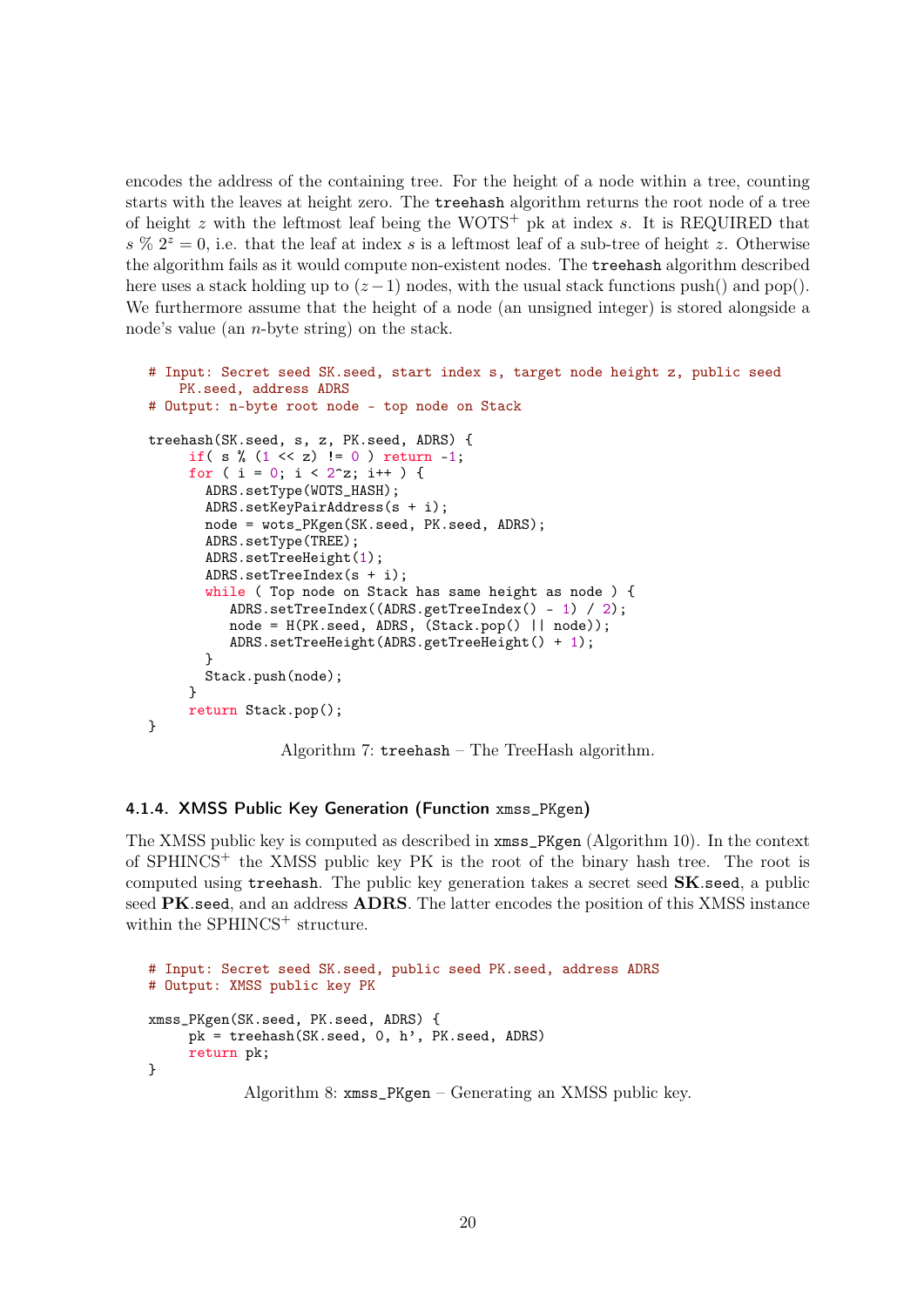#### <span id="page-20-0"></span>4.1.5. XMSS Signature

An XMSS signature is a  $((len + h') * n)$ -byte string consisting of

- a WOTS<sup>+</sup> signature sig taking len  $\cdot n$  bytes,
- the authentication path  $\text{AUTH}$  for the leaf associated with the used WOTS<sup>+</sup> key pair taking  $h' \cdot n$  bytes.

The authentication path is an array of  $h'$  n-byte strings. It contains the siblings of the nodes in on the path from the used leaf to the root. It does not contain the nodes on the path itself. These nodes in AUTH are needed by a verifier to compute a root node for the tree from a WOTS<sup>+</sup> public key. A node N is addressed by its position in the tree.  $N(x, y)$  denotes the yth node on level x with  $y = 0$  being the leftmost node on a level. The leaves are on level 0, the root is on level  $h'$ . An authentication path contains exactly one node on every layer  $0 \leq x \leq (h'-1)$ . For the *i*th WOTS<sup>+</sup> key pair, counting from zero, the *j*th authentication path node is

$$
\textbf{AUTH}[j] = N\left(j, \lfloor \frac{i}{2^j} \rfloor \oplus 1\right)
$$

The computation of the authentication path is discussed in [Section 4.1.6.](#page-20-1) The data format for a signature is given in [Figure 10.](#page-20-2)



<span id="page-20-2"></span>Figure 10: XMSS Signature

#### <span id="page-20-1"></span>4.1.6. XMSS Signature Generation (Function xmss\_sign)

To compute the XMSS signature of a message  $M$  in the context of SPHINCS<sup>+</sup>, the secret seed  $SK.$ seed, the public seed  $PK.$ seed, the index idx of the WOTS<sup>+</sup> key pair to be used, and the address **ADRS** of the XMSS instance are needed. First, a WOTS<sup>+</sup> signature of the message digest is computed using the  $WOTS^+$  instance at index idx. Next, the authentication path is computed.

The node values of the authentication path MAY be computed in any way. The least memory-intensive method is to compute all nodes using the treehash algorithm [\(Algorithm 7\)](#page-19-1). This is described here. Note that the details of how this step is implemented are not relevant to interoperability; it is not necessary to know any of these details in order to perform the signature verification operation.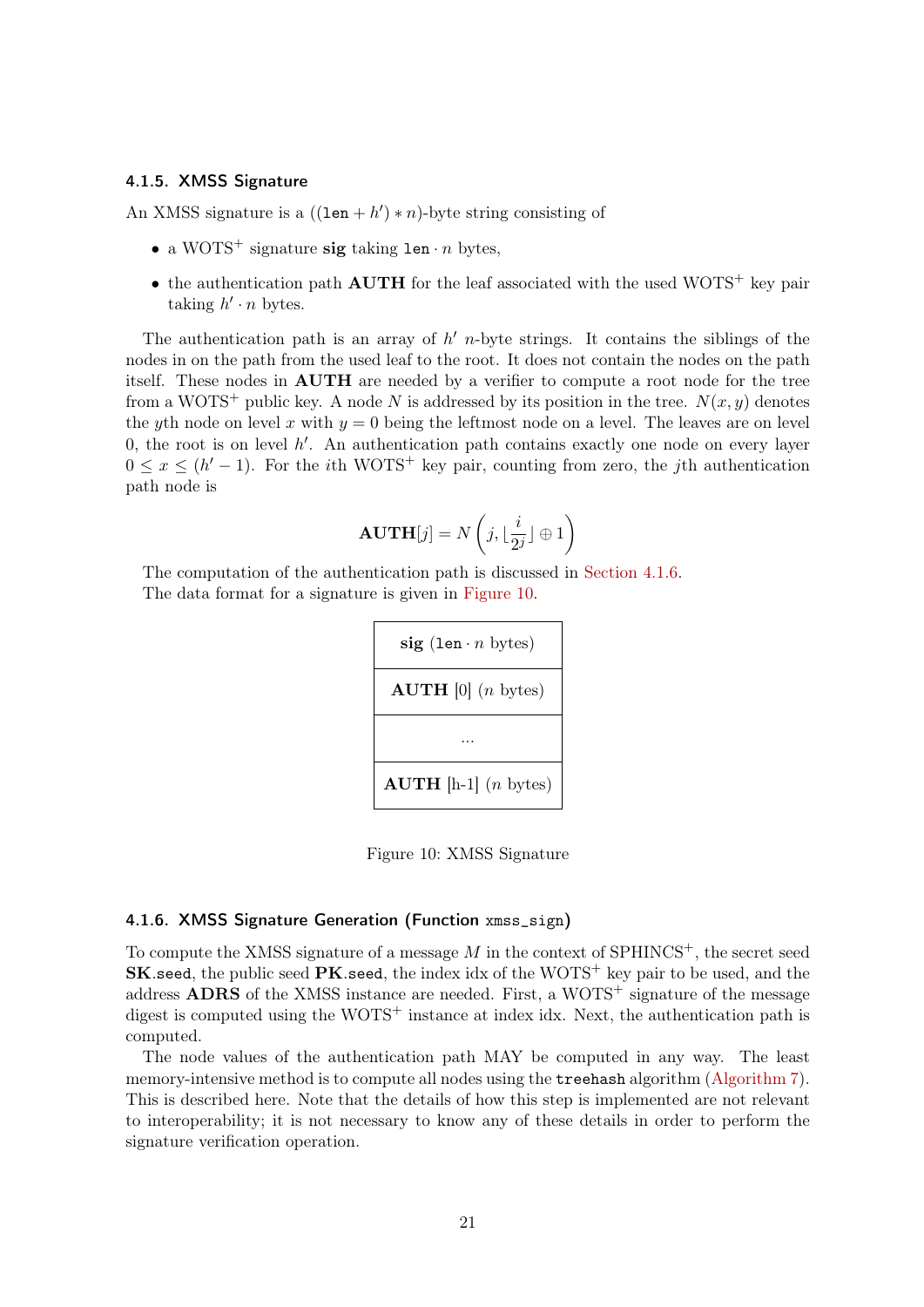```
# Input: n-byte message M, secret seed SK.seed, index idx, public seed PK.seed,
   address ADRS
# Output: XMSS signature SIG_XMSS = (sig || AUTH)
xmss_sign(M, SK.seed, idx, PK.seed, ADRS)
     // build authentication path
     for ( j = 0; j < h'; j++) {
       k = floor(idx / (2^j)) XOR 1;
       AUTH[j] = treehash(SK.seed, k * 2^j, j, PK.seed, ADRS);}
     ADRS.setType(WOTS_HASH);
     ADRS.setKeyPairAddress(idx);
     sig = wots_sign(M, SK.seed, PK.seed, ADRS);
     SIG_XMSS = sig || AUTH;return SIG_XMSS;
}
            Algorithm 9: xmss_sign – Generating an XMSS signature.
```
### <span id="page-21-0"></span>4.1.7. XMSS Compute Public Key from Signature (Function xmss\_pkFromSig)

 $SPHINCS<sup>+</sup>$  makes use of implicit signature verification of XMSS signatures. An XMSS signature is used to compute a candidate XMSS public key, i.e., the root of the tree. This is used in further computations (signature of the tree above) and implicitly verified by the outcome of that computation. Hence, this specification does not contain an xmss\_verify method but the method xmss\_pkFromSig.

The method  $xms_1pkFromSign\; takes\; an\; n-byte message\; M, an XMSS signature\; SIG_{XMSS},$ a signature index idx, a public seed PK.seed, and an address ADRS. The latter encodes the position of the current XMSS instance within the virtual structure of the SPHINCS<sup>+</sup> key pair. First, wots\_pkFromSig is used to compute a candidate  $WOTS^+$  public key. This in turn is used together with the authentication path to compute a root node which is then returned. The algorithm xmss\_pkFromSig is given as [Algorithm 10.](#page-21-1)

```
# Input: index idx, XMSS signature SIG_XMSS = (sig || AUTH), n-byte message M,
   public seed PK.seed, address ADRS
# Output: n-byte root value node[0]
xmss_pkFromSig(idx, SIG_XMSS, M, PK.seed, ADRS){
     // compute WOTS+ pk from WOTS+ sig
    ADRS.setType(WOTS_HASH);
    ADRS.setKeyPairAddress(idx);
    sig = SIG_XMSS.getWOTSSig();
    AUTH = SIG_XMSS.getXMSSAUTH();
    node[0] = wots_pkFromSig(sig, M, PK.seed, ADRS);
    // compute root from WOTS+ pk and AUTH
    ADRS.setType(TREE);
    ADRS.setTreeIndex(idx);
    for ( k = 0; k < h'; k++ ) {
       ADRS.setTreeHeight(k+1);
       if ( (floor_idx / (2^k)) % 2 = 0 ) {
```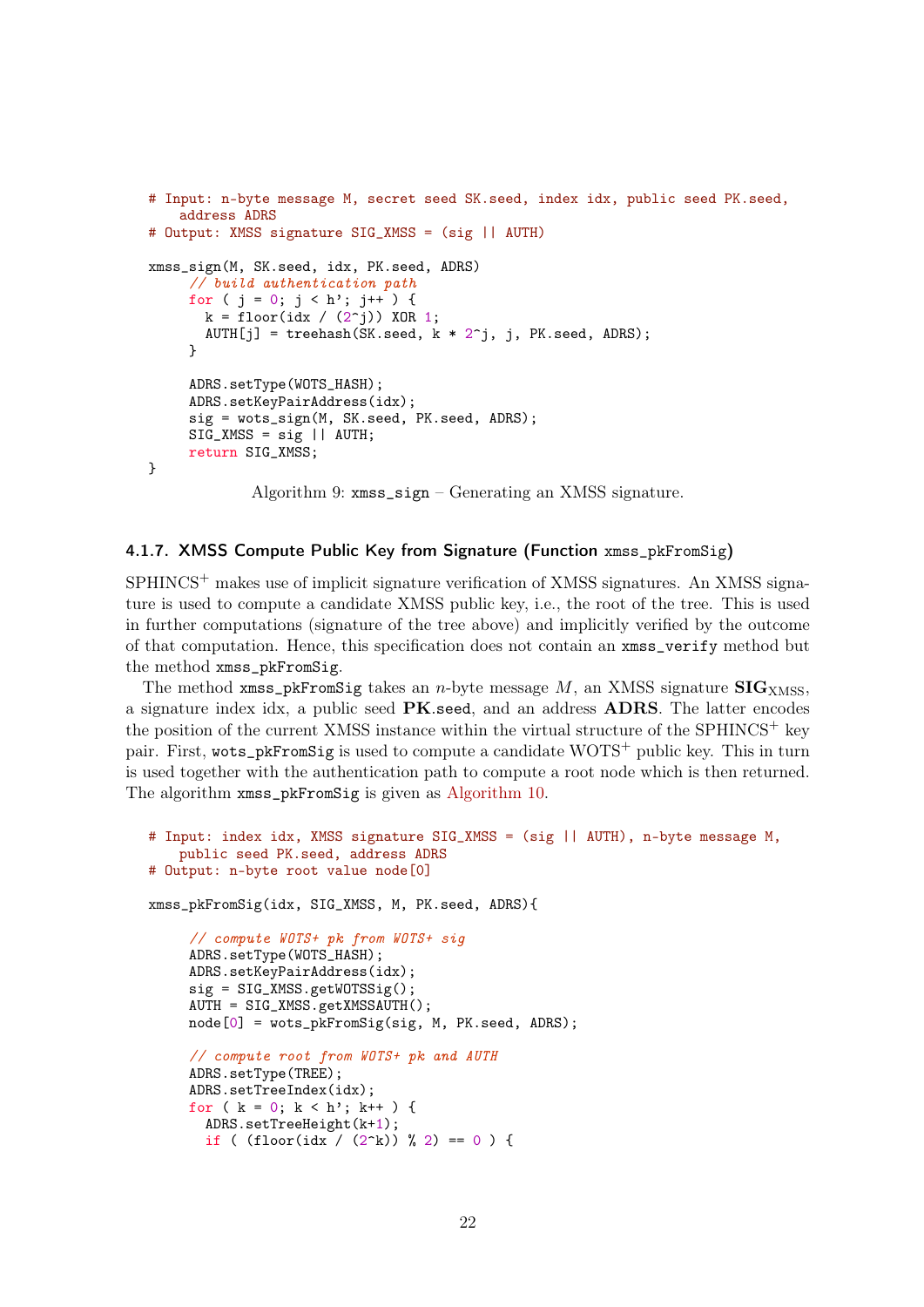```
ADRS.setTreeIndex(ADRS.getTreeIndex() / 2);
         node[1] = H(PK.sleepd, ADRS, (node[0] || AUTH[k]));
       } else {
         ADRS.setTreeIndex((ADRS.getTreeIndex() - 1) / 2);
         node[1] = H(PK, seed, ADRS, (AUTH[k] || node[0]));
       }
       node[0] = node[1];}
     return node[0];
}
```
Algorithm 10: xmss\_pkFromSig – Computing an XMSS public key from an XMSS signature.

### <span id="page-22-0"></span>4.2. HT: The Hypertee

The SPHINCS<sup>+</sup> hypertree HT is a variant of  $XMSS<sup>MT</sup>$ . It is essentially a certification tree of XMSS instances. A HT is a tree of several layers of XMSS trees. The trees on top and intermediate layers are used to sign the public keys, i.e., the root nodes, of the XMSS trees on the respective next layer below. Trees on the lowest layer are used to sign the actual messages, which are FORS public keys in SPHINCS<sup>+</sup>. All XMSS trees in HT have equal height.

Consider a HT of total height h that has d layers of XMSS trees of height  $h' = h/d$ . Then layer  $d-1$  contains one XMSS tree, layer  $d-2$  contains  $2^{h'}$  XMSS trees, and so on. Finally, layer 0 contains  $2^{h-h'}$  XMSS trees.

#### <span id="page-22-1"></span>4.2.1. HT Parameters

In addition to all XMSS parameters, a HT requires the hypertree height h and the number of tree layers d, specified as an integer value that divides h without remainder. The same tree height  $h' = h/d$  and the same Winternitz parameter w are used for all tree layers.

#### <span id="page-22-2"></span>4.2.2. HT Key Generation (Function ht\_PKgen)

The HT private key is the secret seed  $SK$  seed which is used to generate all the WOTS<sup>+</sup> private keys within the virtual structure spanned by the HT.

The HT public key is the public key (root node) of the single XMSS tree on the top layer. Its computation is explained below. The public key generation takes as input a private and a public seed.

```
# Input: Private seed SK.seed, public seed PK.seed
# Output: HT public key PK_HT
ht_PKgen(SK.seed, PK.seed){
     ADRS = toByte(0, 32);ADRS.setLayerAddress(d-1);
     ADRS.setTreeAddress(0);
     root = xmss_PKgen(SK.seed, PK.seed, ADRS);
     return root;
}
```
Algorithm 11: ht\_PKgen – Generating an HT public key.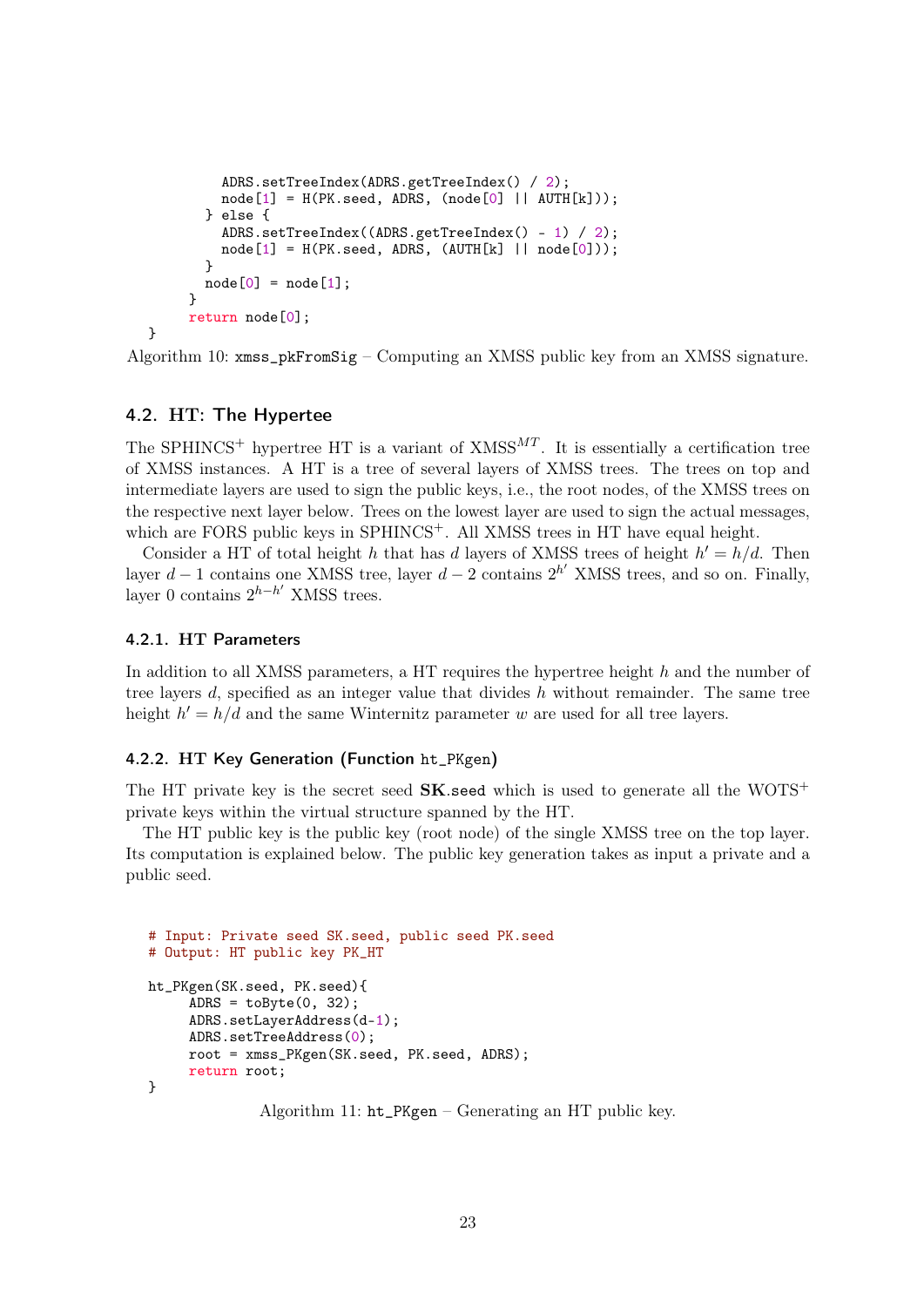### <span id="page-23-0"></span>4.2.3. HT Signature

A HT signature SIG<sub>HT</sub> is a byte string of length  $(h + d * \text{len}) * n$ . It consists of d XMSS signatures (of  $(h/d + \text{len}) * n$  bytes each).

The data format for a signature is given in Figure [11](#page-23-2)

| XMSS signature $\text{SIG}_{\text{XMSS}}$ (layer 0) $((h/d + \text{len}) \cdot n \text{ bytes})$   |
|----------------------------------------------------------------------------------------------------|
| XMSS signature $\text{SIG}_{\text{XMSS}}$ (layer 1) $((h/d + \text{len}) \cdot n \text{ bytes})$   |
| $\cdots$                                                                                           |
| XMSS signature $\textbf{SIG}_{\text{XMSS}}$ (layer $d-1$ ) ( $(h/d + \texttt{len}) \cdot n$ bytes) |

<span id="page-23-2"></span>

#### <span id="page-23-1"></span>4.2.4. HT Signature Generation (Function ht\_sign)

To compute a HT signature  $\mathbf{SIG}_{\mathbf{HT}}$  of a message M using,  $\mathbf{ht}\_ \mathbf{sign}$  [\(Algorithm 12\)](#page-23-3) described below uses xmss\_sign as defined in [Section 4.1.6.](#page-20-1) The algorithm ht\_sign takes as input a message  $M$ , a private seed  $SK.$ seed, a public seed  $PK.$ seed, and an index idx. The index identifies the leaf of the hypertree to be used to sign the message. The HT signature then consists of a stack of XMSS signatures using the XMSS trees on the path from the leaf with index idx to the top tree. Note that idx is passed as two separate arguments, split into an index to address the specific tree and the leaf index within that tree. This allows for a somewhat higher hypertree, as one can use a 64-bit integer for tree idx to support parameters that conform to  $h < 64+h/d$ . This matches the parameters in this specification If other parameter sets are used that allow greater  $h$ , the data type of tree  $\Delta$  idx MUST be adapted accordingly.

Algorithm ht\_sign uses xmss\_pkFromSig to compute the root node of an XMSS instance after that instance was used for signing. An alternative is to use xmss\_PKgen. However, xmss\_PKgen rebuilds the whole tree while xmss\_pkFromSig only does one call to wots\_pkFromSig and  $(h'-1)$  calls to **H**. The algorithm **ht\_sign** as described below is just one way to generate a HT signature. Other methods MAY be used as long as they generate the same output.

```
# Input: Message M, private seed SK.seed, public seed PK.seed, tree index
   idx_tree, leaf index idx_leaf
# Output: HT signature SIG_HT
ht_sign(M, SK.seed, PK.seed, idx_tree, idx_leaf) {
     // init
     ADRS = toByte(0, 32);// sign
     ADRS.setLayerAddress(0);
     ADRS.setTreeAddress(idx_tree);
     SIG_tmp = xmss_sign(M, SK.seed, idx_leaf, PK.seed, ADRS);
```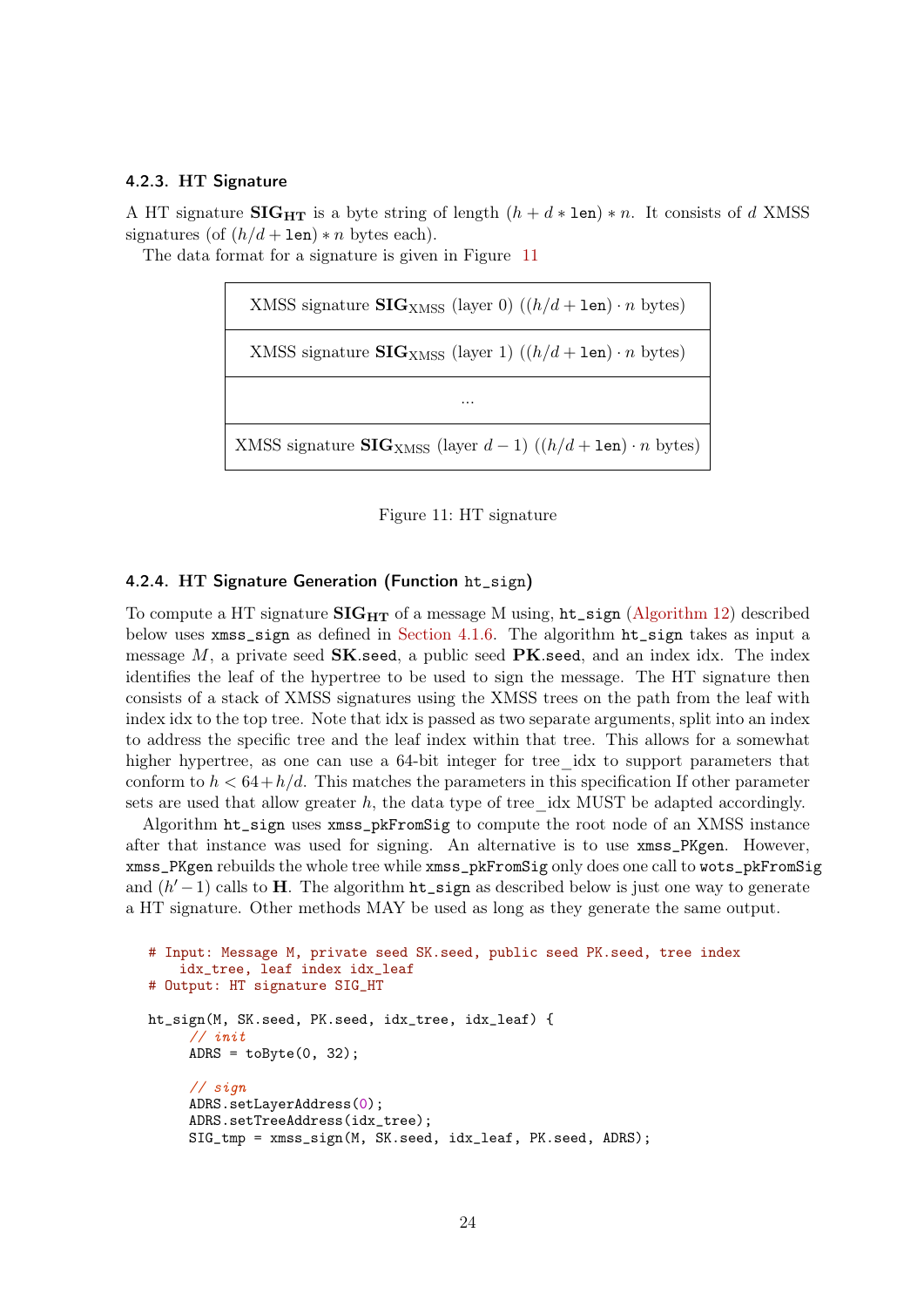```
SIG HT = SIG HT || SIG tmp:
     root = xmss_pkFromSig(idx_leaf, SIG_tmp, M, PK.seed, ADRS);
     for ( j = 1; j < d; j^{++} ) {
        idx\_leaf = (h / d) least significant bits of idx_tree;
        idx\_tree = (h - (j + 1) * (h / d)) most significant bits of idx_tree;
        ADRS.setLayerAddress(i);
        ADRS.setTreeAddress(idx_tree);
        SIG_tmp = xmss_sign(root, SK.seed, idx_leaf, PK.seed, ADRS);
        SIG_HT = SIG_HT || SIG_tmp;if ( j < d - 1 ) {
           root = xmss_pkFromSig(idx_leaf, SIG_tmp, root, PK.seed, ADRS);
        }
     }
     return SIG_HT;
}
```
Algorithm 12: ht\_sign – Generating an HT signature

### <span id="page-24-0"></span>4.2.5. HT Signature Verification (Function ht\_verify)

HT signature verification [\(Algorithm 13\)](#page-24-1) can be summarized as d calls to  $xmsp$ **EFromSig** and one comparison with a given value. HT signature verification takes a message  $M$ , a signature  $\mathbf{SIG}_{\mathbf{HT}}$ , a public seed PK seed, an index idx (split into a tree index and a leaf index, as above), and a HT public key  $\mathbf{PK}_{\text{HT}}$ .

```
# Input: Message M, signature SIG_HT, public seed PK.seed, tree index idx_tree,
   leaf index idx_leaf, HT public key PK_HT.
# Output: Boolean
ht_verify(M, SIG_HT, PK.seed, idx_tree, idx_leaf, PK_HT){
     // init
     ADRS = toByte(0, 32);// verify
     SIG_tmp = SIG_HT.getXMSSSignature(0);
     ADRS.setLayerAddress(0);
     ADRS.setTreeAddress(idx_tree);
     node = xmss_pkFromSig(idx_leaf, SIG_tmp, M, PK.seed, ADRS);
     for ( j = 1; j < d; j^{++} ) {
        idx\_leaf = (h / d) least significant bits of idx_tree;
        idx\_tree = (h - (j + 1) * h / d) most significant bits of idx_tree;
        SIG\_tmp = SIG_HT.getXMSSSignature(j);ADRS.setLayerAddress(j);
        ADRS.setTreeAddress(idx_tree);
        node = xmss_pkFromSig(idx_leaf, SIG_tmp, node, PK.seed, ADRS);
     }
     if ( node == PK_HT ) {
      return true;
     } else {
       return false;
     }
}
```
Algorithm 13: ht\_verify – Verifying a HT signature  $\mathbf{SIG}_{\mathbf{HT}}$  on a message M using a HT public key  $PK_{HT}$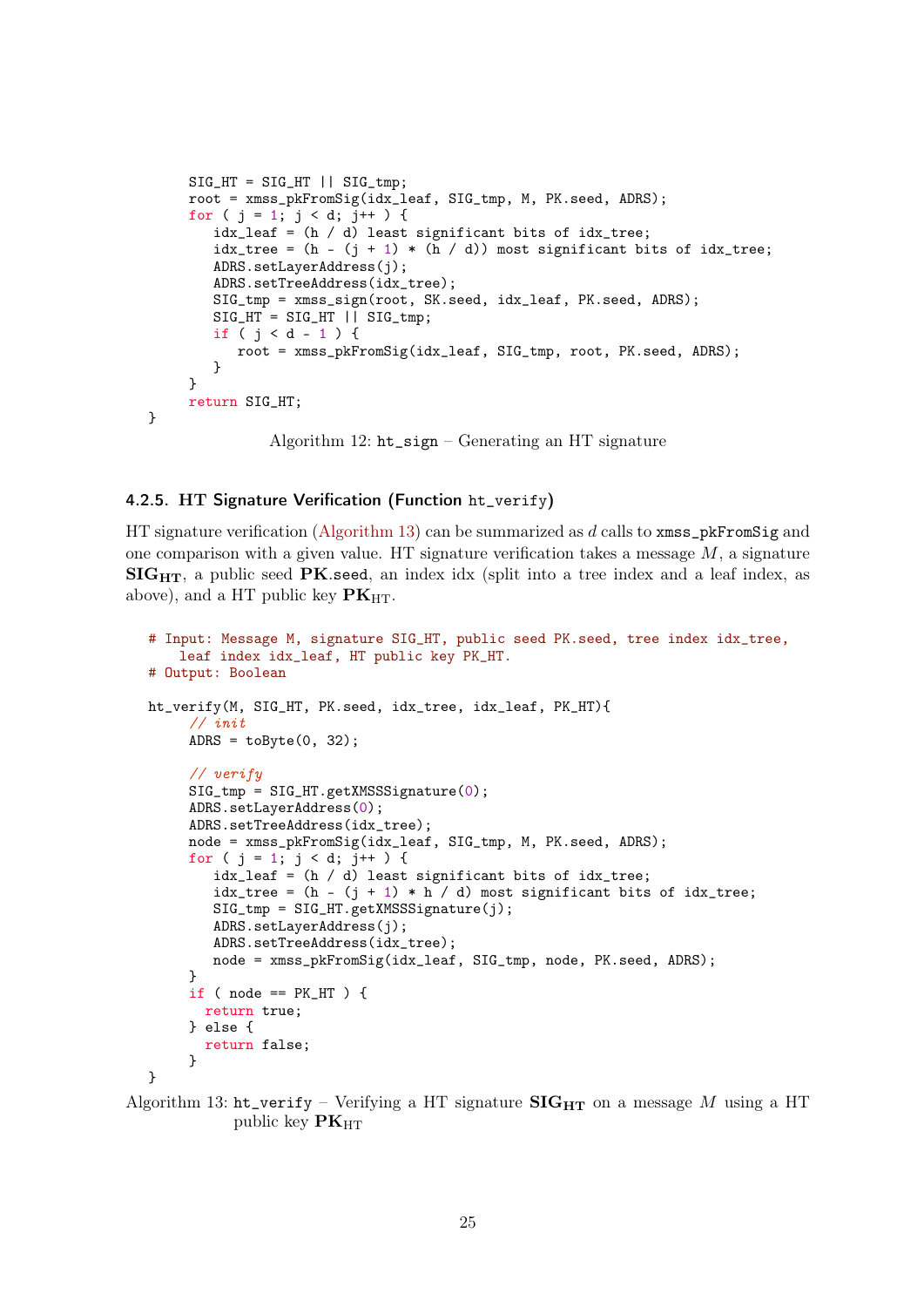### <span id="page-25-2"></span><span id="page-25-0"></span>5. FORS: Forest Of Random Subsets

The SPHINCS<sup>+</sup> hypertree HT is not used to sign the actual messages but the public keys of FORS instances which in turn are used to sign message digests. FORS (pronounced [fo:rs]), short for forest of random subsets, is a few-time signature scheme (FTS). FORS is an improvement of HORST [\[5\]](#page-59-2) which in turn is a variant of HORS [\[21\]](#page-60-3). For security it is essential that the input to FORS is the output of a hash function. In the following we describe FORS as acting on bit strings.

FORS uses parameters k and  $t = 2^a$  (example parameters are  $t = 2^{15}$ ,  $k = 10$ ). FORS signs strings of length ka bits. Here, we deviate from defining sizes in bytes as the message length in bits might not be a multiple of eight. The private key consists of kt random  $n$ byte strings grouped into  $k$  sets, each containing  $t$  *n*-byte strings. The private key values are pseudorandomly generated from the main private seed  $SK$ . seed in the SPHINCS<sup>+</sup> private key. In  $SPHINCS^+$ , the FORS private key values are only temporarily generated as an intermediate result when computing the public key or a signature.

The FORS public key is a single  $n$ -byte hash value. It is computed as the tweakable hash of the root nodes of k binary hash trees. Each of these binary hash trees has height a and is used to authenticate the  $t$  private key values of one of the  $k$  sets. Accordingly, the leaves of a tree are the (tweakable) hashes of the values in its private key set.

A signature on a string M consists of k private key values – one per set of private key elements – and the associated authentication paths. To compute the signature, md is split into  $k a$ -bit strings. As md is a sequence of bytes, we first convert to a bit-string by enumerating the bytes in md, internally enumerating the bits within a byte from least to most significant. Next, each of these bit strings is interpreted as an integer between 0 and  $t-1$ . Each of these integers is used to select one private key value from a set. I.e., if the first integer is  $i$ , the ith private key element of the first set gets selected and so on. The signature consists of the selected private key elements and the associated authentication paths.

 $SPHINCS<sup>+</sup>$  uses implicit verification for FORS, only using a method to compute a candidate public key from a signature. This is done by computing root nodes of the k trees using the indices computed from the input string as well as the private key values and authentication paths form the signature. The tweakable hash of these roots is then returned as candidate public key.

We now describe the parameters and algorithms for FORS.

#### <span id="page-25-1"></span>5.1. FORS Parameters

FORS uses the parameters  $n, k$ , and  $t$ ; they all take positive integer values. These parameters are summarized as follows:

- $n:$  the security parameter; it is the length of a private key, public key, or signature element in bytes.
- $k$ : the number of private key sets, trees and indices computed from the input string.
- $\bullet$  t: the number of elements per private key set, number of leaves per hash tree and upper bound on the index values. The parameter t MUST be a power of 2. If  $t = 2<sup>a</sup>$ , then the trees have height a and the input string is split into bit strings of length a.

Inputs to FORS are bit strings of length  $k \log t$ .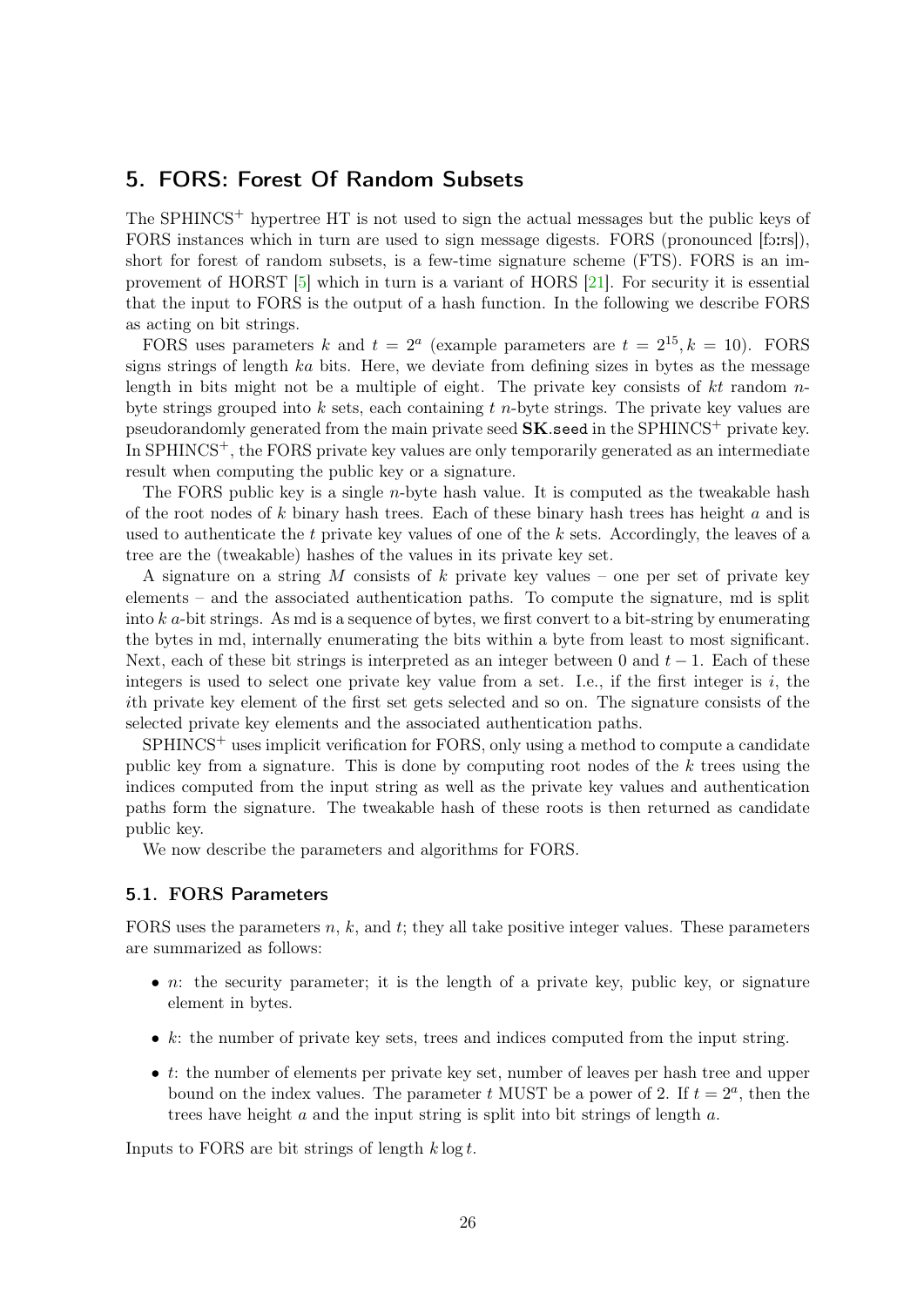

Figure 12: FORS trees and PK

### <span id="page-26-0"></span>5.2. FORS Private Key (Function fors\_SKgen)

In the context of  $SPHINCS^+$ , a FORS private key is the single private seed  $SK.$ seed contained in the SPHINCS<sup>+</sup> private key. It is used to generate the kt n-byte private key values using PRF with a FORS key generation address. While these values are logically grouped into a two-dimensional array, for implementations it makes sense to assume they are in a onedimensional array of length kt. The jth element of the ith set is then stored at  $sk[i t + j]$ . To generate one of these elements, a FORS key generation address skADRS is used, that encodes the position of the FORS key pair within  $SPHINCS^+$  and has tree height set to 0 and leaf index set to  $it + i$ :

```
#Input: secret seed SK.seed, address ADRS, secret key index idx = it+j
#Output: FORS private key sk
fors_SKgen(SK.seed, ADRS, idx) {
 skADRS = ADRS; // copy address to create key generation address
  skADRS.setType(FORS_PRF);
 skADRS.setKeyPairAddress(ADRS.getKeyPairAddress());
 skADRS.setTreeHeight(0);
  skADRS.setTreeIndex(idx);
 sk = PRF(SK.seed, skADRS);
  return sk;
}
```
Algorithm 14: fors\_SKgen – Computing a FORS private key value.

### <span id="page-26-1"></span>5.3. FORS TreeHash (Function fors\_treehash)

Before coming to the FORS public key, we have to discuss computation of the trees. For the computation of the *n*-byte nodes in the FORS hash trees, the subroutine fors\_treehash is used. It is essentially the same algorithm as treehash [\(Algorithm 7\)](#page-19-1) in [Section 4.1.](#page-18-1) The two differences are how the leaf nodes are computed and how addresses are handled. However,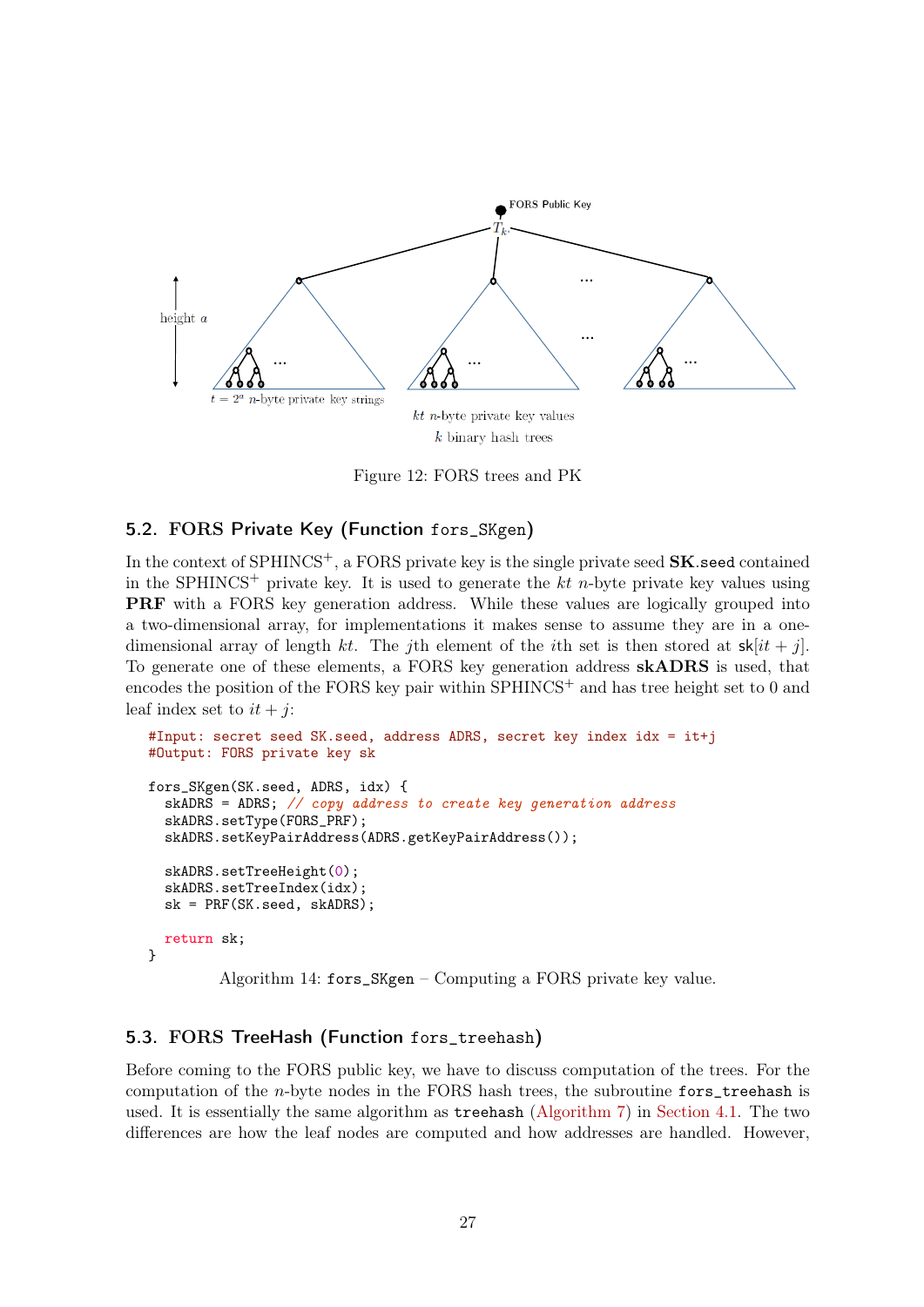as the addresses are similar, an implementation can implement both algorithms in the same routine easily.

Algorithm fors\_treehash accepts a secret seed  $SK.$ seed, a public seed  $PK.$ seed, an unsigned integer s (the start index), an unsigned integer  $z$  (the target node height), and an address ADRS that encodes the address of the FORS key pair. As for treehash, the fors\_treehash algorithm returns the root node of a tree of height  $z$  with the leftmost leaf being the hash of the private key element at index s. Here, s is ranging over the whole  $kt$ private key elements. It is REQUIRED that  $s \frac{6}{2} 2^z = 0$ , i.e. that the leaf at index s is a leftmost leaf of a sub-tree of height z. Otherwise the algorithm fails as it would compute non-existent nodes.

```
# Input: Secret seed SK.seed, start index s, target node height z, public seed
   PK.seed, address ADRS
# Output: n-byte root node - top node on Stack
fors_treehash(SK.seed, s, z, PK.seed, ADRS) {
     if( s % (1 \ll z) != 0 ) return -1;
     for ( i = 0; i < 2^z; i++ ) {
       sk = fors_SKgen(SK.seed, ADRS, s+i)
       node = F(PK.\text{seed}, ADRS, sk);ADRS.setTreeHeight(1);
       ADRS.setTreeIndex(s + i);
       while ( Top node on Stack has same height as node ) {
          ADRS.setTreeIndex((ADRS.getTreeIndex() - 1) / 2);
          node = H(PK.seed, ADRS, (Stack.pop() || node));
          ADRS.setTreeHeight(ADRS.getTreeHeight() + 1);
       }
       Stack.push(node);
     }
     return Stack.pop();
}
```
Algorithm 15: The fors\_treehash algorithm.

### <span id="page-27-0"></span>5.4. FORS Public Key (Function fors\_PKgen)

In the context of SPHINCS<sup>+</sup>, the FORS public key is never generated alone. It is only generated together with a signature. We include fors\_PKgen for completeness, a better understanding, and testing. Algorithm fors\_PKgen takes a private seed SK seed, a public seed PK.seed, and a FORS address ADRS. The latter encodes the position of the FORS instance within  $SPHINCS^+$ . It outputs a FORS public key.

```
# Input: Secret seed SK.seed, public seed PK.seed, address ADRS
# Output: FORS public key PK
fors_PKgen(SK.seed, PK.seed, ADRS) {
    forspkADRS = ADRS; // copy address to create FTS public key address
    for(i = 0; i < k; i++){
         root[i] = fors_treehash(SK.seed, i*t, a, PK.seed, ADRS);
    }
    forspkADRS.setType(FORS_ROOTS);
    forspkADRS.setKeyPairAddress(ADRS.getKeyPairAddress());
```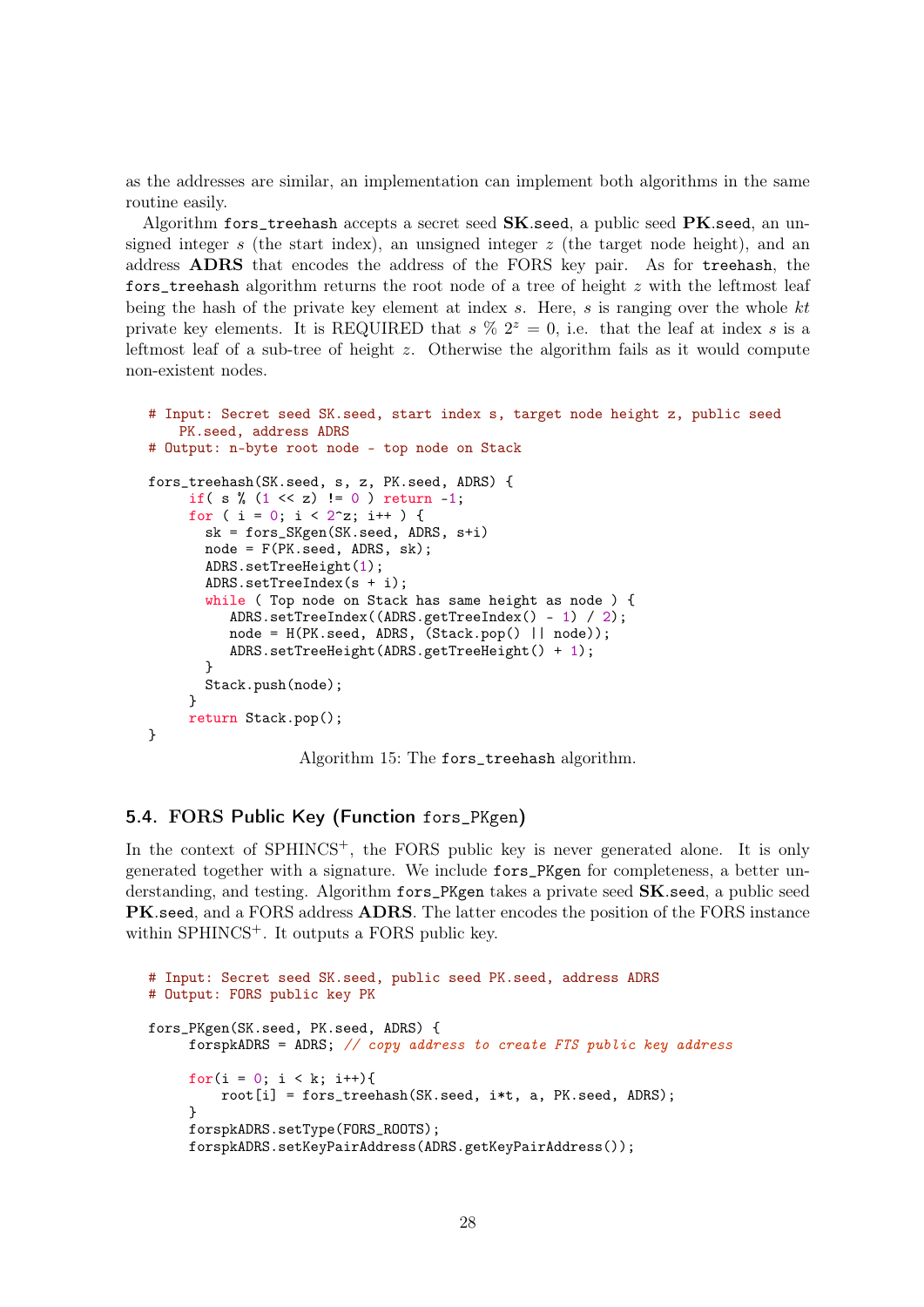```
pk = T_k(PK.seed, forspkADRS, root);
     return pk;
}
```
Algorithm 16: fors\_PKgen – Generate a FORS public key.

### <span id="page-28-0"></span>5.5. FORS Signature Generation (Function fors\_sign)

A FORS signature is a length  $k(\log t + 1)$  array of *n*-byte strings. It contains k private key values, *n*-bytes each, and their associated authentication paths,  $\log t$  *n*-byte values each.

The algorithm fors sign takes a  $(k \log t)$ -bit string M, a private seed **SK**.seed, a public seed PK.seed, and an address ADRS. The latter encodes the position of the FORS instance within SPHINCS<sup>+</sup>. It outputs a FORS signature  $\text{SIG}_{\text{FORS}}$ .

```
#Input: Bit string M, secret seed SK.seed, address ADRS, public seed PK.seed
#Output: FORS signature SIG_FORS
fors_sign(M, SK.seed, PK.seed, ADRS) {
  // compute signature elements
 for(i = 0; i < k; i++){
    // get next index
    unsigned int idx = bits i * log(t) to (i+1) * log(t) - 1 of M;
    // pick private key element
    SIG_FORS = SIG_FORS || fors_SKgen(SK.seed, ADRS, i*t + idx) ;
    // compute auth path
    for ( j = 0; j < a; j^{++} ) {
      s = floor(idx / (2^{2}i)) XOR 1;
      AUTH[j] = fors_treehash(SK.seed, i * t + s * 2^j, j, PK.seed, ADRS);
    }
    SIG_FORS = SIG_FORS || AUTH;
 }
  return SIG_FORS;
}
```
Algorithm 17: fors\_sign – Generating a FORS signature on string  $M$ .

The data format for a signature is given in [Figure 13.](#page-29-0)

### <span id="page-28-1"></span>5.6. FORS Compute Public Key from Signature (Function fors\_pkFromSig)

 $SPHINCS<sup>+</sup>$  makes use of implicit signature verification of FORS signatures. A FORS signature is used to compute a candidate FORS public key. This public key is used in further computations (message for the signature of the XMSS tree above) and implicitly verified by the outcome of that computation. Hence, this specification does not contain a fors\_verify method but the method fors\_pkFromSig.

The method fors\_pkFromSig takes a k log t-bit string M, a FORS signature  $\text{SIGF}$ <sub>FORS</sub>, a public seed PK.seed, and an address ADRS. The latter encodes the position of the FORS instance within the virtual structure of the  $SPHINCS<sup>+</sup>$  key pair. First, the roots of the k binary hash trees are computed using fors\_treehash. Afterwards the roots are hashed using the tweakable hash function  $T_k$ . The algorithm fors\_pkFromSig is given as [Algo](#page-29-1)[rithm 18.](#page-29-1) The method fors\_pkFromSig makes use of functions  $SIG_{FORS}.getSK(i)$  and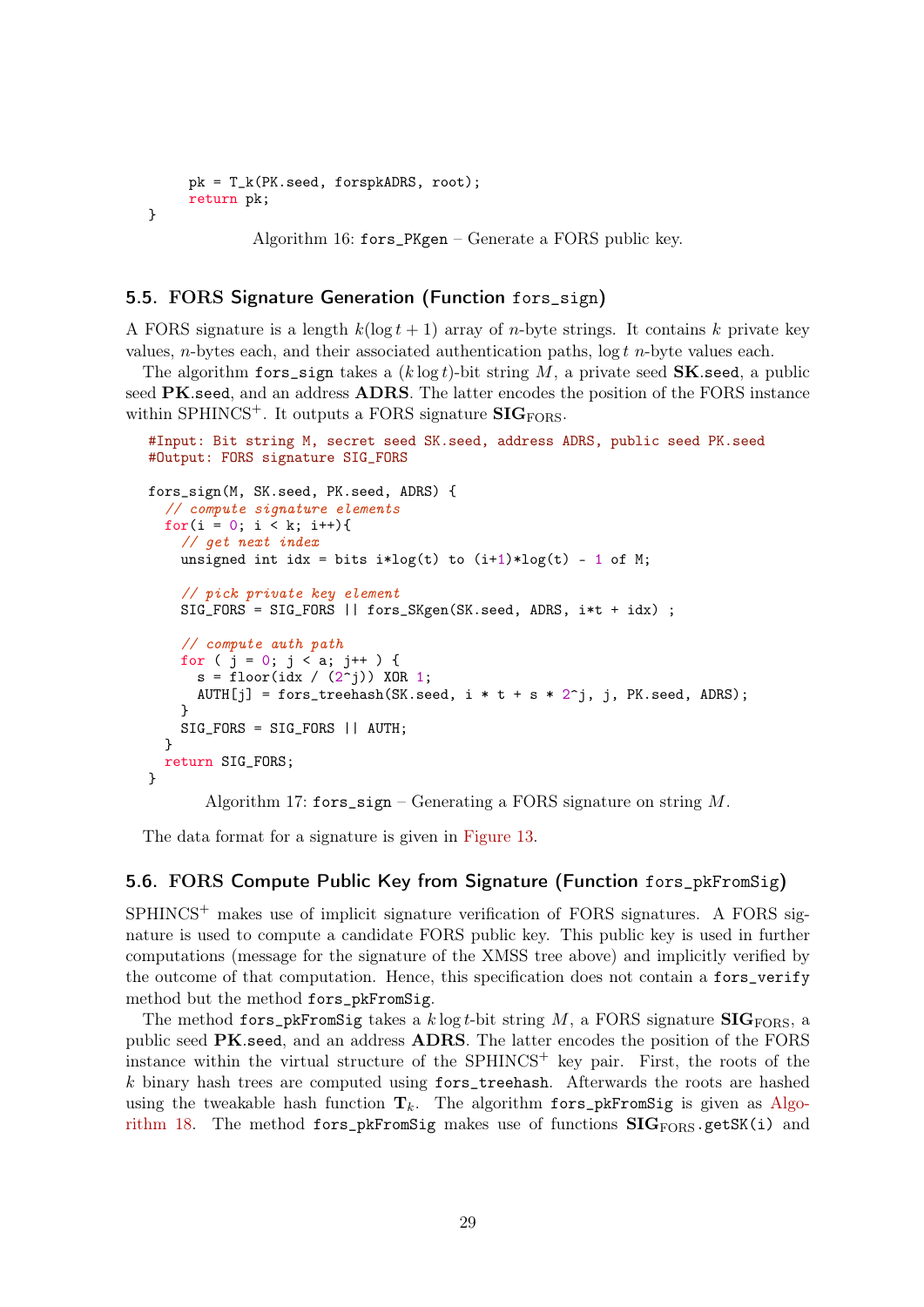```
Private key value (tree 0) (n bytes)
    AUTH (tree 0) (\log t \cdot n bytes)
                    ...
Private key value (tree k - 1) (n bytes)
  AUTH (tree k-1) (log t \cdot n bytes)
```
<span id="page-29-0"></span>Figure 13: FORS signature

 $SIG<sub>FORS</sub>.getAUTH(i)$ . The former returns the *i*th secret key element stored in the signature, the latter returns the ith authentication path stored in the signature.

```
# Input: FORS signature SIG_FORS, (k lg t)-bit string M, public seed PK.seed,
   address ADRS
# Output: FORS public key
fors_pkFromSig(SIG_FORS, M, PK.seed, ADRS){
  // compute roots
 for(i = 0; i < k; i++){
    // get next index
   unsigned int idx = bits i * log(t) to (i+1) * log(t) - 1 of M;
    // compute leaf
   sk = SIG_FORS.getSK(i);ADRS.setTreeHeight(0);
   ADRS.setTreeIndex(i*t + idx);
   node[0] = F(PK.read, ADRS, sk);// compute root from leaf and AUTH
   auth = SIG_FORS.getAUTH(i);ADRS.setTreeIndex(i*t + idx);
   for ( j = 0; j < a; j^{++} ) {
      ADRS.setTreeHeight(j+1);
      if ( (floor_idx / (2^j)) % 2 = 0 ) {
        ADRS.setTreeIndex(ADRS.getTreeIndex() / 2);
        node[1] = H(PK.sleepd, ADRS, (node[0] || author[j]));
      } else {
        ADRS.setTreeIndex((ADRS.getTreeIndex() - 1) / 2);
        node[1] = H(PK.sleeped, ADRS, (auth[j] || node[0]));
      }
     node[0] = node[1];}
   root[i] = node[0];}
```

```
forspkADRS = ADRS; // copy address to create FTS public key address
```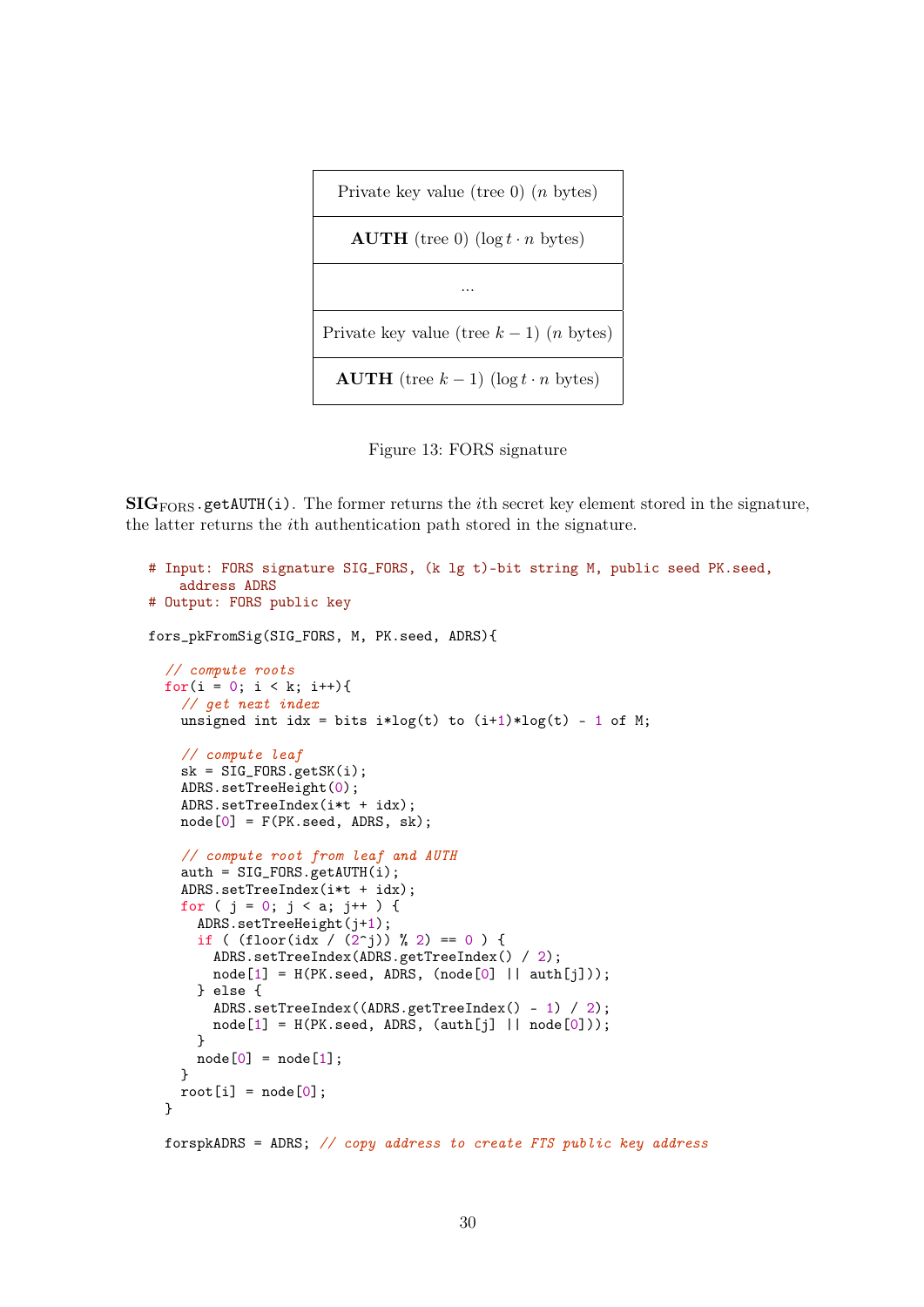```
forspkADRS.setType(FORS_ROOTS);
  forspkADRS.setKeyPairAddress(ADRS.getKeyPairAddress());
  pk = T_k(PK.\text{seed}, \text{forspkADRS}, \text{root});return pk;
}
```
Algorithm 18: fors\_pkFromSig – Compute a FORS public key from a FORS signature.

## <span id="page-30-0"></span>6.  $SPHINCS^+$

We now have all ingredients to describe our main construction SPHINCS<sup>+</sup>. Essentially,  $SPHINCS<sup>+</sup>$  is an orchestration of the methods and schemes described before. It only adds randomized message compression and verifiable index generation.

### <span id="page-30-1"></span>6.1. SPHINCS<sup>+</sup> Parameters

 $SPHINCS<sup>+</sup>$  has the following parameters:

- $n:$  the security parameter in bytes.
- $w:$  the Winternitz parameter as defined in [Section 3.1.](#page-13-1)
- $h$ : the height of the hypertree as defined in [Section 4.2.1.](#page-22-1)
- $d$ : the number of layers in the hypertree as defined in [Section 4.2.1.](#page-22-1)
- $k$ : the number of trees in FORS as defined in [Section 5.1.](#page-25-1)
- $t:$  the number of leaves of a FORS tree as defined in [Section 5.1.](#page-25-1)

All the restrictions stated in the previous sections apply. Recall that we use  $a = \log t$ . Moreover, from these values the values  $m$  and len are computed as

 $\bullet$  m: the message digest length in bytes. It is computed as

 $m = |(k \log t + 7)/8| + |(h - h/d + 7)/8| + |(h/d + 7)/8|$ .

While only  $h+k \log t$  bits would be needed, using the longer m as defined above simplifies implementations significantly.

• len: the number of *n*-byte string elements in a WOTS<sup>+</sup> private key, public key, and signature. It is computed as  $len = len_1 + len_2$ , with

$$
\texttt{len}_1 = \left\lceil \frac{8n}{\log(w)} \right\rceil, \ \texttt{len}_2 = \left\lfloor \frac{\log\left(\texttt{len}_1(w-1)\right)}{\log(w)} \right\rfloor + 1
$$

In the following, we assume that all algorithms have access to these parameters.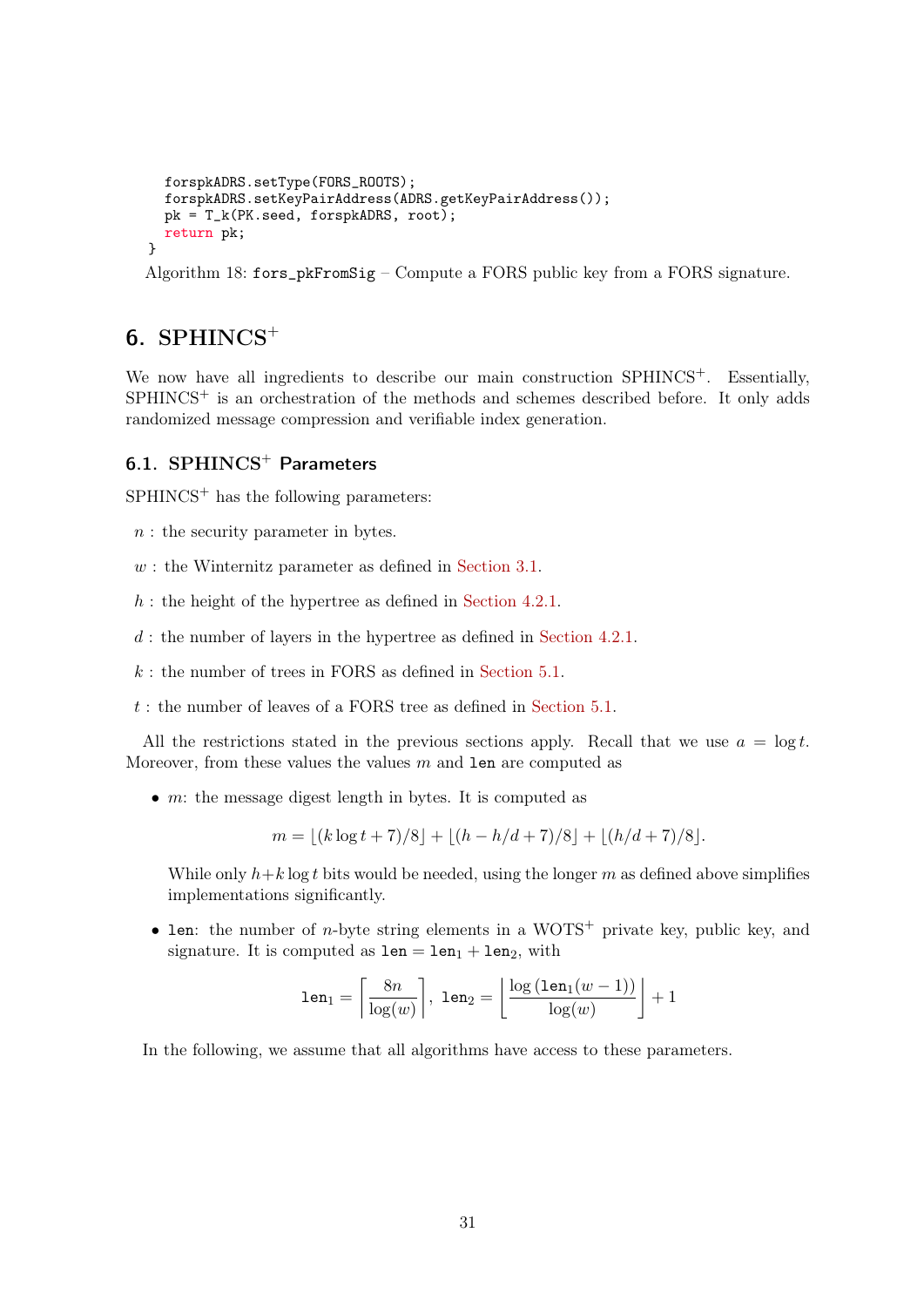### <span id="page-31-0"></span>6.2.  $SPHINCS<sup>+</sup>$  Key Generation (Function spx keygen)

The SPHINCS<sup>+</sup> private key contains two elements. First, the *n*-byte secret seed  $SK.$ seed which is used to generate all the  $WOTS^+$  and FORS private key elements. Second, an *n*-byte PRF key SK.prf which is used to deterministically generate a randomization value for the randomized message hash.

The SPHINCS<sup> $+$ </sup> public key also contains two elements. First, the HT public key, i.e. the root of the tree on the top layer. Second, an *n*-byte public seed value  $PK$ . seed which is sampled uniformly at random.

As  $spx_s$  sign does not get the public key, but needs access to  $PK$ . seed (and possibly to **PK.root** for fault attack mitigation), the SPHINCS<sup>+</sup> secret key contains a copy of the public key.

The description of algorithm spx\_keygen assumes the existence of a function sec\_rand which on input  $i$  returns  $i$ -bytes of cryptographically strong randomness.

```
# Input: (none)
# Output: SPHINCS+ key pair (SK,PK)
spx_keygen( ){
     SK.\text{seed} = \text{sec\_rand}(n);SK.prf = sec\_rand(n);PK.\,seed = sec\_rand(n);PK.root = ht_PKgen(SK.seed, PK.seed);
     return ( (SK.seed, SK.prf, PK.seed, PK.root), (PK.seed, PK.root) );
}
```
Algorithm 19:  $spx_{\text{keygen}} -$  Generate a SPHINCS<sup>+</sup> key pair.

The format of a SPHINCS<sup>+</sup> private and public key is given in [Figure 14.](#page-31-2)



<span id="page-31-2"></span>Figure 14: Left:  $SPHINCS^+$  secret key. Right:  $SPHINCS^+$  public key.

### <span id="page-31-1"></span>6.3.  $SPHINCS$ <sup>+</sup> Signature

A SPHINCS<sup>+</sup> signature **SIG<sub>HT</sub>** is a byte string of length  $(1+k(a+1)+h+d$ len)n. It consists of an n-byte randomization string R, a FORS signature  $\text{SIG}_{\text{FORS}}$  consisting of  $k(a+1)$  n-byte strings, and a HT signature  $\text{SIG}_{\text{HT}}$  of  $(h + d \text{len})n$  bytes.

The data format for a signature is given in [Figure 11](#page-23-2)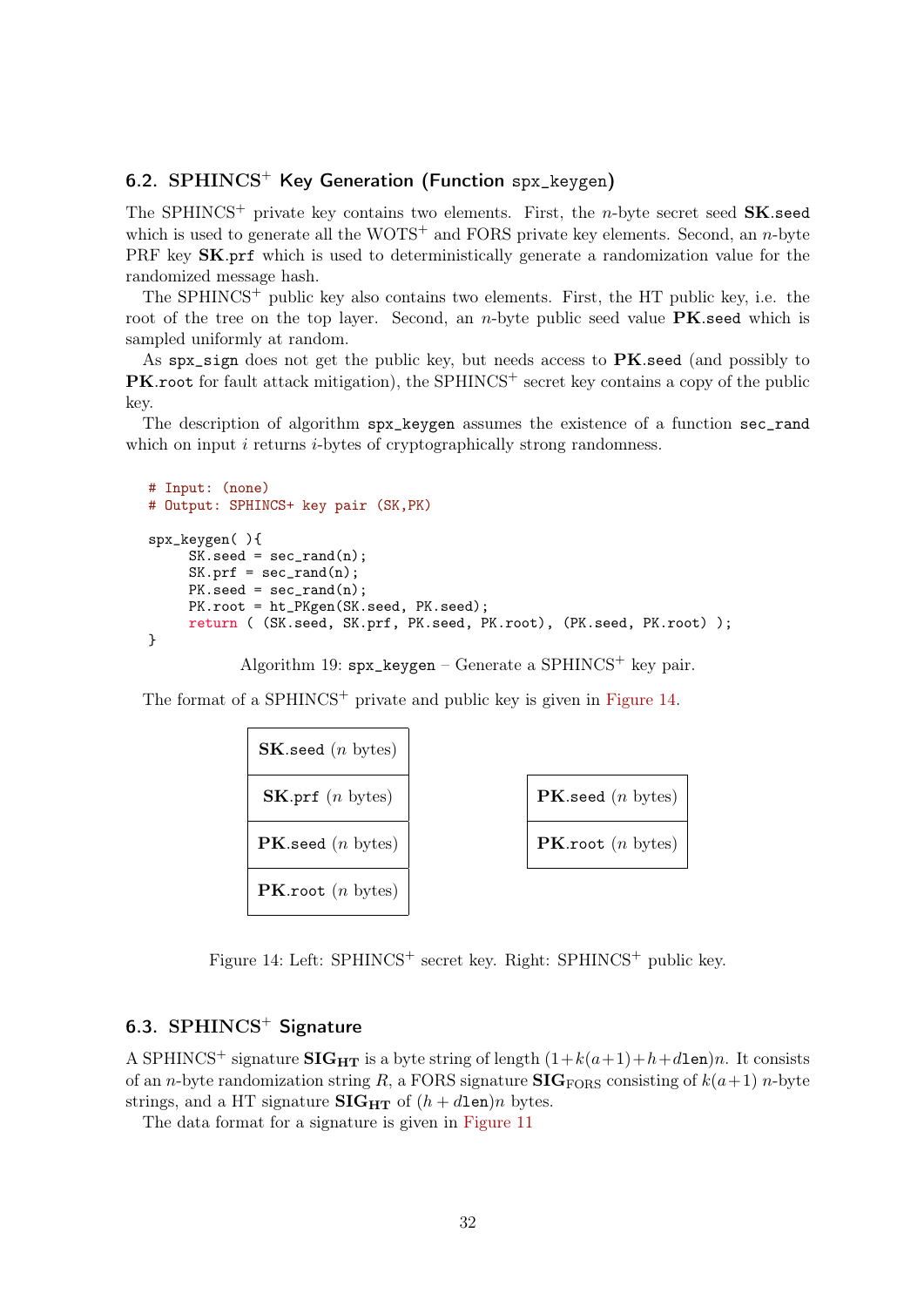Randomness  $\mathbf{R}$  (*n* bytes)

FORS signature  $\text{SIG}_{\text{FORS}}$   $(k(a + 1) \cdot n \text{ bytes})$ 

HT signature  $\text{SIG}_{\text{HT}}$   $((h + d \text{len})n$  bytes)

Figure 15:  $SPHINCS$ <sup>+</sup> signature

### <span id="page-32-0"></span>6.4. SPHINCS<sup>+</sup> Signature Generation (Function  $spr\_sign$ )

Generating a SPHINCS<sup>+</sup> signature consists of four steps. First, a random value **R** is pseudorandomly generated. Next, this is used to compute a  $m$  byte message digest which is split into a  $\lfloor (k \log t + 7)/8 \rfloor$ -byte partial message digest tmp\_md, a  $\lfloor (h - h/d + 7)/8 \rfloor$ -byte tree index  $tmp_idx\_tree$ , and a  $\lfloor (h/d + 7)/8 \rfloor$ -byte leaf index  $tmp_idx\_leaf$ . Next, the actual values md, idx\_tree, and idx\_leaf are computed by extracting the necessary number of bits. The partial message digest md is then signed with the idx\_leaf-th FORS key pair of the idx\_tree-th XMSS tree on the lowest HT layer. The public key of the FORS key pair is then signed using HT. As described in Section [4.2.3,](#page-23-0) the index is never actually used as a whole, but immediately split into a tree index and a leaf index, for ease of implementation.

When computing  $\mathbf{R}$ , the PRF takes a *n*-byte string opt which is initialized with **PK**.seed but can be overwritten with randomness if the global variable RANDOMIZE is set. This option is given as otherwise  $SPHINCS^+$  signatures would be always deterministic. This might be problematic in some settings. See [Section 9](#page-45-1) and [Section 11](#page-57-0) for more details.

```
# Input: Message M, private key SK = (SK.seed, SK.prf, PK.seed, PK.root)
# Output: SPHINCS+ signature SIG
spx_sign(M, SK){
     // init
     ADRS = toByte(0, 32);// generate randomizer
     opt = PK.seed;
     if(RANDOMIZE){
       opt = rand(n);}
     R = PRF_msg(SK.rprf, opt, M);SIG = SIG || R;// compute message digest and index
     digest = H_msg(R, PK. seed, PK. root, M);tmp\_md = first floor((ka + 7) / 8) bytes of digest;tmp\_idx\_tree = next floor((h - h/d + 7)/8) bytes of digest;
     tmp\_idx\_leaf = next floor((h/d + 7)/8) bytes of digest;
     md = first ka bits of tmp_md;
     idx_tree = first h - h/d bits of tmp_idx_tree;
     idx_leaf = first h/d bits of tmp_idx_leaf;
```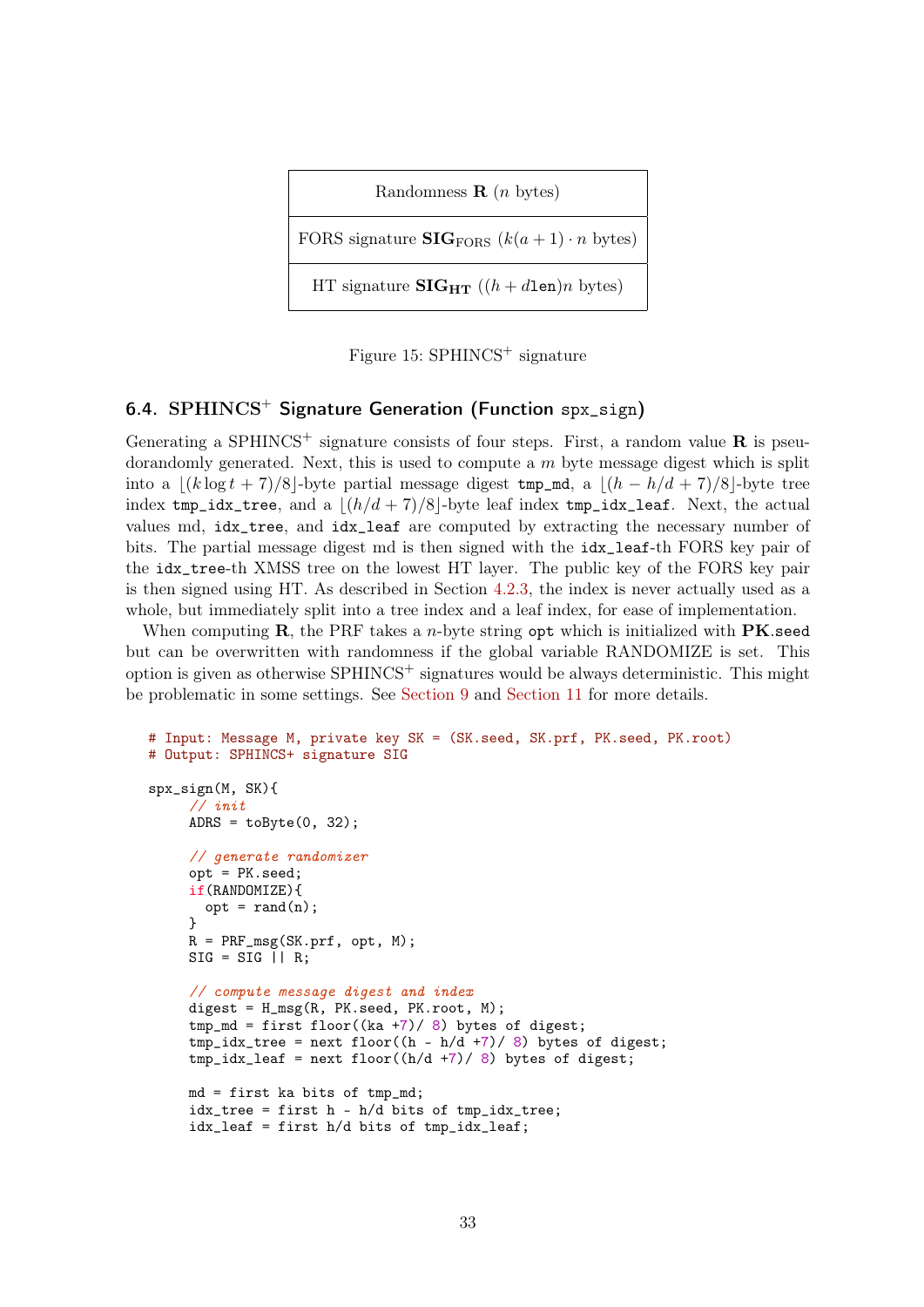```
// FORS sign
ADRS.setLayerAddress(0);
ADRS.setTreeAddress(idx_tree);
ADRS.setType(FORS_TREE);
ADRS.setKeyPairAddress(idx_leaf);
SIG FORS = fors sign(md, SK.seed, PK.seed, ADRS);
SIG = SIG || SIG_FORS;// get FORS public key
PK_FORS = fors_pkFromSig(SIG_FORS, md, PK.seed, ADRS);
// sign FORS public key with HT
ADRS.setType(TREE);
SIG_HT = ht_sign(PK_FORS, SK.seed, PK.seed, idx_tree, idx_leaf);
SIG = SIG || SIG_HT;return SIG;
       Algorithm 20: \text{spx}\_\text{sign} – Generating a SPHINCS<sup>+</sup> signature
```
### <span id="page-33-0"></span>6.5. SPHINCS<sup>+</sup> Signature Verification (Function spx\_verify)

}

 $SPHINCS<sup>+</sup>$  signature verification [\(Algorithm 21\)](#page-33-1) can be summarized as recomputing message digest and index, computing a candidate FORS public key, and verifying the HT signature on that public key. Note that the HT signature verification will fail if the FORS public key is not matching the real one (with overwhelming probability).  $SPHINCS^+$  signature verification takes a message M, a signature  $\text{SIG}$ , and a SPHINCS<sup>+</sup> public key PK.

```
# Input: Message M, signature SIG, public key PK
# Output: Boolean
spx_verify(M, SIG, PK){
     // init
     ADRS = toByte(0, 32);
     R = SIG.getR();
     SIG\ FORS = SIG.getSIG\ FORS();
     SIG_HT = SIG.getSIG_HT();
     // compute message digest and index
     digest = H_msg(R, PK. seed, PK.root, M);tmp\_md = first floor((ka +7)/ 8) bytes of digest;tmp\_idx\_tree = next floor((h - h/d +7)/ 8) bytes of digest;
     tmp\_idx\_leaf = next floor((h/d + 7)/8) bytes of digest;
     md = first ka bits of tmp_md;
     idx_tree = first h - h/d bits of tmp_idx_tree;
     idx_leaf = first h/d bits of tmp_idx_leaf;
     // compute FORS public key
     ADRS.setLayerAddress(0);
     ADRS.setTreeAddress(idx_tree);
     ADRS.setType(FORS_TREE);
     ADRS.setKeyPairAddress(idx_leaf);
```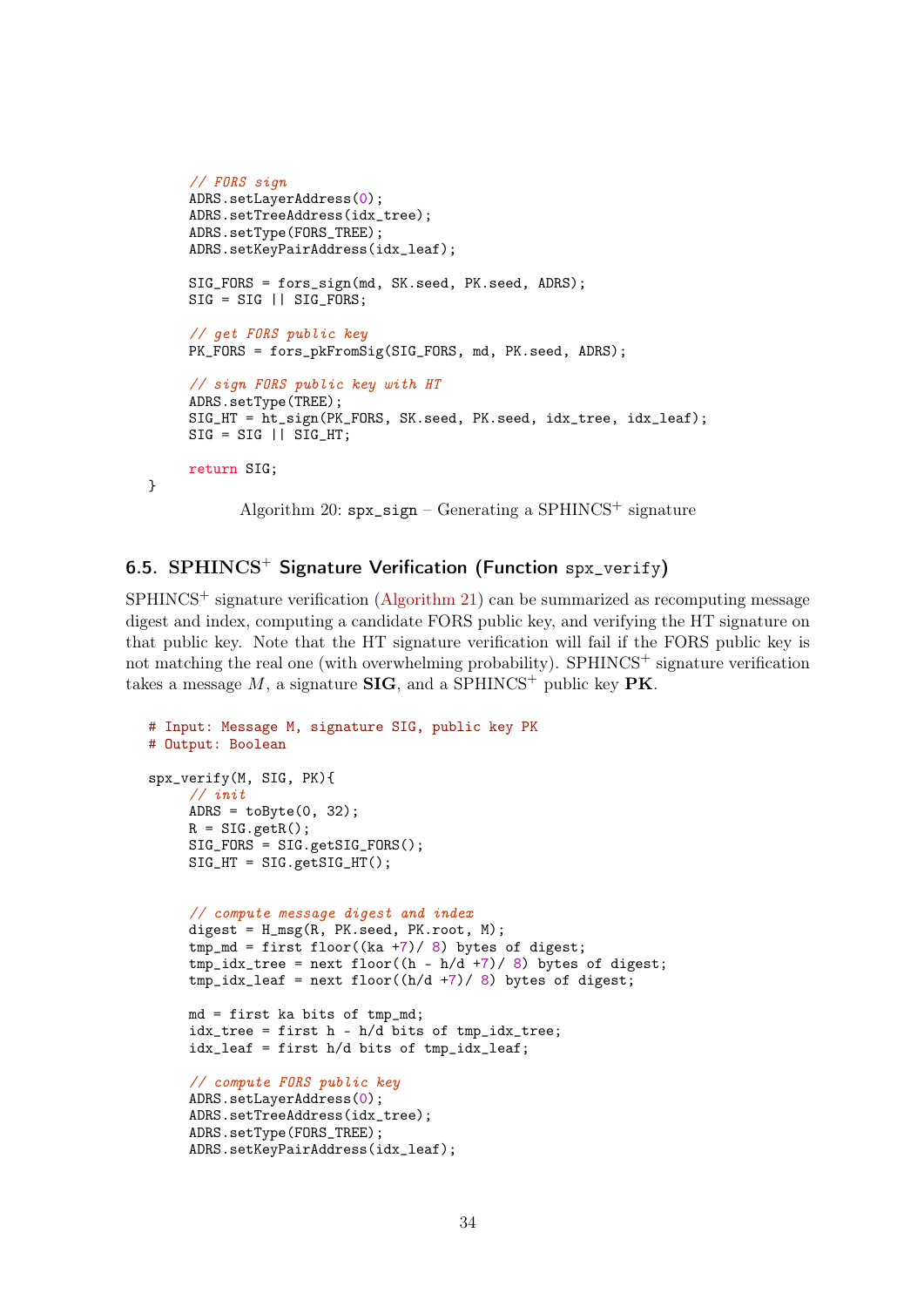```
PK_FORS = fors_pkFromSig(SIG_FORS, md, PK.seed, ADRS);
     // verify HT signature
    ADRS.setType(TREE);
    return ht_verify(PK_FORS, SIG_HT, PK.seed, idx_tree, idx_leaf, PK.root);
}
```
Algorithm 21:  $\text{spx\_verify} - \text{Verify a SPHINCS}^+$  signature **SIG** on a message M using a  $SPHINCS^+$  public key  $PK$ 

### <span id="page-34-0"></span>7. Instantiations

This section discusses instantiations for  $SPHINCS^+$ .  $SPHINCS^+$  can be viewed as a signature template. It is a way to build a signature scheme by instantiating the cryptographic function families used. We consider different ways to implement the cryptographic function families as different signature systems. Orthogonal to instantiating the cryptographic function families are parameter sets. Parameter sets assign specific values to the  $SPHINCS<sup>+</sup>$  parameters described in [Section 7.1](#page-34-1) below.

In this section, we first define the requirements on parameters and discuss existing trade-offs between security, sizes, and speed controlled by the different parameters. Then we propose 6 different parameter sets that match NIST security levels I, III, and V (2 parameter sets per security level). Afterwards we propose three different instantiations for the cryptographic function families of SPHINCS<sup>+</sup>. These instantiation are indeed three different signature schemes. We propose SPHINCS<sup>+</sup>-SHAKE, SPHINCS<sup>+</sup>-SHA2, and SPHINCS<sup>+</sup>-Haraka. The former two use the cryptographic hash functions defined in FIPS PUB 202, respectively FIPS PUB 180, to instantiate the cryptographic function families. The latter uses a new cryptographic (hash) function called Haraka, proposed in [\[14\]](#page-60-4).

### <span id="page-34-1"></span>7.1. SPHINCS<sup>+</sup> Parameter Sets

 $SPHINCS<sup>+</sup>$  is described by the following parameters already described in the previous sections. All parameters take positive integer values.

- n : the security parameter in bytes.
- $w:$  the Winternitz parameter.
- $\boldsymbol{h}$  : the height of the hypertree.
- $d$ : the number of layers in the hypertree.
- $k:$  the number of trees in FORS.
- $t:$  the number of leaves of a FORS tree.

Recall that we use  $a = \log t$ . Moreover, from these values the values m and len are computed as

• m: the message digest length in bytes. It is computed as  $m = |(k \log t + 7)/8| + |(h$  $h/d + 7)/8$  +  $\lfloor (h/d + 7)/8 \rfloor$ .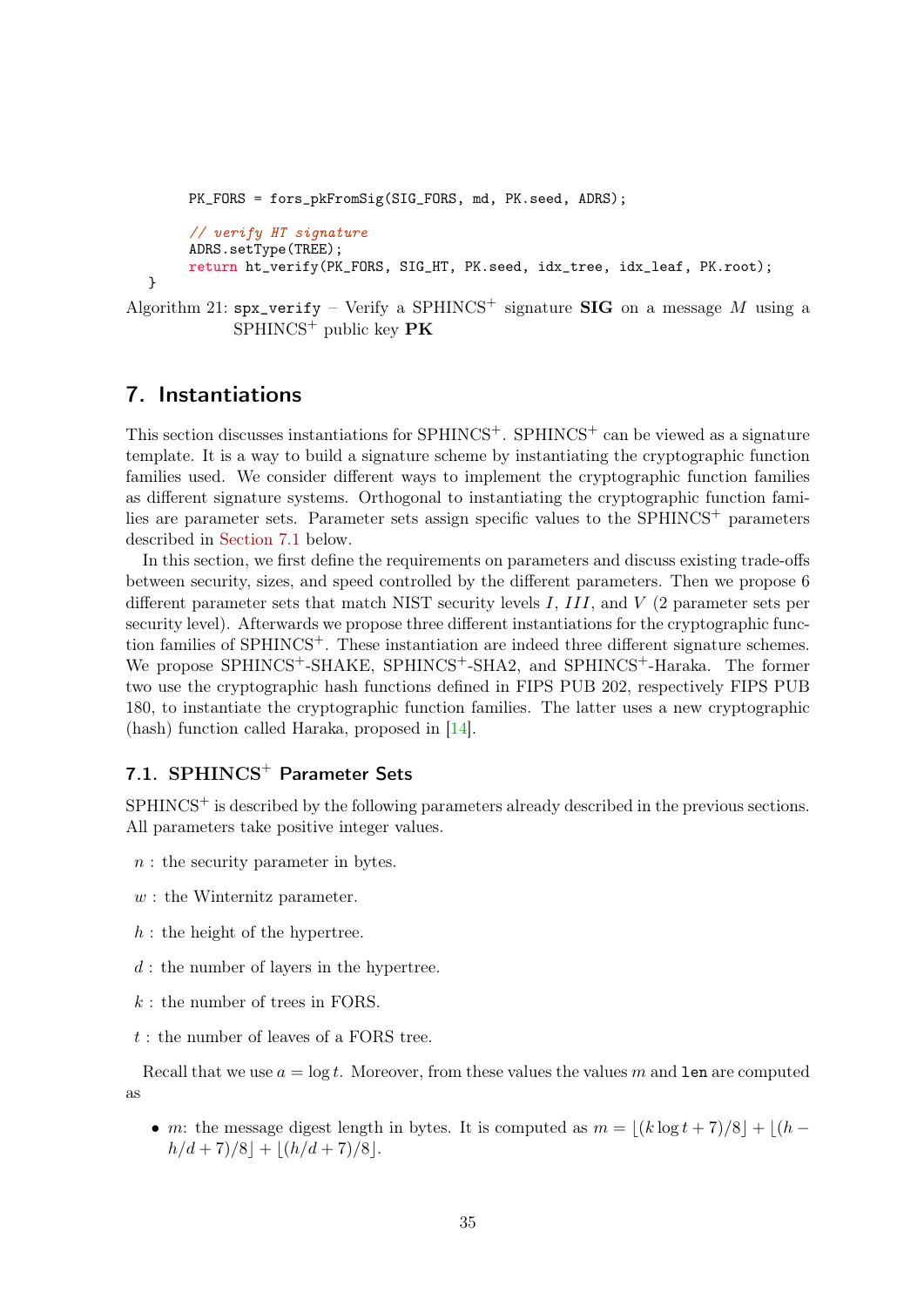• len: the number of *n*-byte string elements in a WOTS<sup>+</sup> private key, public key, and signature. It is computed as  $1en = len_1 + len_2$ , with

$$
\texttt{len}_1 = \left\lceil \frac{8n}{\log(w)} \right\rceil, \; \texttt{len}_2 = \left\lfloor \frac{\log\left(\texttt{len}_1(w-1)\right)}{\log(w)} \right\rfloor + 1
$$

We now repeat the roles of, requirements on, and properties of these parameters. Afterwards, we give several formulas that show their exact influence on performance and security.

The security parameter  $n$  is also the output length of all cryptographic function families besides  $\mathbf{H}_{\text{mse}}$ . Therefore, it largely determines which security level a parameter set reaches. It is also the size of virtually any node within the  $SPHINCS<sup>+</sup>$  structure and thereby also the size of all elements in a signature, i.e., the signature size is a multiple of  $n$ .

The Winternitz parameter  $w$  determines the number and length of the hash chains per WOTS<sup>+</sup> instance. A greater value for w linearly increases the length of the hash chains but logarithmically reduces their number. The number of hash chains exactly corresponds to the number of *n*-byte values in a  $WOTS^+$  signature. Thereby it largely influences the size of a SPHINCS<sup>+</sup> signature. The product of the number and the length of hash chains directly correlates with signing speed as essentially all time in HT signature generation is spent computing WOTS<sup>+</sup> public keys. Therefore, greater w means shorter signatures but slower signing. However, note the exponential gap. The bigger  $w$  gets, the more expensive is the signature size reduction. The Winternitz parameter does not influence  $SPHINCS^+$ security.

The height of the hypertree h determines the number of FORS instances. Hence, it determines the probability that a FORS key pair is used several times, given the number of signatures made with a SPHINCS<sup>+</sup> key pair. Hence, the height has a direct impact on security: A taller hypertree gives more security. On the other hand, a taller tree leads to larger signatures.

The number of layers d is a pure performance trade-off parameter and does not influence security. It determines the number of layers of XMSS trees in the hypertree. Hence, d must divide h without remainder. The parameter  $d$  thereby defines the height of the XMSS trees used. The greater  $d$ , the smaller the subtrees, the faster signing. However,  $d$  also controls the number of layers and thereby the number of WOTS<sup>+</sup> signatures within a HT and thereby a SPHINCS<sup>+</sup> signature.

The parameters  $k$  and  $t$  determine the performance and security of FORS. The number of leaves of a tree in FORS  $t$  must be a power of two while  $k$  can be chosen freely. A smaller  $t$ generally leads to smaller and faster signatures. However, for a given security level a smaller t requires a greater  $k$  which increases signature size and slows down signing. Hence, it is important to balance these two parameters. This is best done using the formulas below.

The message digest length m is the output length of  $\mathbf{H_{msg}}$  in bytes. It is  $|(k \log t + 7)/8| +$  $|(h - h/d + 7)/8| + |(h/d + 7)/8|$  bytes.

The number  $1$ en of chains in a WOTS<sup>+</sup> key pair determines the WOTS<sup>+</sup> signature size.

#### <span id="page-35-0"></span>7.1.1. Influence of Parameters on Security and Performance

In the following we provide formulas to compute speed, size and security for a given  $SPHINCS^+$ parameter set. This supports parameter selection. We also provide a SAGE script in [Ap](#page-61-0)[pendix A.](#page-61-0)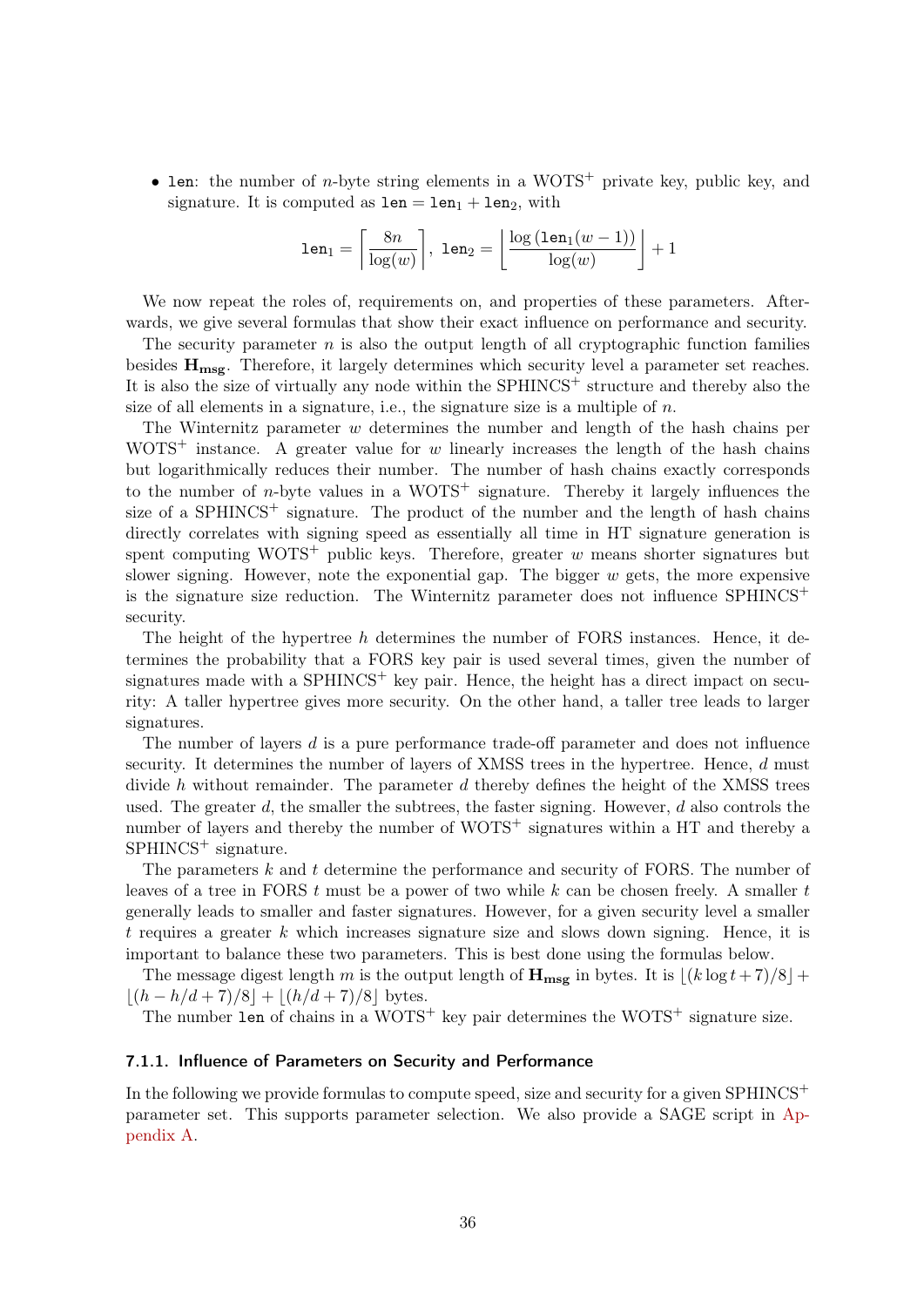Table 1: Overview of the number of function calls we require for each operation. We omit the single calls to  $H_{\text{msg}}, PRF_{\text{msg}},$  and  $T_k$  for signing and single calls to  $H_{\text{msg}}$  and  $T_k$ for verification as they are negligible when estimating speed.

|                |                | н                                                                      | <b>PRF</b>    | $T_{1en}$      |
|----------------|----------------|------------------------------------------------------------------------|---------------|----------------|
| Key Generation | $2^{h/d}w$ len | $2^{h/d}-1$                                                            | $2^{h/d}$ len | $\partial h/d$ |
| Signing        |                | $kt + d(2^{h/d})w$ len $k(t-1) + d(2^{h/d} - 1)$ $kt + d(2^{h/d})$ len |               | $d2^{h/d}$     |
| Verification   | $k + dw$ len   | $k \log t + h$                                                         |               |                |

| Table 2: Key and signature sizes |  |       |                                                |
|----------------------------------|--|-------|------------------------------------------------|
|                                  |  | SK PK | $\mathrm{Sig}$                                 |
|                                  |  |       | Size $4n$ $2n$ $(h+k(\log t+1)+d\cdot len+1)n$ |

<span id="page-36-1"></span>Table 2: Key and signature sizes

Key Generation. Generating the SPHINCS<sup>+</sup> private key and  $PK$  seed requires three calls to a secure random number generator. Next we have to generate the top tree. For the leaves we need to do  $2^{h/d}$  WOTS<sup>+</sup> key generations (len calls to PRF for generating the sk and wlen calls to **F** for the pk) and we have to compress the WOTS<sup>+</sup> public key (one call to  $T_{len}$ ). Computing the root of the top tree requires  $(2^{h/d} - 1)$  calls to **H**.

**Signing.** For randomization and message compression we need one call to  $\mathbf{PRF}_{\mathbf{mse}}$ , and one to  $H_{\text{msg}}$ . The FORS signature requires kt calls to **PRF** and **F**. Further, we have to compute the root of k binary trees of height log t which adds  $k(t-1)$  calls to **H**. Finally, we need one call to  $T_k$ . Next, we compute one HT signature which consists of d trees similar to the key generation. Hence, we have to do  $d(2^{h/d})$  times len calls to **PRF** and wlen calls to **F** as well as  $d(2^{h/d})$  calls to  $\mathbf{T}_{len}$ . For computing the root of each tree we get additionally  $d(2^{h/d}-1)$ calls to H.

Verification. First we need to compute the message hash using  $H_{\text{msg}}$ . We need to do one FORS verification which requires k calls to  $\bf{F}$  (to compute the leaf nodes from the signature elements),  $k \log t$  calls to  $H$  (to compute the root nodes using the leaf nodes and the authentication paths), and one call to  $T_k$  for hashing the roots. Next, we have to verify d XMSS signatures which takes  $\langle$  wlen calls to **F** and one call to  $T_{\text{len}}$  each for WOTS<sup>+</sup> signature verification<sup>[1](#page-36-0)</sup>. It also needs  $dh/d$  calls to **H** for the d root computations.

The size of the SPHINCS<sup>+</sup> private and public keys along with the signature can be deduced from [Section 6](#page-30-0) and is shown in Table [2.](#page-36-1)

The classical security level, or bit security of SPHINCS<sup>+</sup> against generic attacks can be

<span id="page-36-0"></span><sup>&</sup>lt;sup>1</sup>It should be noted that the wlen bound for calls to  $\bf{F}$  is a worst-case bound. This is a bound on the cost for WOTS signature verification. Given that the messages are hash values which can assumed to be close to uniformly distributed, this value will be closer to the average-case bound  $(w/2) \cdot$  len in actual measurements.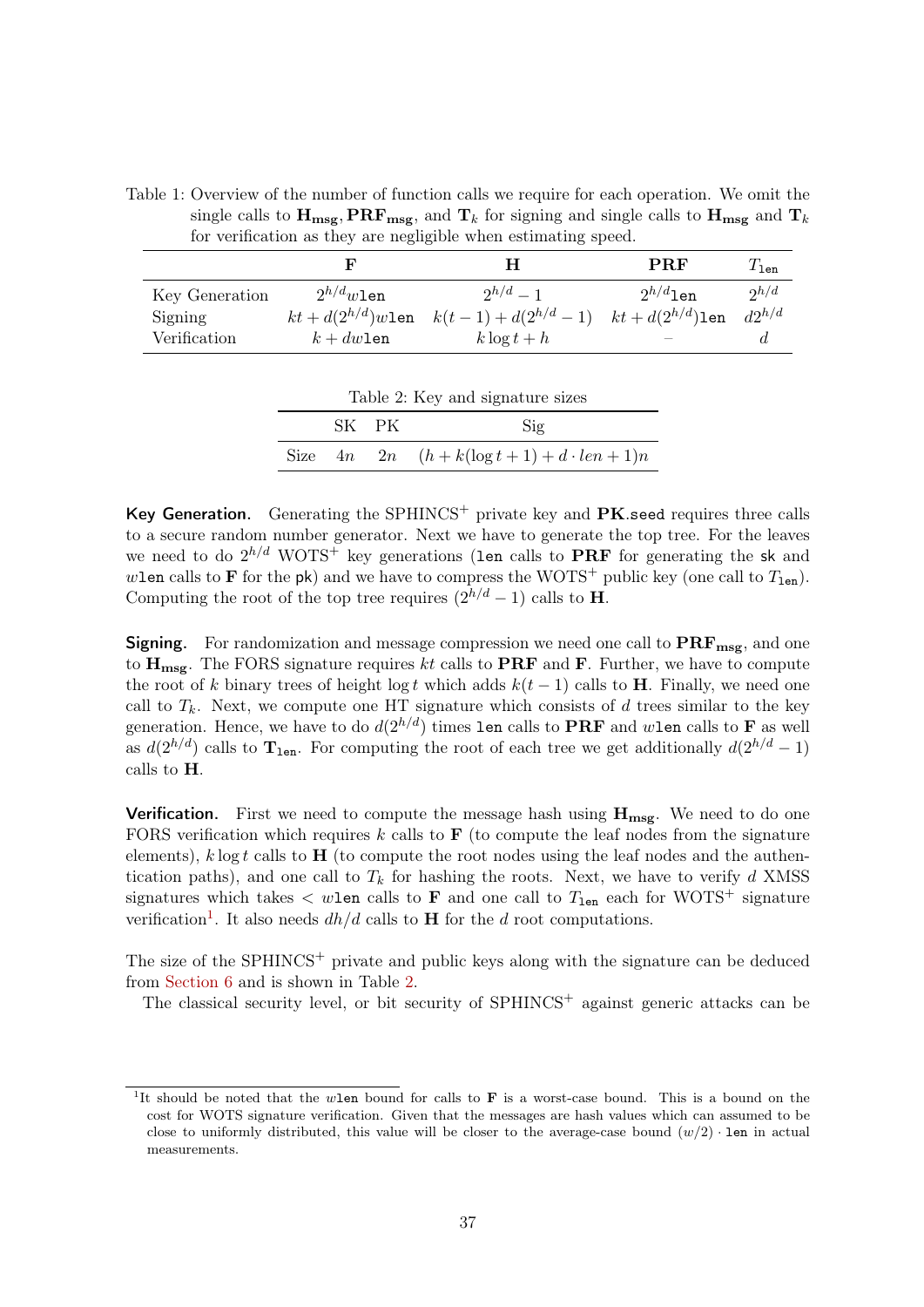computed as

$$
b = -\log\left(\frac{1}{2^{8n}} + \sum_{\gamma} \left(1 - \left(1 - \frac{1}{t}\right)^{\gamma}\right)^k {q \choose \gamma} \left(1 - \frac{1}{2^h}\right)^{q - \gamma} \frac{1}{2^{h\gamma}}\right).
$$

The quantum security level, or bit security of  $SPHINCS<sup>+</sup>$  against generic attacks can be computed as

$$
b = -\frac{1}{2}\log\left(\frac{1}{2^{8n}} + \sum_{\gamma} \left(1 - \left(1 - \frac{1}{t}\right)^{\gamma}\right)^k {q \choose \gamma} \left(1 - \frac{1}{2^h}\right)^{q - \gamma} \frac{1}{2^{h\gamma}}\right).
$$

Here, we are neglecting the small constant factors inside the logarithm. For details see [Sec](#page-45-1)[tion 9.](#page-45-1)

#### <span id="page-37-0"></span>7.1.2. Proposed Parameter Sets and Security Levels

As explained in the previous subsection, even for a fixed security level the design of  $SPHINCS^+$ supports many different tradeoffs between signature size and speed. In Table [3](#page-38-1) we list 6 parameter sets that—together with the cycle counts given in Table [4—](#page-55-0) illustrates how these tradeoffs can be used to obtain concrete parameter sets optimizing for signature size and concrete parameter sets optimizing for speed. Specifically, we propose parameter sets achieving security levels 1, 3, and 5; for each of these security levels propose one size-optimized (ending on 's' for "small") and one speed-optimized (ending on 'f' for "fast") parameter set. The parameter sets were obtained with the help of a Sage script that we list in [Appendix A.](#page-61-0) In the first line of that script, set the "target bit security" to a desired value (in our case, close to 128 for security level 1, close to 192 for security level 3, and close to 256 for security level 5). The output of the script will be a long list of possible parameters achieving this security level together with the signature size and an estimate of the performance, using the formulas from [Section 7.1.1](#page-35-0) above.

Note that we did not obtain our proposed parameter sets simply by searching this output for the smallest or the fastest option. The reason is that, for example, optimizing for size without caring about speed at all results in signatures of a size of  $\approx 15 \text{ KB}$  for a bit security of 256, but computing one signature takes more than 20 minutes on our benchmark platform. Such a tradeoff might be interesting for very few select applications, but we cannot think of many applications that would accept such a large time for signing. Instead, the proposed parameter sets are what we consider "non-extreme"; i.e., with a signing time of at most a few seconds in our non-optimized implementation.

The choice of these parameters is orthogonal to the choice of hash function. In [Section 7.2](#page-37-1) we describe three different instantiations of the underlying hash function, each with a simple and a robust variant. Together with the six parameter sets listed in Table [3](#page-38-1) we obtain 36 different instantiations of SPHINCS<sup>+</sup>.

#### <span id="page-37-1"></span>7.2. Instantiations of Hash Functions

In this section we define different signature schemes, which are obtained by instantiating the cryptographic function families of SPHINCS<sup>+</sup> with SHA2, SHAKE, and Haraka. To instantiate the tweakable hash functions, we present two different constructions. Leading to a total of six instantiations. For the 'robust' instances, we first generate pseudorandom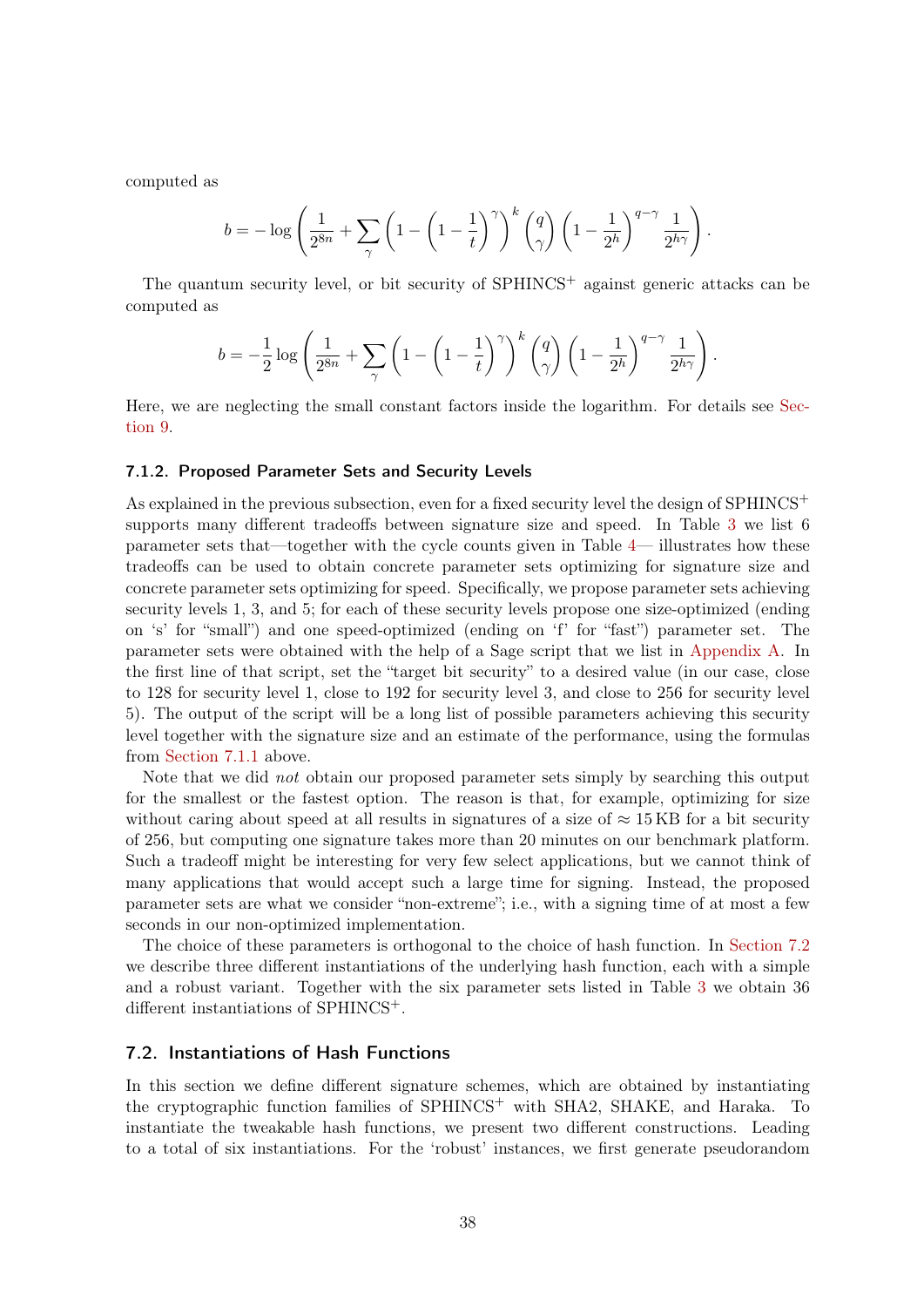<span id="page-38-2"></span><span id="page-38-1"></span>Table 3: Example parameter sets for SPHINCS<sup>+</sup> targeting different security levels and different tradeoffs between size and speed. Note that these parameter sets have been update for round 3. The column labeled "bitsec" gives the bit security computed as described in [Section 9;](#page-45-1) the column labeled "sec level" gives the security level according to the levels specified in Section 4.A.5 of the Call for Proposals. As explained later, for Haraka the security level is limited to 2: i.e., it is 1 for  $n = 16$ , and 2 for  $n = 24$  or  $n = 32$ .

|                    | $\,n$ | $\hbar$ | $\mathfrak{a}$ | $\log(t)$ | $\kappa$ | w  | bitsec | sec level | sig bytes |
|--------------------|-------|---------|----------------|-----------|----------|----|--------|-----------|-----------|
| $SPHINCS^+ - 128s$ | 16    | 63      |                | 12        | 14       | 16 | 133    |           | 7856      |
| $SPHINCS+-128f$    | 16    | 66      | 22             | 6         | 33       | 16 | 128    |           | 17088     |
| $SPHINCS^+ - 192s$ | 24    | 63      |                | 14        | 17       | 16 | 193    | 3         | 16224     |
| $SPHINCS+-192f$    | 24    | 66      | 22             | 8         | 33       | 16 | 194    | 3         | 35664     |
| $SPHINCS^+ - 256s$ | 32    | 64      | 8              | 14        | 22       | 16 | 255    | 5         | 29792     |
| $SPHINCS+ - 256f$  | 32    | 68      | 17             | 9         | 35       | 16 | 255    | 5         | 49856     |

bitmasks which are then XORed with the input message. The masked messages are denoted as  $M^{\oplus}$ . For the 'simple' instances, we take an approach inspired by the LMS proposal for stateful hash-based signatures [\[16\]](#page-60-2), and omit the bitmasks. We make this difference explicit in the instances defined below. The 'simple' instances are faster as they omit the calls to the underlying hash function to generate bitmasks. When combined with compressed addresses in the SHA2 case this can lead to an estimated reduction of the number of compression function calls by a factor of almost 4. In return, this comes at the cost of a security argument that entirely relies on the random oracle model.

Recall that  $n$  and  $m$  are the security parameter and the message digest length, in bytes.

### <span id="page-38-0"></span>7.2.1. SPHINCS<sup>+</sup>-SHAKE

For SPHINCS<sup>+</sup>-SHAKE we define

```
\mathbf{H}_{\text{msg}}(\mathbf{R}, \textbf{PK}.\texttt{seed}, \textbf{PK}.\texttt{root}, M) = \text{SHAKE256}(\mathbf{R}||\textbf{PK}.\texttt{seed}||\textbf{PK}.\texttt{root}||M, 8m),\text{PRF}(\text{PK}.\text{seed}, \text{SK}.\text{seed}, \text{ADRS}) = \text{SHAKE256}(\text{PK}.\text{seed}||\text{ADRS}||\text{SK}.\text{seed}, 8n),\mathbf{PRF}_{\text{msg}}(\mathbf{SK}.\text{prf},\text{OptRand},M) = \text{SHAKE256}(\mathbf{SK}.\text{prf}||\text{OptRand}||M,8n).(1)
```
For the robust variant, we further define the tweakable hash functions as

$$
\mathbf{F}(\mathbf{PK}.\mathtt{seed},\mathbf{ADRS},M_1) = \mathrm{SHAKE256}(\mathbf{PK}.\mathtt{seed}||\mathbf{ADRS}||M_1^{\oplus},8n),
$$
\n
$$
\mathbf{H}(\mathbf{PK}.\mathtt{seed},\mathbf{ADRS},M_1||M_2) = \mathrm{SHAKE256}(\mathbf{PK}.\mathtt{seed}||\mathbf{ADRS}||M_1^{\oplus}||M_2^{\oplus},8n),
$$
\n
$$
\mathbf{T}_{\ell}(\mathbf{PK}.\mathtt{seed},\mathbf{ADRS},M) = \mathrm{SHAKE256}(\mathbf{PK}.\mathtt{seed}||\mathbf{ADRS}||M^{\oplus},8n),
$$
\n(2)

For the simple variant, we instead define the tweakable hash functions as

$$
\mathbf{F}(\mathbf{PK}.\mathtt{seed},\mathbf{ADRS},M_1) = \mathrm{SHAKE256}(\mathbf{PK}.\mathtt{seed}||\mathbf{ADRS}||M_1,8n),\\ \mathbf{H}(\mathbf{PK}.\mathtt{seed},\mathbf{ADRS},M_1||M_2) = \mathrm{SHAKE256}(\mathbf{PK}.\mathtt{seed}||\mathbf{ADRS}||M_1||M_2,8n),\\ \mathbf{T}_{\ell}(\mathbf{PK}.\mathtt{seed},\mathbf{ADRS},M) = \mathrm{SHAKE256}(\mathbf{PK}.\mathtt{seed}||\mathbf{ADRS}||M,8n),
$$
 (3)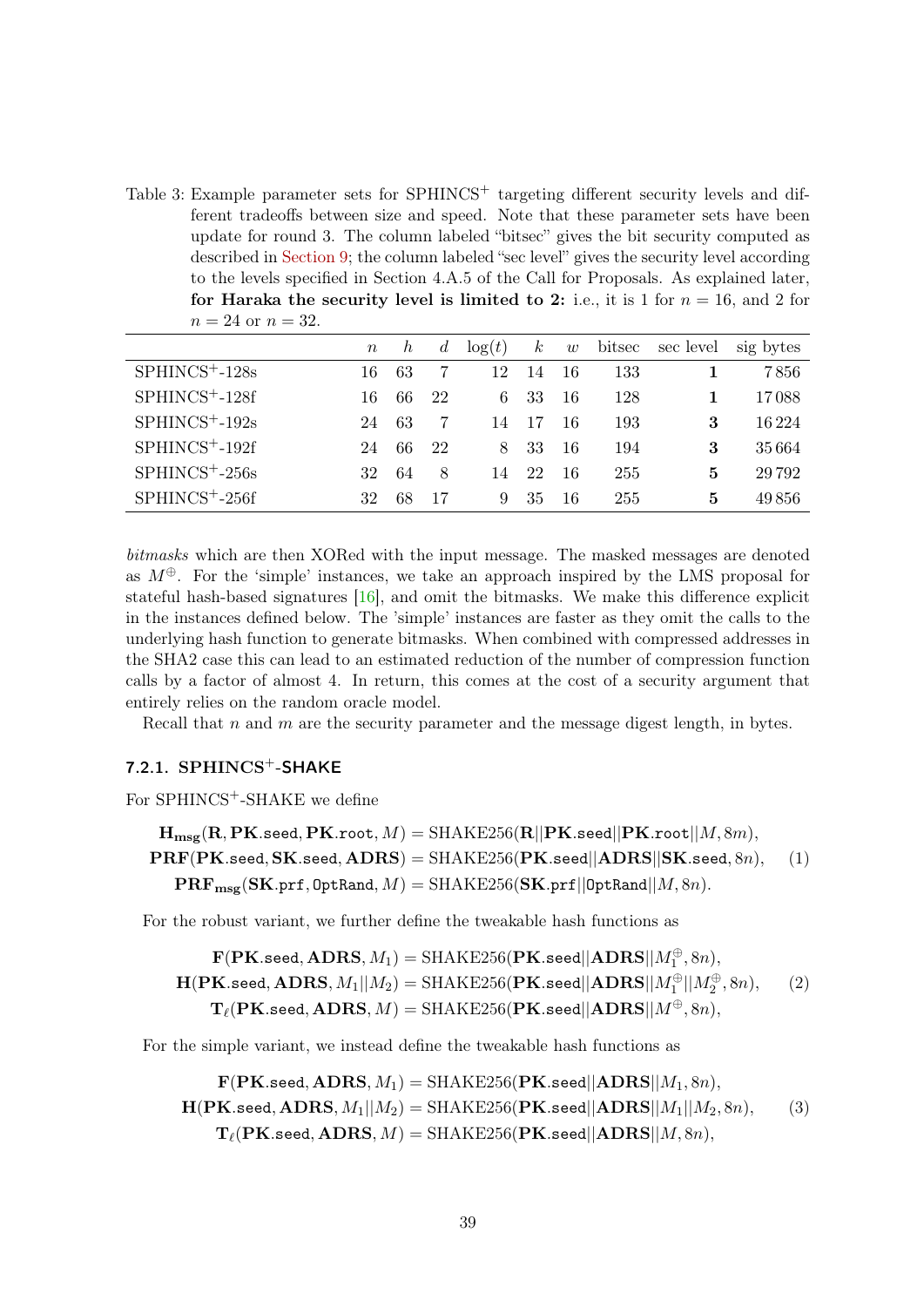Generating the Masks. SHAKE can be used as an XOF which allows us to generate the bitmasks for arbitrary length messages directly. For a message  $M$  with  $l$  bits we compute

 $M^{\oplus} = M \oplus \text{SHAKE256}(\textbf{PK}.\texttt{seed}||\textbf{ADRS}, l).$ 

#### <span id="page-39-0"></span>7.2.2. SPHINCS<sup>+</sup>-SHA2

In a similar way we define the functions for SPHINCS<sup>+</sup>-SHA2. In some places we use SHA2-256 for  $n = 16$  and SHA2-512 for  $n = 24$  and  $n = 32$ . For this we use the shorthand SHA-X.

 $\mathbf{H}_{\mathbf{msg}}(\mathbf{R}, \mathbf{PK}.\mathtt{seed}, \mathbf{PK}.\mathtt{root}, M)$ 

$$
= \text{MGF1-SHA-X}(\mathbf{R}||\mathbf{PK}.\mathtt{seed}||\mathrm{SHA-X}(\mathbf{R}||\mathbf{PK}.\mathtt{seed}||\mathbf{PK}.\mathtt{root}||M), m),
$$

 $\textbf{PRF}(\textbf{PK}.\texttt{seed}, \textbf{SK}.\texttt{seed}, \textbf{ADRS}) = \text{SHA2-256}(\text{BlockPad}(\textbf{PK}.\texttt{seed})||\textbf{ADRS}^c||\textbf{SK}.\texttt{seed}),$  $\mathbf{PRF}_{\text{msg}}(\mathbf{SK}.\text{prf},\text{OptRand},M) = \text{HMAC-SHA-X}(\mathbf{SK}.\text{prf},\text{OptRand}||M),$ 

(4)

For  $n = 32$ , we only take the first 32 bytes of output of **PRF** and discard the rest. For the robust variant, we further define the tweakable hash functions as

 $\mathbf{F}(\mathbf{PK}.\mathtt{seed}, \mathbf{ADRS}, M_1)=\mathrm{SHA2\text{-}256}(\mathrm{BlockPad}(\mathbf{PK}.\mathtt{seed})||\mathbf{ADRS}^c||M_1^{\oplus}),$ 

 $\mathbf{H}(\mathbf{PK}.\mathtt{seed}, \mathbf{ADRS}, M_1||M_2) = \mathrm{SHA\text{-}X}(\mathrm{BlockPad}(\mathbf{PK}.\mathtt{seed}) || \mathbf{ADRS}^c ||(M_1||M_2)^\oplus),$  $\mathbf{T}_{\ell}(\mathbf{PK}.\mathtt{seed}, \mathbf{ADRS}, M) = \mathrm{SHA\text{-}X}(\mathrm{BlockPad}(\mathbf{PK}.\mathtt{seed})||\mathbf{ADRS}^c||M^{\oplus}),$ (5)

For the simple variant, we instead define the tweakable hash functions as

 $\mathbf{F}(\mathbf{PK}.\mathtt{seed}, \mathbf{ADRS}, M_1) = \mathrm{SHA2\text{-}256}(\mathrm{BlockPad}(\mathbf{PK}.\mathtt{seed})||\mathbf{ADRS}^c||M_1),$ 

 $\mathbf{H}(\mathbf{PK}.\mathtt{seed}, \mathbf{ADRS}, M_1||M_2) = \mathrm{SHA\text{-}X}(\mathrm{BlockPad}(\mathbf{PK}.\mathtt{seed}) || \mathbf{ADRS}^c||M_1||M_2),$  $\mathbf{T}_{\ell}(\mathbf{PK}.\mathtt{seed}, \mathbf{ADRS}, M) = \mathrm{SHA\text{-}X}(\mathrm{BlockPad}(\mathbf{PK}.\mathtt{seed})||\mathbf{ADRS}^c||M),$ (6)

Here, we use MGF1 as defined in RFC 2437 and HMAC as defined in FIPS-198-1. Note that MGF1 takes as the last input the output length in bytes.

Generating the Masks. SHA2 can be turned into a XOF using MGF1 which allows us to generate the bitmasks for arbitrary length messages directly. The function MGF1 is used with depends on the function in which the result is used. For  $\bf{F}$  we use

 $M^{\oplus}=M\oplus\text{MGF1-SHA2-256}(\textbf{PK}.\texttt{seed}||\textbf{ADRS}^c,n).$ 

For **H** and **T**, when called with a message  $M$  with l bytes we compute

 $M^{\oplus} = M \oplus \text{MGF1-SHA-X}(\textbf{PK}.\texttt{seed}||\textbf{ADRS}^c, l).$ 

Padding PK.seed. Each of the instances of the tweakable hash function take PK.seed as its first input, which is constant for a given key pair – and, thus, across a single signature. This leads to a lot of redundant computation. To remedy this, we pad **PK** seed to the length of a full 64-/128-byte SHA2 input block using

 $BlockPad(PK.seed) = PK.seed||toByte(0, bl - n).$ 

where  $bl = 64$  for SHA2-256 and  $bl = 128$  for SHA2-512. Because of the Merkle-Damgård construction that underlies SHA2, this allows for reuse of the intermediate SHA2 state after the initial call to the compression function which improves performance.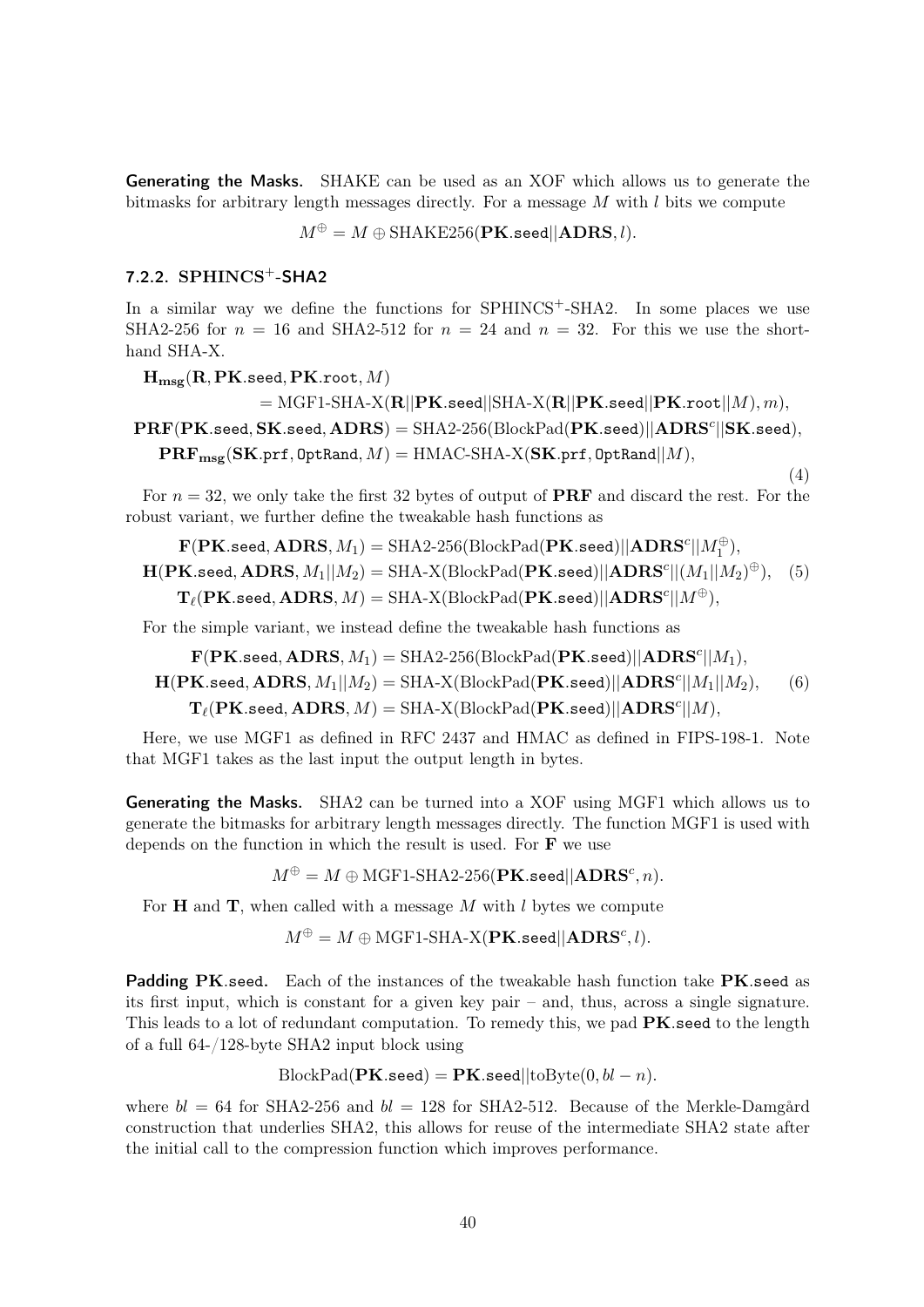<span id="page-40-2"></span>Compressing ADRS. To ensure that we require the minimal number of calls to the SHA2 compression function, we use a compressed ADRS for each of these instances. Where possible, this allows for the SHA2 padding to fit within the last input block. Rather than storing the layer address and type field in a full 4-byte word each, we only include the least-significant byte of each. Similarly, we only include the least-significant 8 bytes of the 12-byte tree address. This reduces the address from 32 to 22 bytes. We denote such compressed addresses as  $\text{ADRS}^c$ .

**Shorter Outputs.** If a parameter set requires an output length  $n < 32$ -bytes for **F**, **H**, **PRF**, and  $\text{PRF}_{\text{msg}}$  we take the first n bytes of the output and discard the remaining.

### <span id="page-40-0"></span> $7.2.3.$  SPHINCS<sup>+</sup>-Haraka

Our third instantiation is based on the Haraka short-input hash function. Haraka is not a NIST-approved hash function, and since it is new it needs further analysis. We specify SPHINCS+-Haraka as third signature scheme to demonstrate the possible speed-up by using a dedicated short-input hash function.

As the Haraka family only supports input sizes of 256 and 512 bits we extend it with a sponge-based construction based on the 512-bit permutation  $\pi$ . The sponge has a rate of 256bit respectively a capacity of 256-bit and the number of rounds used in  $\pi$  is 5. The padding scheme is the same as defined in FIPS PUB 202 for SHAKE.

We denote this sponge as  $\text{Harakas}(M, d)$ , where M is the padded message and d is the length of the message digest in bits. A 256-bit message block  $M_i$  is absorbed into the state S by

$$
Absorb(M, S) : S = \pi(S \oplus (M||\text{toByte}(0, 32))).
$$
\n(7)

The d-bit hash output h is computed by squeezing blocks of r bits

$$
Squeeze(S): h = h||\text{Trunc}_{256}(S)
$$
  

$$
S = \pi(S).
$$
 (8)

For a more efficient construction we generate the round constants of Haraka using  $\text{PK}$  seed.<sup>[2](#page-40-1)</sup> As  $PK.$ seed is the same for all hash function calls for a given key pair we expand  $PK.$ seed using HarakaS and use the result for the round constants in all instantiations of Haraka used in SPHINCS<sup> $+$ </sup>. In total there are 40 128-bit round constants defined by

$$
RC_0, \ldots, RC_{39} = \text{HarakaS}(\mathbf{PK}.\texttt{seed}, 5120). \tag{9}
$$

This only has to be done once for each key pair for all subsequent calls to Haraka hence the costs for this are amortized. We denote Haraka with the round constants derived from **PK**.seed as Haraka $_{\text{PK.seed}}$ . We can now define all functions we need for SPHINCS<sup>+</sup>-Haraka as

$$
\mathbf{H}_{\text{msg}}(\mathbf{R}, \mathbf{PK}.\text{seed}, \mathbf{PK}.\text{root}, M) = \text{HarakaS}_{\mathbf{PK}.\text{seed}}(\mathbf{R}||\mathbf{PK}.\text{root}||M, 8m),
$$
\n
$$
\mathbf{PRF}(\mathbf{PK}.\text{seed}, \mathbf{SK}.\text{seed}, \mathbf{ADRS}) = \text{Haraka512}_{\mathbf{PK}.\text{seed}}(\mathbf{ADRS}||\mathbf{SK}.\text{seed}), \tag{10}
$$
\n
$$
\mathbf{PRF}_{\text{msg}}(\mathbf{SK}.\text{prf}, \text{OptRand}, M) = \text{HarakaS}_{\mathbf{PK}.\text{seed}}(\mathbf{SK}.\text{prf}||\text{OptRand}||M, 8n).
$$

<span id="page-40-1"></span><sup>&</sup>lt;sup>2</sup>This is similar to the ideas used for the MDx-MAC construction  $[20]$ .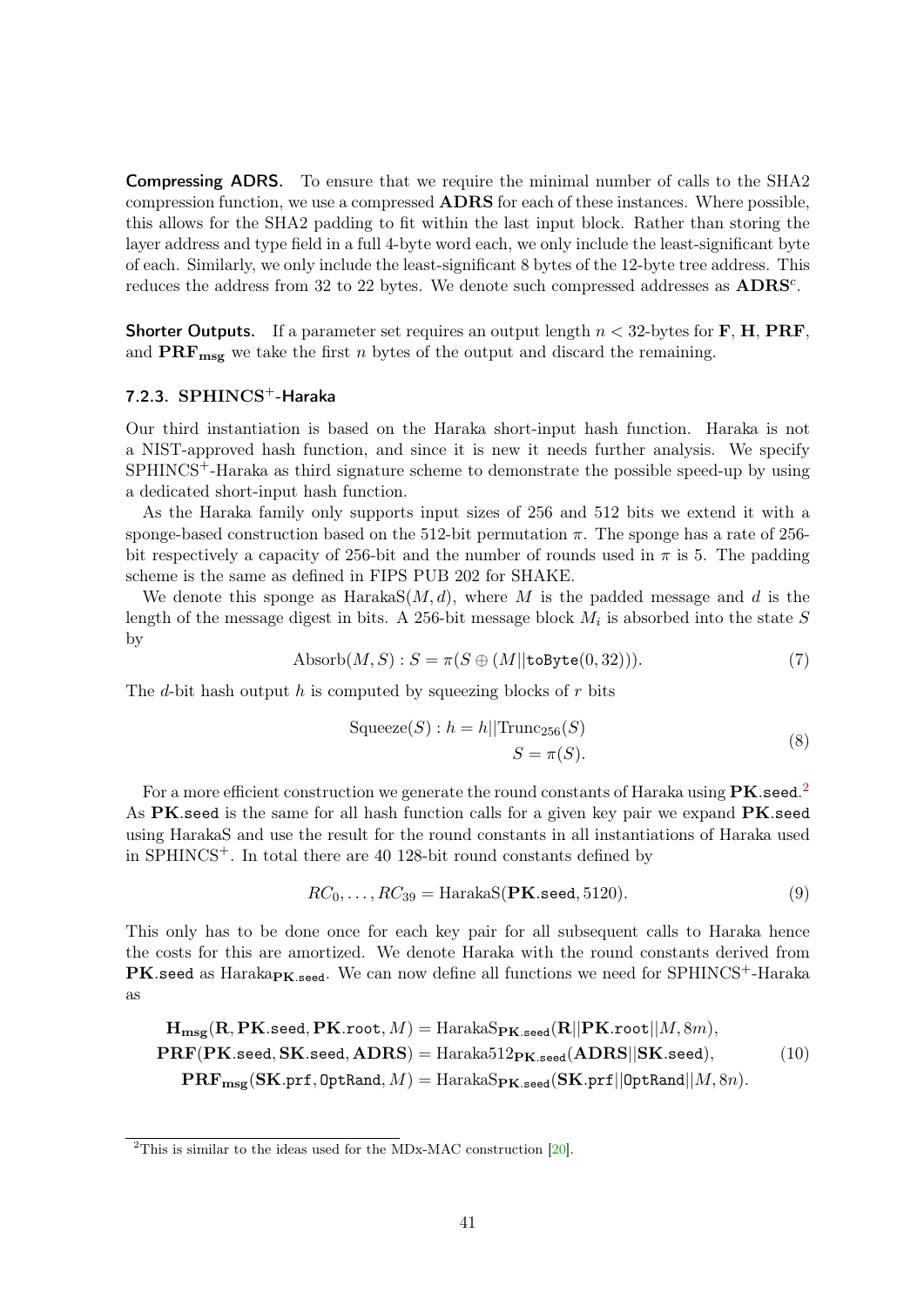For the robust variant, we further define the tweakable hash functions as

$$
\mathbf{F}(\mathbf{PK}.\texttt{seed}, \mathbf{ADRS}, M_1) = \text{Haraka512pK}.\texttt{seed}(\mathbf{ADRS}||M_1^{\oplus}),
$$
\n
$$
\mathbf{H}(\mathbf{PK}.\texttt{seed}, \mathbf{ADRS}, M_1||M_2) = \text{Haraka5pK}.\texttt{seed}(\mathbf{ADRS}||M_1^{\oplus}||M_2^{\oplus}, 8n),
$$
\n
$$
\mathbf{T}_{\ell}(\mathbf{PK}.\texttt{seed}, \mathbf{ADRS}, M) = \text{Haraka5pK}.\texttt{seed}(\mathbf{ADRS}||M^{\oplus}, 8n),
$$
\n(11)

For the simple variant, we instead define the tweakable hash functions as

$$
\mathbf{F}(\mathbf{PK}.\texttt{seed}, \mathbf{ADRS}, M_1) = \text{Haraka512}_{\mathbf{PK}.\texttt{seed}}(\mathbf{ADRS}||M_1),
$$
\n
$$
\mathbf{H}(\mathbf{PK}.\texttt{seed}, \mathbf{ADRS}, M_1||M_2) = \text{HarakaS}_{\mathbf{PK}.\texttt{seed}}(\mathbf{ADRS}||M_1||M_2, 8n),
$$
\n
$$
\mathbf{T}_{\ell}(\mathbf{PK}.\texttt{seed}, \mathbf{ADRS}, M) = \text{HarakaS}_{\mathbf{PK}.\texttt{seed}}(\mathbf{ADRS}||M, 8n),
$$
\n(12)

For **F** we pad  $M_1$  and  $M_1^{\oplus}$  with zero if  $n < 32$ . Note that **H** and **H**<sub>msg</sub> will always have a different ADRS and we therefore do not need any further domain separation.

Generating the Masks. The mask for the message used in F is generated by computing

$$
M_1^{\oplus} = M_1 \oplus \text{Haraka256}_{\text{PK.seed}}(\text{ADRS})
$$
\n(13)

For all other purposes the masks are generated using HarakaS. For a message M with l bytes we compute

$$
M^{\oplus}=M\oplus\text{HarakaS}_{\textbf{PK}.\texttt{seed}}(\textbf{ADRS},l).
$$

**Shorter Outputs.** If a parameter set requires an output length  $n < 32$ -bytes for **F** and **PRF**, we take the first  $n$  bytes of the output and discard the remaining.

Security Restrictions. Note that our instantiation using Haraka employs the sponge construction with a capacity of 256-bits. Hence, in contrast to SPHINCS<sup>+</sup>-SHA2 and SPHINCS<sup>+</sup>-SHAKE, SPHINCS<sup>+</sup>-Haraka reaches security level 2 for 32- and 24-byte outputs and security level 1 for 16-byte outputs.

### <span id="page-41-0"></span>8. Design rationale

The design rationale behind  $SPHINCS<sup>+</sup>$  is to follow the original SPHINCS construction and apply several results from more recent research. The idea behind SPHINCS was as follows. One can build a stateless hash-based signature scheme using a massive binary certification tree and selecting a leaf at random for each message to be signed. The problem with this approach is that the tree has to be extremely high, i.e., a height of about twice the security level would be necessary. This leads to totally unpractical signature sizes. Using a hypertree instead of a binary certification tree allows to trade speed for signature size. However, this is still not sufficient to get practical sizes and speed.

The main new idea in SPHINCS was to not use the leaves directly to sign messages but to use the leaves to certify FTS key pairs. This allowed to massively reduce the total tree height (by a factor about 4). This is due to the fact that the security of an FTS instance degrades with every signature a key pair is used for. Hence, the height of the tree does not have to be such that collisions do only occur with negligible probability anymore. Instead, it has to be ensured that the product of the probability of a  $\gamma$ -times collision on a leaf and the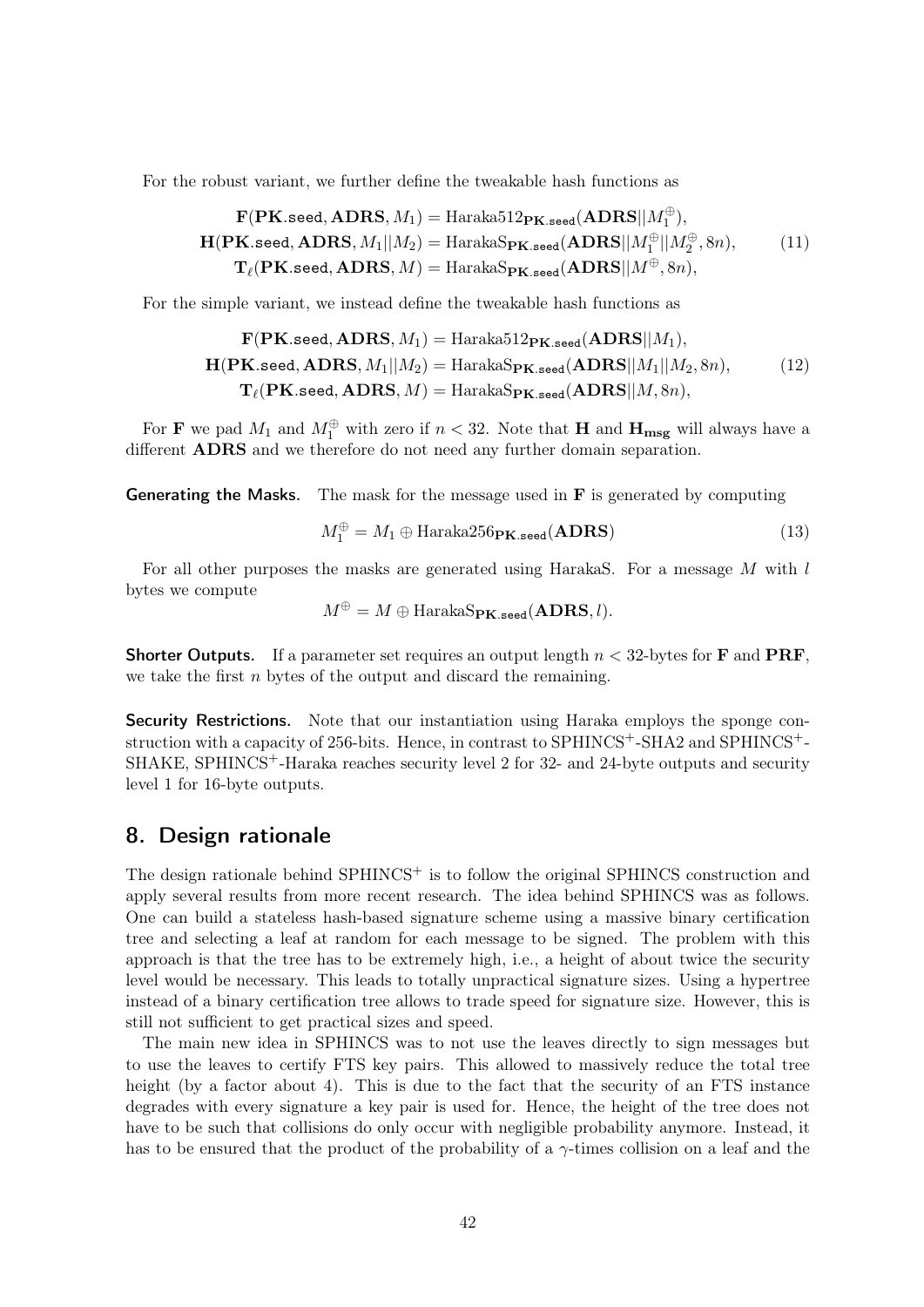<span id="page-42-3"></span>forging probability of an adversary after seeing  $\gamma$  FTS signatures (with the same key pair) is negligible.

From this, it is mainly a question of balancing parameters to find a practical scheme. For the full original reasoning see [\[5\]](#page-59-2).

In the following we give a more detailed reasoning regarding the changes made to SPHINCS in SPHINCS<sup>+</sup>, and changes that were discussed by the SPHINCS<sup>+</sup> team but got discarded.

### <span id="page-42-0"></span>8.1. Changes Made

We changed several details of SPHINCS leading to SPHINCS<sup>+</sup>. The reasoning behind those changes is discussed in the following.

#### <span id="page-42-1"></span>8.1.1. Multi-Target Attack Protection

SPHINCS was designed to be collision-resilient i.e., to not be vulnerable to collision attacks against the used hash function. This had two reasons. First, it allowed to choose a smaller output length at the same security level which led to smaller signatures. Second, collision resistance is a far stronger assumption than the used (second-)preimage resistance and pseudorandomness assumptions.

However, the use of (second-)preimage resistance introduced a new issue as pointed out in [\[11\]](#page-59-3): Multi-target attacks. Preimage resistance properties are targeted properties. An adversary is asked to invert the function on a given target value, or to find a second-preimage for a given target value. If it suffices to break the given property for one out of many targets, the adversarial effort is reduced by a factor of the number of targets. To prevent this in our we apply the mitigation techniques from [\[11\]](#page-59-3) using keyed hash functions. Each hash function call is keyed with a different key and applies different bitmasks. Keys are derived from, and bitmasks are pseudorandomly generated from a public seed and an address specifying the context of the call. For this we introduce the notion of tweakable hash functions which take in addition to the input value a public seed and an address.

This pseudorandom generation of bitmasks comes at the cost of introducing a random oracle assumption for the PRF used to generate the bitmasks. However, this only applies to the pseudorandom generation of the bitmasks. I.e., if all bitmasks would be stored in the public key, the scheme would have a standard model security proof (even if these bitmasks where generated using exactly the same way but without giving away the seed). Hence, the security reduction in [\[11\]](#page-59-3) is in the quantum-accessible random oracle model.

One difference to  $[11]$  is that in all instantiations of SPHINCS<sup>+</sup>, keys are not pseudorandomly generated. Instead, the concatenation of public seed and address is used to practically key the functions. Given how the tweakable hash functions are instantiated, this means that we assume that there do not exist any (exponentially large) subsets of the domain on which second-preimage finding is easy. This assumption holds for any hash function based on the sponge or Merkle-Dåmgard construction, assuming the block or compression function behaves like a random function.

### <span id="page-42-2"></span>8.1.2. Tree-less  $WOTS^+$  Public Key Compression

 $SPHINCS<sup>+</sup>$  compresses the end nodes of the WOTS<sup>+</sup> hash chains with a single call to a tweakable hash function, while SPHINCS used a so called L-tree. The reason to use L-trees in SPHINCS was that this required only two *n*-byte bitmasks per layer, i.e.,  $2\lceil \log \lg 1 \text{ en} \rceil$  bitmasks.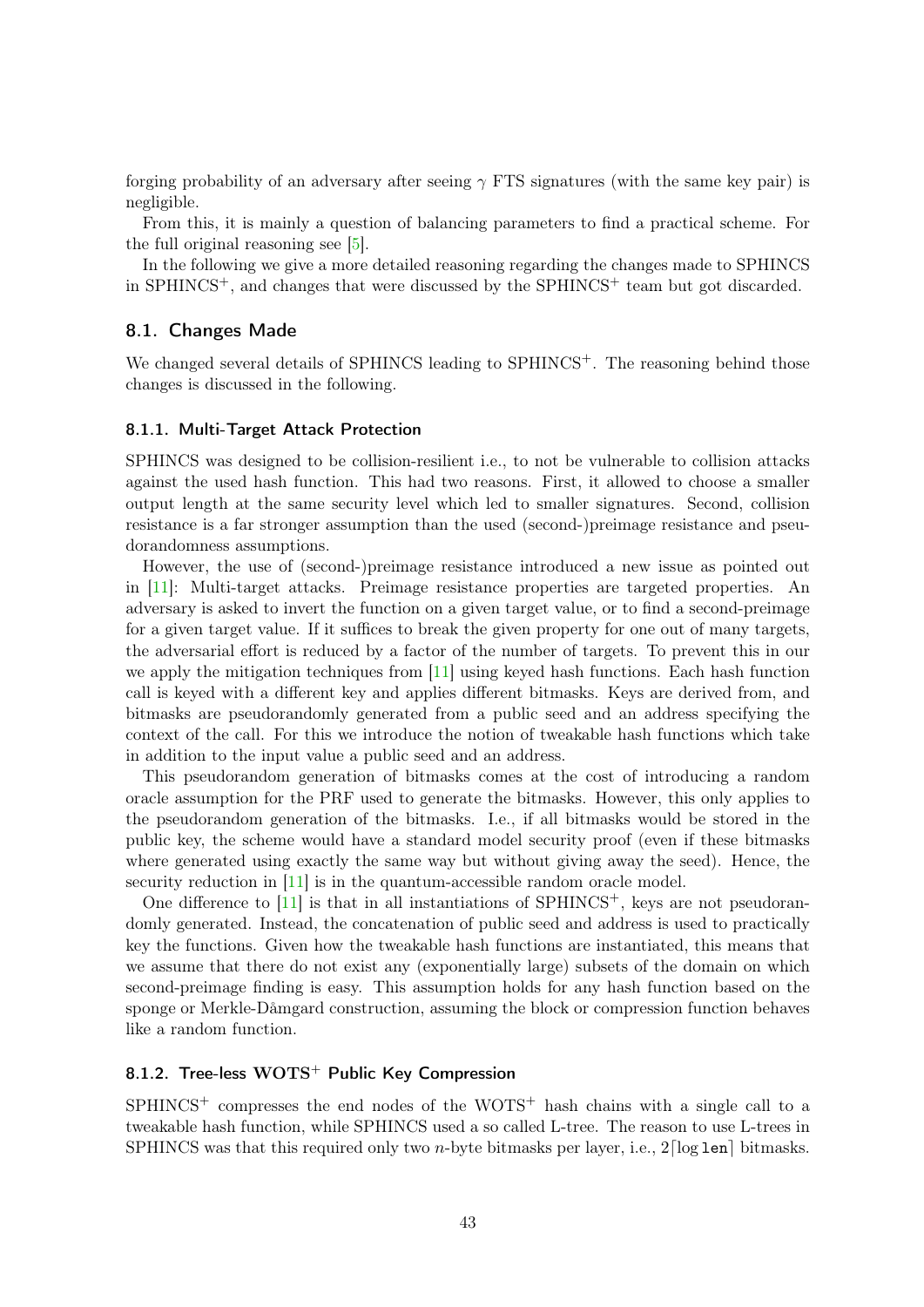<span id="page-43-2"></span>A single call to a tweakable hash requires len n-byte bitmasks. As the bitmasks were stored in the public key, this meant smaller public keys. Now, that bitmasks are pseudorandomly generated anyway and hence are not stored in the public key anymore, this argument does not apply. On the opposite, tree based compression is slower than using a single call to a tweakable hash with longer input.

#### <span id="page-43-0"></span>8.1.3. FORS

FORS was used to replace HORST. HORST, as its predecessor HORS, had the problem that weak messages existed as recently independently pointed out in [\[1\]](#page-59-5). More specifically, in HORST the message is also split into  $k$  indexes as for FORS. However, these indexes all selected values from the same single set of secret key values. Hence, if the same index appeared multiple times in a signature, still only a single secret value would be required. In extreme cases this means that for the signature of a message only a single secret value has to be know. FORS prevents this using separate secret value sets per index obtained from the message. Even if a message maps  $k$ -times to the same index, the signature now contains  $k$  different secret values.

For the same parameters  $k$  and  $t$  this would mean an increase in signature size and worse speed as now  $k$  trees of height log t have to be computed instead of one and for each signature value an authentication path of length  $(\log t)-1$  is needed. However, due to the strengthened security, we can choose different values for  $k$  and  $t$ . This in the end leads to smaller signatures than for HORST.

We also considered a method similar to Octopus [\[2\]](#page-59-6). The idea is that authentication paths in HORST largely overlap. Hence, it becomes possible to reduce the signature size removing any redundancy in the authentication paths. This comes at the cost of a rather involved method to collect the right nodes as well as variable size signatures. In practice this means that one still has to prepare for the worst case. This worst case indeed still has smaller signatures than HORST. We decided against this option as the FORS signature size matches that of Octopus' worst case signature size. At the same time, FORS gives more flexibility in the choice of  $k$ and  $t$ , and comes with a far simpler signature and verification method that Octopus.

#### <span id="page-43-1"></span>8.1.4. Verifiable Index Selection

In SPHINCS the index of the HORST instance to be used was pseudorandomly selected. This had the drawback that the index appeared random to a verifier and it was impossible to verify that the index was indeed generated that way. This allowed an adversary a multi-target attack on HORST (similarly for FORS in  $SPHINCS^+$ ). An adversary could first map a message to an index set and then check if the necessary secret values were already uncovered for some HORST key pair. Then it would just select the index of that HORST key pair as index and succeed in forging a signature.

To prevent this attack, we decided to make index generation verifiable. More specifically, we generate the index together with the message digest:

We compute message digest and index as

$$
(\text{md}||\text{idx}) = \mathbf{H}_{\mathbf{msg}}(\mathbf{R}, \mathbf{PK}, M)
$$

where  $\mathbf{P}\mathbf{K} = (\mathbf{P}\mathbf{K}.\mathbf{seed}||\mathbf{P}\mathbf{K}.\mathbf{root})$  contains the top root node and the public seed.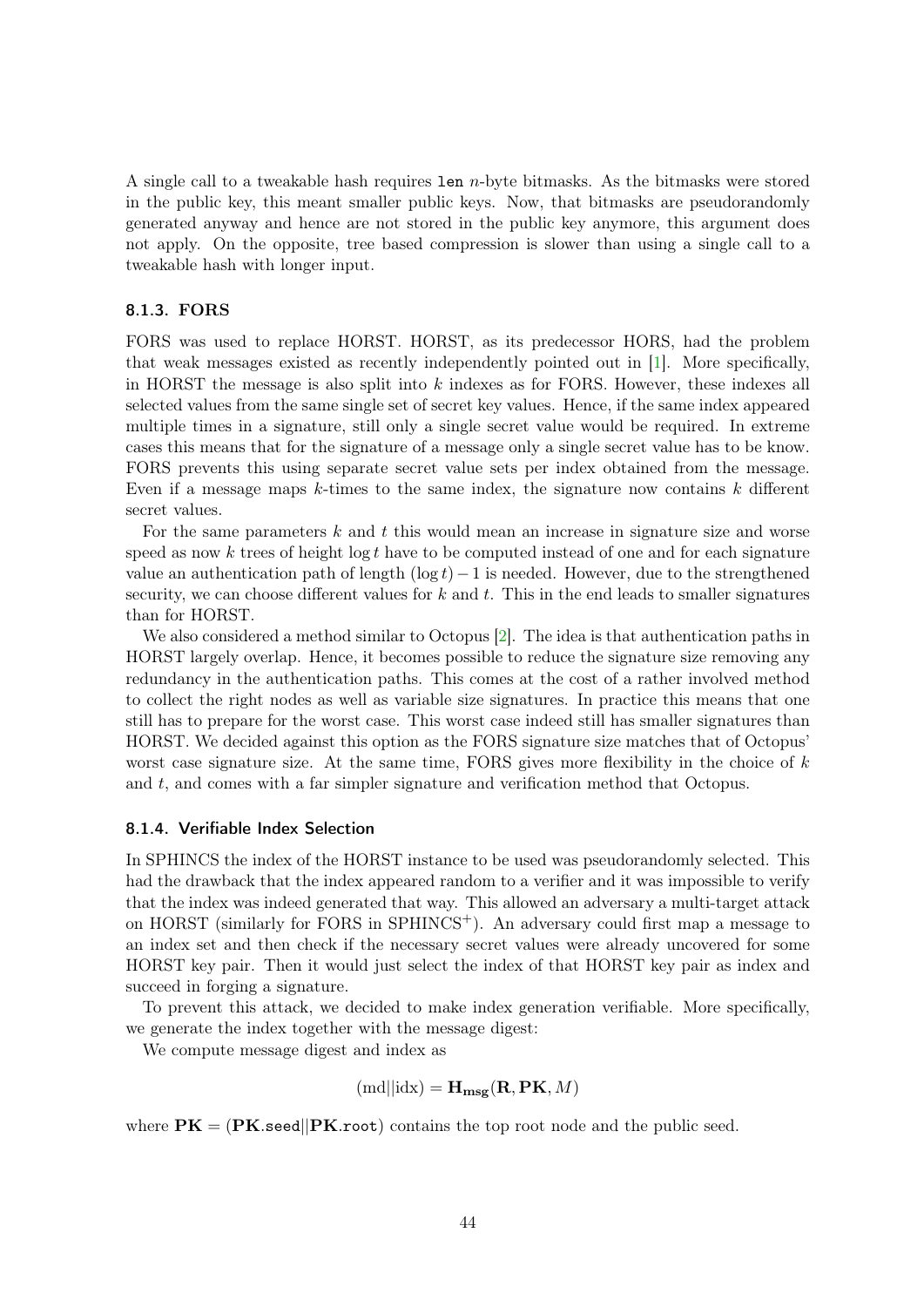<span id="page-44-2"></span>This way, an adversary can no longer freely choose an index. Indeed, selecting a message immediately also fixes the index. This method has another advantage in addition to avoiding the multi-target attack against FORS/HORST. We can omit the index in the SPHINCS signature as it would be redundant.

#### <span id="page-44-0"></span>8.1.5. Making Deterministic Signing Optional

The pseudorandom generation of randomizer  $\bf{R}$  now allows to use additional randomness. It takes a n-byte value OptRand. Per default OptRand is set to 0 but it can be filled with random bits e.g. taken from a TRNG. The randomizer is then computed as

#### $\mathbf{R} = \textbf{PRF}(\textbf{SK}.\texttt{prf}, \texttt{OptRand}, M).$

That way, deterministic signing becomes optional. Deterministic signing can be a problem for devices which are susceptible to side-channel attacks as it allows to collect several traces for the exactly same computation by just asking for a signature on the same message multiple times.

We could of course also have replaced  $\bf{R}$  by a truly random value on default. This would have caused the scheme to become susceptible to bad randomness. The new method prevents this. If OptRand is a high entropy string,  $\bf{R}$  has as much entropy as that string. If OptRand is left as zero or has only little entropy, R is just a pseudorandom value as in SPHINCS.

#### <span id="page-44-1"></span>8.1.6. SPHINCS<sup>+</sup>-'simple' and SPHINCS<sup>+</sup>-'robust'

The updated, Round 2 submission of SPHINCS<sup>+</sup> introduces instantiations of the tweakable hash functions similar to those of the LMS proposal for stateful hash-based signatures [\[16\]](#page-60-2). These instantiations are called 'simple' (compared to the established instantiations which we now call 'robust'). The 'simple' instantiations omit the use of bitmasks, i.e., no bitmasks have to be generated and XORed with the message input of the tweakable hash functions  $\bf{F}$ ,  $\bf{H}$ or T. This has the advantage of better speed since the calls to the underlying hash function (needed in order to generate the bitmasks for each tweakable hash calculation) are saved. However, the resulting drawback is a security argument which in its entirety only applies in the random oracle model.

Another reason to propose these simple instantiations is the possibility to align the construction with the stateful scheme  $\left| \frac{16}{6} \right|$  such that clients can easily implement the verification procedure for both with a small code-base, as for the robust instantiations and XMSS. However, the simple instantiations of  $SPHINCS<sup>+</sup>$  are so far not compatible with the LMS signature scheme as described in [\[16\]](#page-60-2). The simple instantiations of SPHINCS<sup>+</sup> uses  $PK$ .seed and ADRS to distinguish hash calls. LMS uses a specially crafted security string which has the same purpose, is similar, but differs in the details.

Most of the time in SPHINCS<sup>+</sup>, XMSS, and LMS, is spent on  $\bf{F}$  computations. The LMS proposal  $[16]$  optimized the length of their security string for SHA2 to ensure that the **F** computations of the OTS signatures can be done with a single compression function call. We use a similar approach, applied to our SPHINCS<sup>+</sup>-SHA2 instantiation. For this purpose we compress the hash addresses in case of SHA2 instantiations and pad **PK**.seed to fit a full compression function block (with an exception of the mask generation). As  $PK$  seed is constant for a key pair, this allows to precompute the internal state of SHA2 after absorbing this block and reduce the necessary online computations to a single compression function call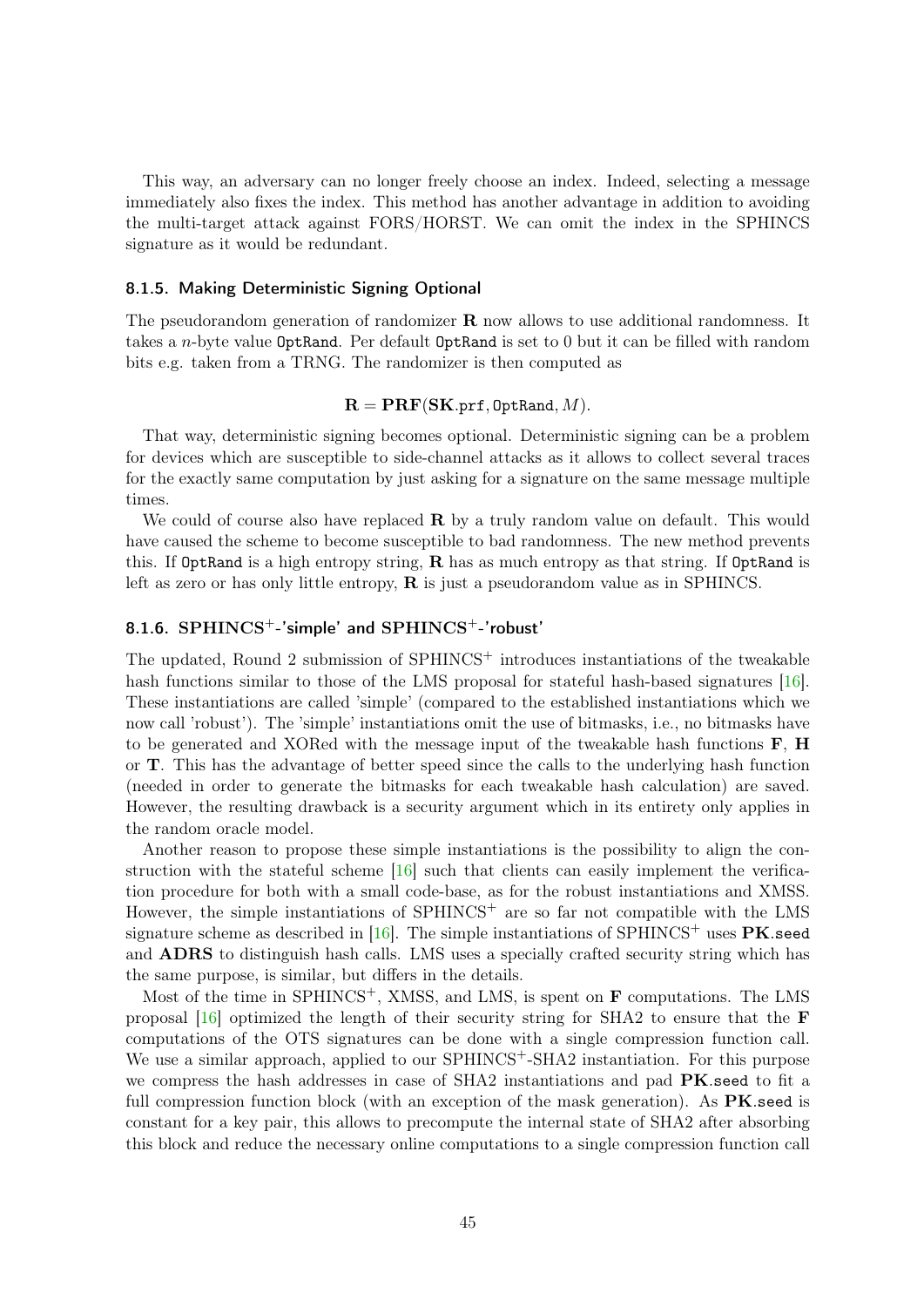<span id="page-45-2"></span>for the SHA2-simple instances. Also for the robust instantiations this saves a factor of two in compression function calls. For SHAKE and Haraka such an optimization is of no effect as one F computation already takes only a single call to the inner function.

### <span id="page-45-0"></span>8.2. Discarded Changes

In [Section 8.1.3,](#page-43-0) we already explained that we discarded the use of an Octopus-like method as we found a better alternative.

One more idea which we discarded on the way was a signature - secret key size trade-off. To further shrink the SPHINCS<sup>+</sup> signature size, the top z layers of the hypertree can be merged together into a a single tree of height  $zh'$ . That way an SPHINCS<sup>+</sup> signature includes  $z - 1$ less WOTS<sup>+</sup> signatures. This decreases the signature size by  $n \cdot len(z - 1)$  bytes, but typically comes at the cost of speed as now a tree of height  $zh'$  has to be computed for each signature generation. This can be prevented by storing the nodes at height  $ih'$ , where  $0 < i < z$ , as part of the secret key. These nodes (auxiliary data) can be used to build the authentication paths to the root of the merged tree without actually computing the whole tree. Indeed, authentication path computation in this case gets faster than computing the authentication paths for z tree layers in the original hypertree. The size of the auxiliary data is  $n \sum_{i=1}^{z-1} 2^{ih'}$ . While this already grows extremely fast, the real problem turned out to be key generation time. As the full tree still has to be computed once during key generation, key generation time increases. Key generation would now take  $2^{zh'}$  WOTS<sup>+</sup> key generations.

Initial experiments suggested that key generation time easily moves into the order of minutes already for  $z = 2$  while the benefit in signature size is 1KB or 2KB for  $w = 256$  and  $w = 16$ respectively. In addition, this optimization significantly complicates implementations as the top tree has to be handled differently than the remaining trees. Hence, this idea was discarded.

## <span id="page-45-1"></span>9. Security Evaluation (including estimated security strength and known attacks)

The security of SPHINCS<sup>+</sup> is based on standard model properties of the used function families / tweakable hash functions. These in turn can be derived from the properties of the hash functions used to instantiate those function families. For the robust instantiations, these properties can be derived from standard model properties of the used hash function and for some the assumption that the PRF used within the instantiations of the tweakable hash functions (to generate the bitmasks) can be modeled as a random oracle. We want to emphasize once more that this assumption about the random oracle is limited to the pseudorandom generation of bitmasks. For the simple instantiations, these properties can be derived from the assumption that the used hash function behaves like a random oracle even in the presence of quantum adversaries which are given quantum oracle access to the function.

In  $[12]$ , the security of SPHINCS<sup>+</sup> is tightly related to

- $\bullet$  the PRF-security of PRF and PRF<sub>msg</sub>,
- the interleaved-target-subset-resilience (ITSR) of  $\mathbf{H}_{\text{msg}}$ ,
- the single function, multi-target undetectability (SM-UD), target-collision (SM-TCR), and decisional second-preimage resistance (SM-DSPR) of F, and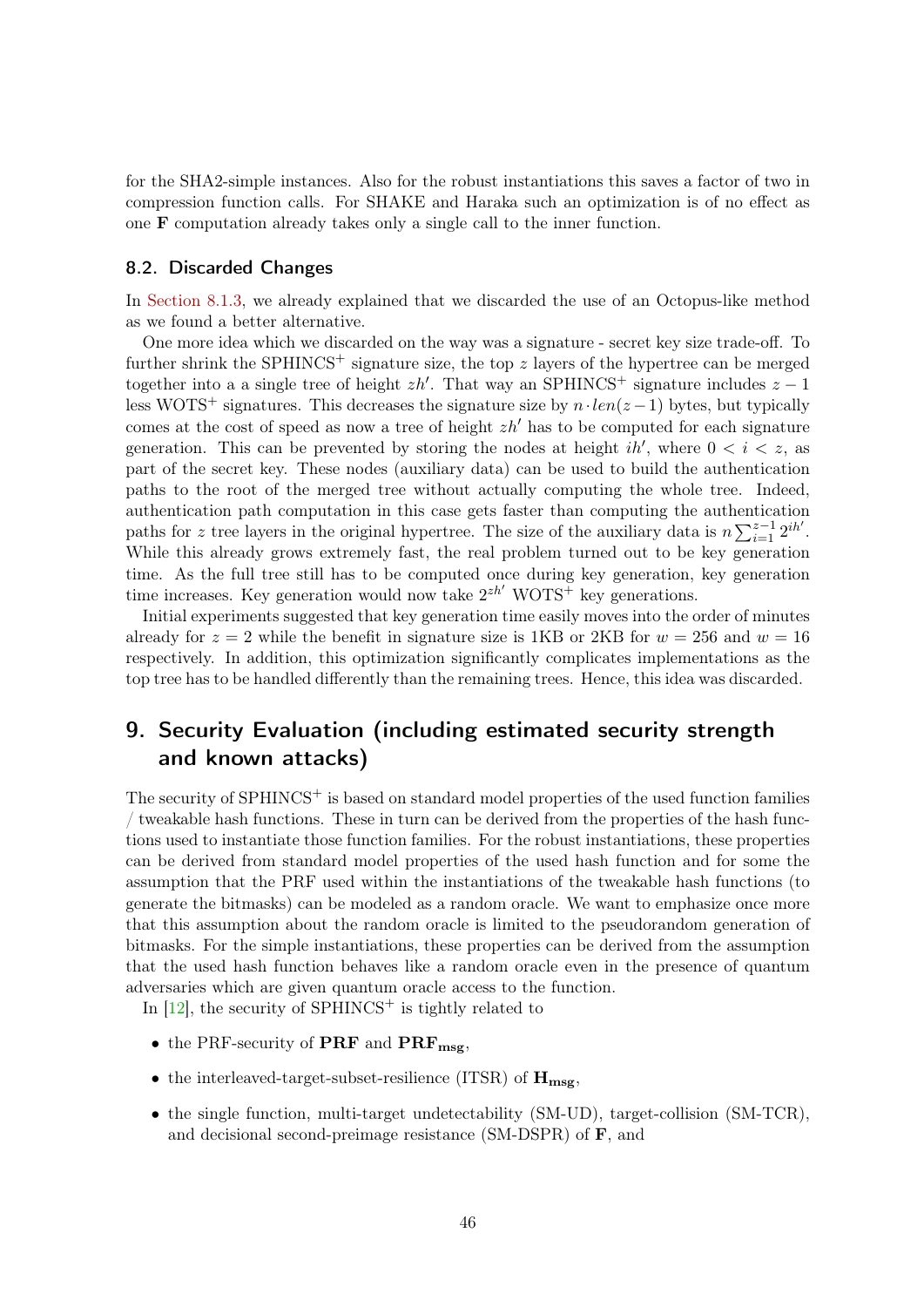<span id="page-46-0"></span>• the SM-TCR security of **H** and  $\mathbf{T}_{\ell}$ .

There were several attempts at proving tight security for SPHINCS<sup>+</sup> which were shown to be flawed after publication. The challenging part is proving tight security for the used WOTS scheme in a multi-instance setting. On November 2, 2021, we announced a new tight security proof for SPHINCS<sup>+</sup> as official comment. This security analysis can be found in  $[12]$ . While this new proof clearly has to be vetted, we want to highlight that at no point the actual security of  $SPHINCS^+$  was challenged.

Disclaimer: The following two subsections present an attempt for a tight security reduction for  $SPHINCS^+$  that turned out to be flawed; we keep them here for reference. The flaw is an artifact of the attempt to prove a tight security reduction for the variant of the Winternitz one-time signature scheme used by  $SPHINCS^+$  taken from [\[11\]](#page-59-3). It should be noted that the non-tight proof for WOTS<sup>+</sup> from  $[9]$  still applies. Also, the flaw does not translate into an attack but just demonstrates that the proof made false assumptions. Indeed, at the time of writing we are positive that the problem can be circumvented. Hence, this does not influence our security estimates at all. In the following we briefly outline the flaw and a previous issue with the security reduction and discuss the solution.

A first issue was fixed since version 2 of this specification and appeared in the scientific pub-lication on SPHINCS<sup>+</sup> [\[3\]](#page-59-8). That work also discusses the security of the simple instantiations, not discussed below. The issue was as follows. The security reduction makes a statistical assumption about the used hash function which does not hold for a random function and, consequently, should not hold for a good cryptographic hash function. This assumption essentially states that every possible input to  $\bf{F}$  has at least one colliding value under  $\bf{F}$  (which we call sibling). It is trivial to construct a hash function for which it is reasonable to conjecture this property. Just take for example SHA2-256, apply it once, truncate the result to 248 bits and apply SHA2-256 again. However, this would have to be paid for by a factor 2 penalty in speed.

The flaw which persisted also in [\[3\]](#page-59-8) is related to the same part of the proof. It is concerned with arguing about the hardness of finding x given  $y = \mathbf{F}(x)$ . The above assumption was used to argue that if y has at least two preimages  $x, x'$ , it is information theoretically hidden from an adversary which preimage was used to compute  $y$ . This argument applies if x is chosen uniformly at random from the whole domain, and if no side-information about  $x$  exists. It does not necessarily apply if the input is known to be an output of another function (in our case  $\bf{F}$ ). Intuitively what is required under this condition is that this side-information does still not allow an adversary to determine which preimage was used to compute y. This can be shown using the additional assumption that  $\bf{F}$  is undetectable, as used in previous works (e.g., [\[9\]](#page-59-4)). Undetectability says that an image of a function on a random input is indistinguishable from a random element in its codomain.

**Reductionist proof.** In this section we give a security reduction for  $SPHINCS^+$  underpinning the above claim. The security reduction essentially combines the original SPHINCS security reduction from [\[5\]](#page-59-2), the XMSS-T security reduction from [\[11\]](#page-59-3), and a new security analysis for multi-instance FORS.

In our technical specification of  $SPHINCS^+$  we used the abstraction of tweakable hash functions to allow for different ways of keying a function and generating bitmasks. In the security reduction we will remove this abstraction and assume that each call to the hash function used to instantiate the tweakable hash is keyed with a different value and inputs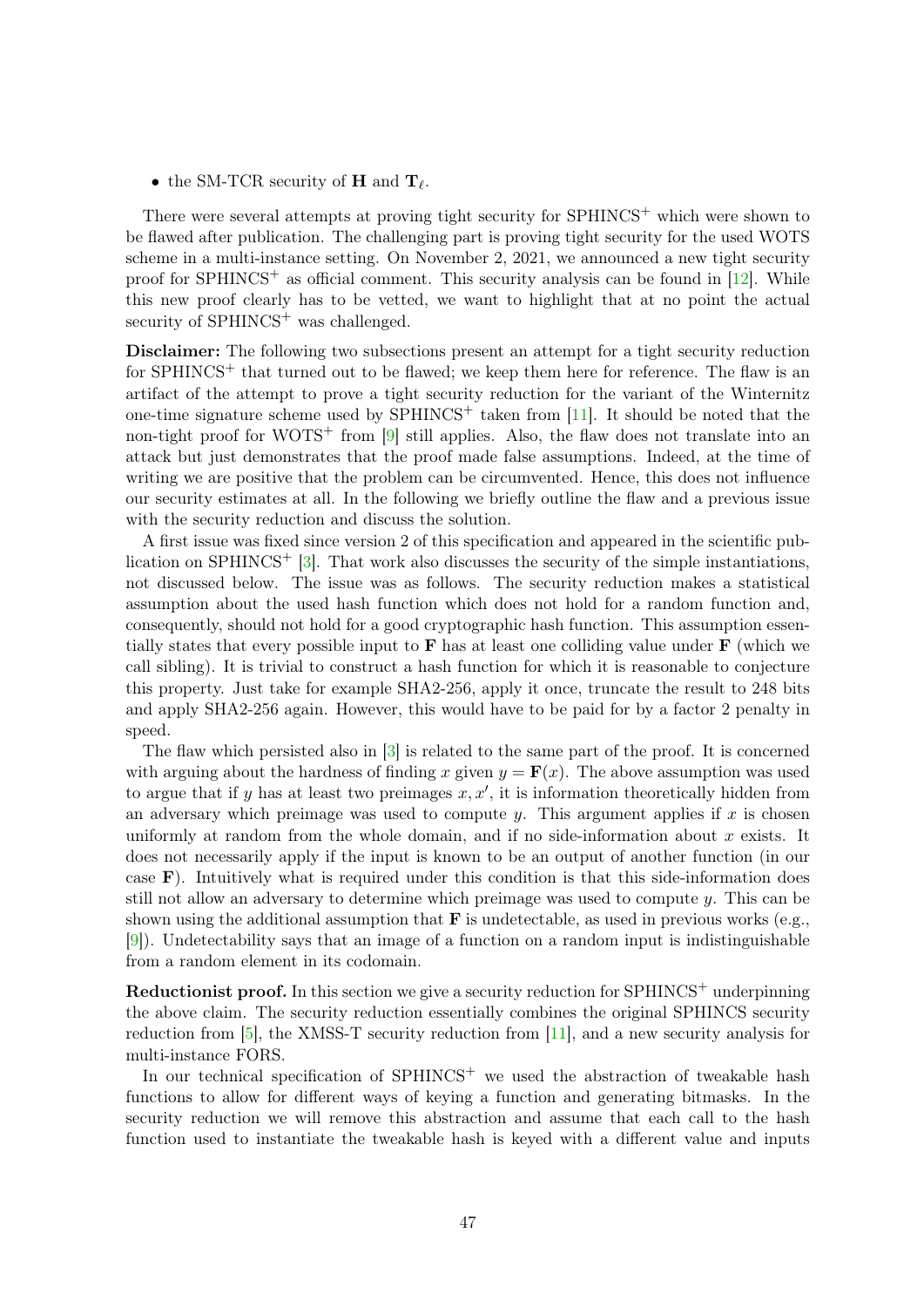<span id="page-47-3"></span>are XORed with a bitmask before being processed. Moreover, we assume that the bitmasks are generated using a third PRF called  $\mathbf{PRF}_{BM}$ . The PRF  $\mathbf{PRF}_{BM}$  is the single function assumed to behave like a random oracle. Finally, we make a statistical assumption on the hash function F. Informally we require that every element in the image of F has at least two preimages, i.e.,

<span id="page-47-1"></span>
$$
(\forall k \in \{0,1\}^n)(\forall y \in \text{IMG}(F_k))(\exists x, x' \in \{0,1\}^n) : x \neq x' \land F_k(x) = f_k(x').
$$
 (14)

Informally, we will prove the following Theorem where F, H, and T are the cryptographic hash functions used to instantiate  $\bf{F}$  and  $\bf{H}$ ,  $\bf{T}$  respectively.

<span id="page-47-2"></span>**Theorem 9.1** For security parameter  $n \in \mathbb{N}$ , parameters w, h, d, m, t, k as described above,  $SPHINCS<sup>+</sup>$  is existentially unforgeable under post-quantum adaptive chosen message attacks if

- F, H, and T are post-quantum distinct-function multi-target second-preimage resistant function families,
- F fulfills the requirement of Eqn.  $14$ ,
- $\mathbf{PRF}, \mathbf{PRF}_{\text{msg}}$  are post-quantum pseudorandom function families,
- PRF<sub>BM</sub> is modeled as a quantum-accessible random oracle, and
- $\bullet$   $\mathbf{H_{msg}}$  is a post-quantum interleaved target subset resilient hash function family.

More specifically, the insecurity function  $InSec^{PQ-EU-CMA} (SPHINCS^{+}; \xi, 2^{h})$  describing the maximum success probability over all adversaries running in time  $\leq \xi$  against the PQ-EU-CMA security of SPHINCS<sup>+</sup> is bounded by

 ${\rm InSec}^{\rm PQ-EU-CMA}$   $(SPHINCS^+;\xi) \leq 2({\rm InSec}^{\rm PQ-PRF}\left(\textbf{PRF};\xi\right) + {\rm InSec}^{\rm PQ-PRF}\left(\textbf{PRF}_{\textbf{msg}};\xi\right)$  $+\text{InSec}^{pq\text{-}itsr}(\mathbf{H}_{\text{msg}};\xi)+\text{InSec}^{pq\text{-}DM\text{-SPR}}(F;\xi)+\text{InSec}^{pq\text{-}DM\text{-SPR}}(H;\xi)+\text{InSec}^{pq\text{-}DM\text{-SPR}}(T;\xi))$ (15)

#### <span id="page-47-0"></span>9.1. Preliminaries

Before we start with the proof, we have to provide two definitions. In general, we refer the reader to [\[11\]](#page-59-3) for formal definitions of the above properties with two exceptions. First, we use a variant of post-quantum multi-function multi-target second-preimage resistance called post-quantum distinct-function multi-target second-preimage resistance. The distinction here is that the targets are given for distinct but predefined functions from the family while for the multi-function notion, the functions are sampled together with the target, uniformly at random.

Second, we define a variant of subset-resilience which captures the use of FORS in SPHINCS<sup>+</sup> which we call (post-quantum) interleaved target subset resilience. The idea is that from a theoretical point of view, one can think of the  $2^h$  FORS instances as a single huge HORS-style signature scheme. The secret key consists of  $2^h$  key-sets which in turn consist of k key-subsets of t secret n-byte values, each. The message digest function  $\mathbf{H_{msg}}$  maps a message to a key-set (by outputting the index) and a set of indexes such that each index is used to select one secret value per key-subset of the selected key-set.

Formally, the security of this multi-instance FORS boils down to the inability of an adversary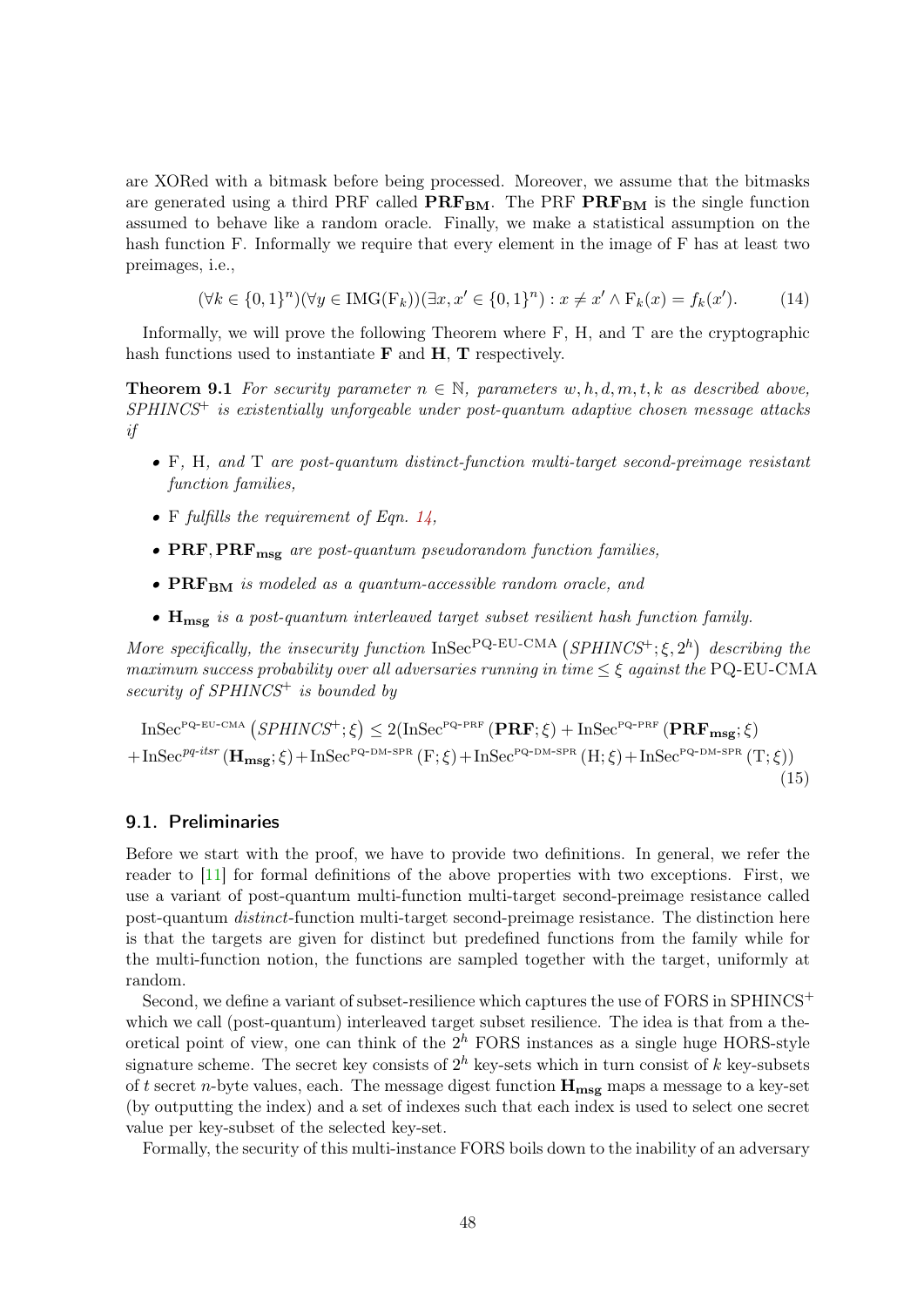- to learn actual secret values which were not disclosed before.
- to replace secret values by values of its choosing, and
- to find a message which is mapped to a key-set and a set of indexes such that the adversary has already seen the secret values indicated by the indexes for that key-set.

The former two points will be shown to follow from the properties of F, H, and T as well as those of PRF. The latter point is exactly what (post-quantum) interleaved target subset resilience captures.

We define those properties in the following.

Post-quantum distinct-function, multi-target second-preimage resistance (PQ-DM-SPR). In the following let  $\lambda \in \mathbb{N}$  be the security parameter,  $\alpha = \text{poly}(\lambda), \kappa = \text{poly}(\lambda)$ , and  $\mathcal{H}_{\lambda} = \{H_K : \{0,1\}^{\alpha} \to \{0,1\}^{\lambda}\}_{K \in \{0,1\}^{\kappa}}$  be a family of functions. We define the success probability of any (quantum) adversary  $\mathcal A$  against PQ-MM-SPR. This definition is parameterized by the number of targets

$$
\text{Succ}_{\mathcal{H}_{\lambda},p}^{\text{Pq-DM-SPR}}\left(\mathcal{A}\right) = \Pr\left[\left(\forall \left\{K_{i}\right\}_{1}^{q} \subset (\{0,1\}^{\kappa})^{q}\right), M_{i} \stackrel{\$}{\leftarrow} \{0,1\}^{\alpha}, 0 < i \leq p; \right. \right. \tag{16}
$$
\n
$$
(j, M') \stackrel{\$}{\leftarrow} \mathcal{A}((K_{1}, M_{1}), \dots, (K_{p}, M_{p})) : M' \neq M_{j} \land \text{H}_{K_{j}}(M_{j}) = \text{H}_{K_{j}}(M')\right].
$$

(Post-quantum) interleaved target subset resilience. In the following let  $\lambda \in \mathbb{N}$  be the security parameter,  $\alpha = \text{poly}(\lambda), \kappa = \text{poly}(\lambda)$ , and  $\mathcal{H}_{\lambda} = \{H_K : \{0,1\}^{\alpha} \to \{0,1\}^{\lambda}\}_{K \in \{0,1\}^{\kappa}}$ be a family of functions. Further consider the mapping function  $\text{MAP}_{h,k,t} : \{0,1\}^{\lambda} \rightarrow$  $\{0,1\}^h \times [0,t-1]^k$  which for parameters  $h, k, t$  maps an  $\lambda$ -bit string to a set of k indexes  $((I, 1, J_1), \ldots, (I, k, J_k))$  where I is chosen from  $[0, 2<sup>h</sup> - 1]$  and each  $J_i$  is chosen from  $[0, t-1]$ . Note that the same I is used for all tuples  $(I, i, J_i)$ .

We define the success probability of any (quantum) adversary A against PQ-MM-SPR of  $\mathcal{H}_{\lambda}$ . Let G = MAP<sub>h,k,t</sub>  $\mathcal{H}_{\lambda}$ . This definition uses an oracle  $\mathcal{O}(\cdot)$  which upon input of a  $\alpha$ -bit message  $M_i$  samples a key  $K_i \stackrel{\$}{\leftarrow} \{0,1\}^{\kappa}$  and returns  $K_i$  and  $G(K_i, M_i)$ . The adversary may query this oracle with messages of its choosing. The adversary would like to find another G input whose output is covered by the G outputs produced by the oracle, without the input being one of the inputs used by the oracle. Note that the adversary knows the description of G and can evaluate it on randomizer-message pairs of its choosing. However, these queries do not count into the set of values which need to cover the adversary's output.

$$
\text{Succ}^{\text{pq-itsr}}_{\mathcal{H},q}(\mathcal{A}) = \Pr\Big[ (K, M) \leftarrow \mathcal{A}^{\mathcal{O}(\cdot)}(1^{\lambda}) \quad \text{s.t.} \quad \text{G}(K, M) \subseteq \bigcup_{j=1}^{q} \text{G}(K_j, M_j) \\
\qquad \qquad \wedge (K, M) \notin \{ (K_j, M_j) \}_1^q \Big]
$$

where q denotes the number of oracle queries of A and the pairs  $\{(K_j, M_j)\}_{1}^q$  $\frac{q}{1}$  represent the responses of oracle O.

Note that this is actually a strengthening of (post-quantum) target subset resilience in the multi-target setting. In the multi-target version of target subset resilience, A was able to freely choose the common index  $I$  for its output. In interleaved target subset resilience,  $I$  is determined by G and input M.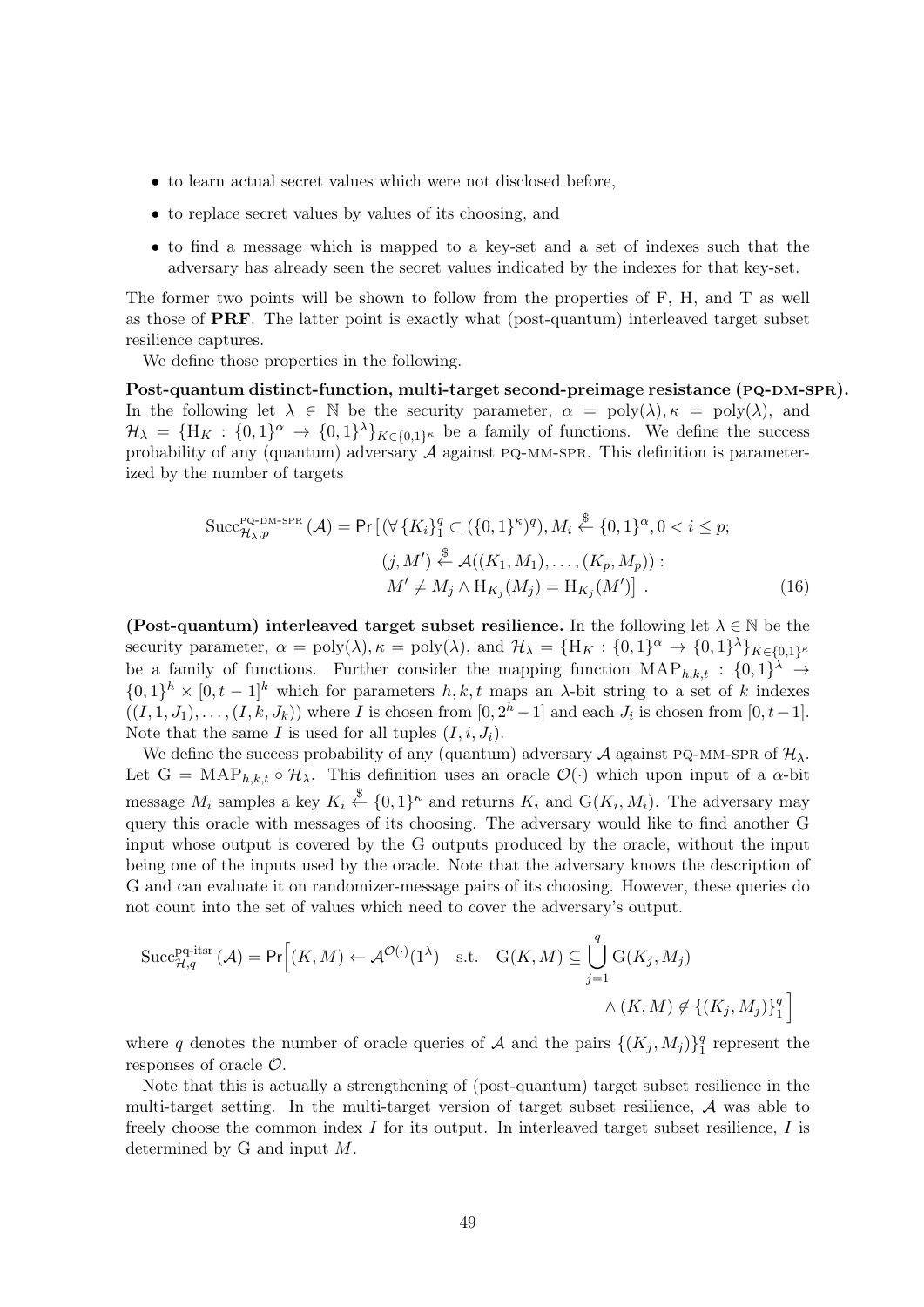### <span id="page-49-2"></span><span id="page-49-0"></span>9.2. Security Reduction

The security reduction is essentially an application of techniques used especially in [\[11\]](#page-59-3). Hence, we will only roughly sketch it here.

We want to bound the success probability of an adversary  $A$  against the PQ-EU-CMA security of  $SPHINCS^+$ . We start with GAME.0 which is the original PQ-EU-CMA game. Now consider a second game GAME.1 where all outputs of PRF are replaced by truly random values. The difference in success probability of any forger  $A$  must be bound by InSec<sup>PQ-prF</sup> (PRF;  $\xi$ ) otherwise we could use A to break the pseudorandomness of PRF with a success probability greater InSec<sup>PQ-PRF</sup> (PRF;  $\xi$ ) which would contradict the definition of  $InSec^{PQ-PRF}}( \textbf{PRF}; \xi).$ 

Next, consider a game GAME.2 which is the same as GAME.1 but all outputs of  $\text{PRF}_{\text{msg}}$ are replaced by truly random values. Following the same reasoning as above, the difference in success probability of any adversary  $A$  playing in the two games must be bounded by  $InSec^{PQ-PRF}}(PRF_{msg}; \xi).$ 

Next, we consider GAME.3 where we consider the game lost if  $A$  outputs a valid forgery  $(M, SIG)$  where the FORS signature part of **SIG** differs from the signature which would be obtained by signing M with the secret key of the challenger. The difference of any  $A$  in winning the two games must be bounded by  $InSec^{PQ-DM-SPR}(F;\xi) + InSec^{PQ-DM-SPR}(H;\xi)$  + InSec<sup>PQ-DM-SPR</sup> (T;  $\xi$ ). Otherwise, we could use A to break the post-quantum distinct-function, multi-target second-preimage resistance of F, H, or T. A detailed proof of this follows exactly along the lines of the security reduction for XMSS-T in [\[11\]](#page-59-3). Given distinct challenges for each call to  $F$ , H or T for the key-set defined by  $PK$ . seed and the address space, we program PRF<sub>BM</sub> to output bitmasks which are the XOR of the input to the according tweakable hash function and the given challenge. That way we program the actual input to the hash function to be the challenge value. This allows us to extract a second preimage if a collision happens between the forgery and the honestly generated signature. A pigeon hole argument can be used to show that such a collision must exist in this case.

Next, we consider GAME.4 which differs from GAME.3 in that we are considering the game lost if an adversary outputs a valid forgery  $(M, \text{SIG})$  where the FORS signature part of **SIG** contains a secret value which is the same as that of an honestly generated signature of  $M$  but was not contained in any of the signatures obtained by  $A$  via the singing oracle. The difference of any (unbounded)  $\mathcal A$  in the two games is bounded by  $1/2$  times the success probability of  $\mathcal A$  in GAME.3. The reason is that the secret values which were not disclosed to  $\mathcal A$  before still contain 1 bit of entropy, even for an unbounded  $\mathcal{A}$ .

Finally, we have to bound the success probability of  $A$  in GAME.4. But GAME.4 can be viewed as the (post-quantum) interleaved target subset resilience game. Because, if A returns a valid signature and succeeds in the GAME, the FORS signature must be valid and consist only of values that have been observed by  $A$  in previous signatures. Hence, the success probability of A in GAME.4 is bounded by  $InSec^{pq-itsr}(\mathbf{H}_{msg};\xi)$  per definition.

Putting things together we obtain the claimed bound.

#### <span id="page-49-1"></span>9.3. Security Level / Security Against Generic Attacks

As shown in [Theorem 9.1,](#page-47-2) the security of  $SPHINCS^+$  relies on the properties of the functions used to instantiate all the cryptographic function families (and the way they are used to instantiate the function families). In the following we assume that there do not exist any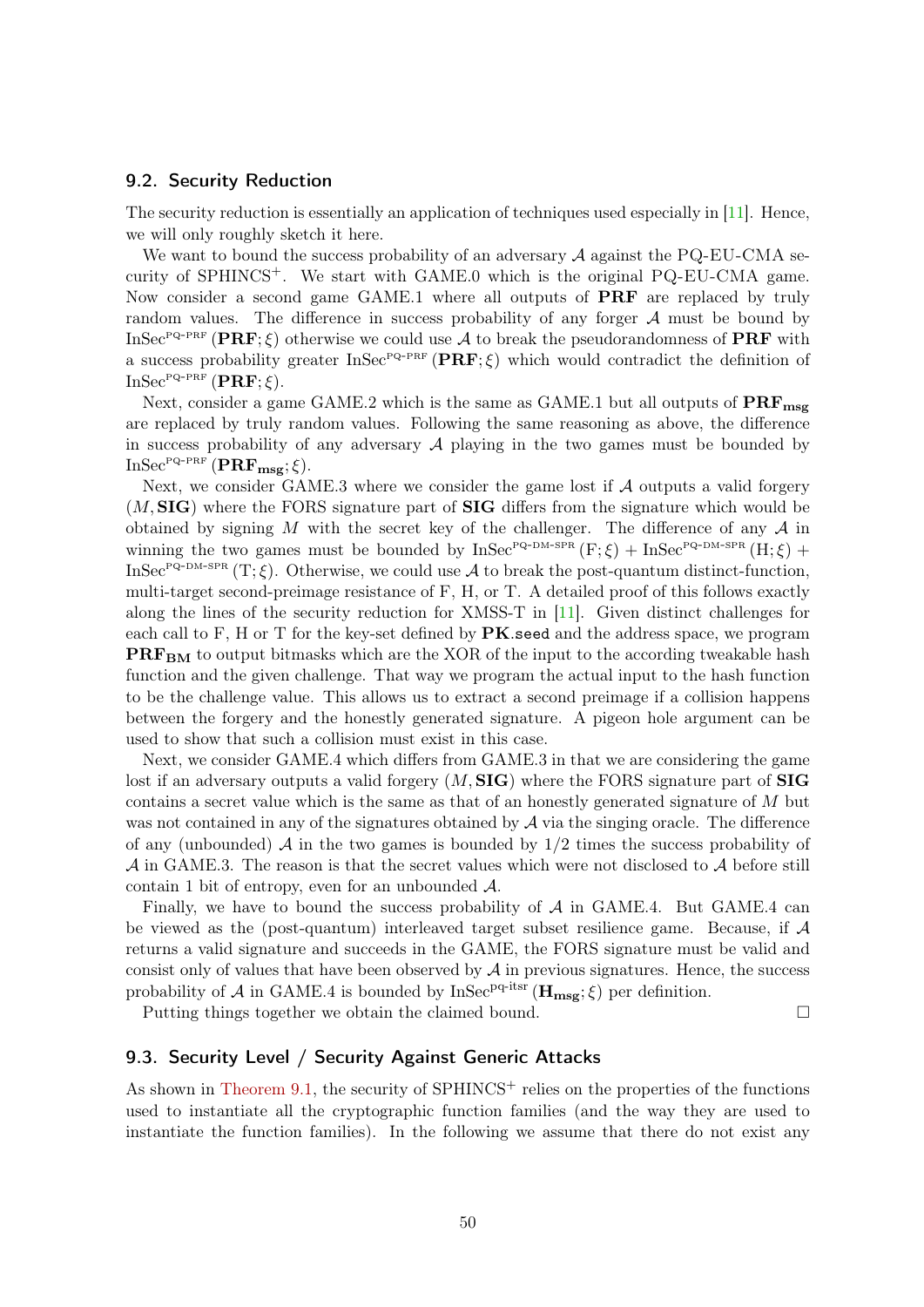<span id="page-50-3"></span>structural attacks against the used functions SHA2, SHAKE, and Haraka. In later sections we justify this assumption for each of the function familes.

For now, we only consider generic attacks. We now consider generic classical and quantum attacks against distinct-function multi-target second-preimage resistance, pseudorandomness (of function families), and interleaved target subset resilience. Runtime of adversaries is counted in terms of calls to the cryptographic function families.

#### <span id="page-50-0"></span>9.3.1. Distinct-Function Multi-Target Second-Preimage Resistance

To evaluate the complexity of generic attacks against hash function properties the hash functions are commonly modeled as (family of) random functions. Note, that for random functions there is no difference between distinct-function multi-target second-preimage resistance and multi-function multi-target second-preimage resistance. Every key just selects a new random function, independent of the key being random or not. In  $[11]$  it was shown that the success probability of any classical  $q_{\text{hash-query}}$  adversary against multi-function multi-target second-preimage resistance of a random function with range  $\{0,1\}^{8n}$  (and hence also against distinct-function multi-target second-preimage resistance) is exactly  $\frac{q_{\text{hash}}+1}{2^{8n}}$ . For  $q_{\text{hash}}$ -query quantum adversaries the success probability is  $\Theta(\frac{(q_{\text{hash}}+1)^2}{2^{8n}})$ . Note that these bounds are independent of the number of targets.

### <span id="page-50-1"></span>9.3.2. Pseudorandomness of Function Families

The best generic attack against the pseudorandomness of a function family is commonly believed to be exhaustive key search. Hence, for a function family with key space  $\{0,1\}^{8n}$ the success probability of a classical adversary that evaluates the function family on  $q_{\text{kev}}$  keys is again bounded by  $\frac{q_{\text{key}}+1}{2^{8n}}$ . For  $q_{\text{key}}$ -query quantum adversaries the success probability of exhaustive search in an unstructured space with  $\{0,1\}^{8n}$  elements is  $\Theta(\frac{(q_{\text{key}}+1)^2}{2^{8n}})$  as implicitly shown in [\[11\]](#page-59-3) (just consider this as preimage search of a random function).

#### <span id="page-50-2"></span>9.3.3. Interleaved Target Subset Resilience

To evaluate the attack complexity of generic attacks against interleaved target subset resilience we again assume that the used hash function family is a family of random functions.

Recall that there are parameters  $h, k, t$  where  $t = 2<sup>a</sup>$ . These parameters define the following process of choosing sets: generate independent uniform random integers  $I, J_1, \ldots, J_k$ , where I is chosen from  $[0, 2<sup>h</sup> - 1]$  and each  $J<sub>i</sub>$  is chosen from  $[0, t - 1]$ ; then define  $S =$  $\{(I,1,J_1),(I,2,J_2),\ldots,(I,k,J_k)\}\right.$  (In the context of SPHINCS<sup>+</sup>, S is a set of positions of FORS private key values revealed in a signature: I selects the FORS instance, and  $J_i$  selects the position of the value revealed from the ith set inside this FORS instance.)

The core combinatorial question here is the probability that  $S_0 \subset S_1 \cup \cdots \cup S_q$ , where each  $S_i$  is generated independently by the above process. (In the context of SPHINCS<sup>+</sup>, this is the probability that a new message digest selects FORS positions that are covered by the positions already revealed in q signatures.) Write  $S_{\alpha}$  as  $\{(I_{\alpha}, 1, J_{\alpha,1}), (I_{\alpha}, 2, J_{\alpha,2}), \ldots, (I_{\alpha}, k, J_{\alpha,k})\}.$ 

For each  $\alpha$ , the event  $I_{\alpha} = I_0$  occurs with probability  $1/2^h$ , and these events are independent. Consequently, for each  $\gamma \in \{0, 1, \ldots, q\}$ , the number of indices  $\alpha \in \{1, 2, \ldots, q\}$  such that  $I_{\alpha} = I_0$  is  $\gamma$  with probability  $\left(\frac{q}{\gamma}\right)$  $\binom{q}{\gamma} (1 - 1/2^h)^{q - \gamma} / 2^{h\gamma}.$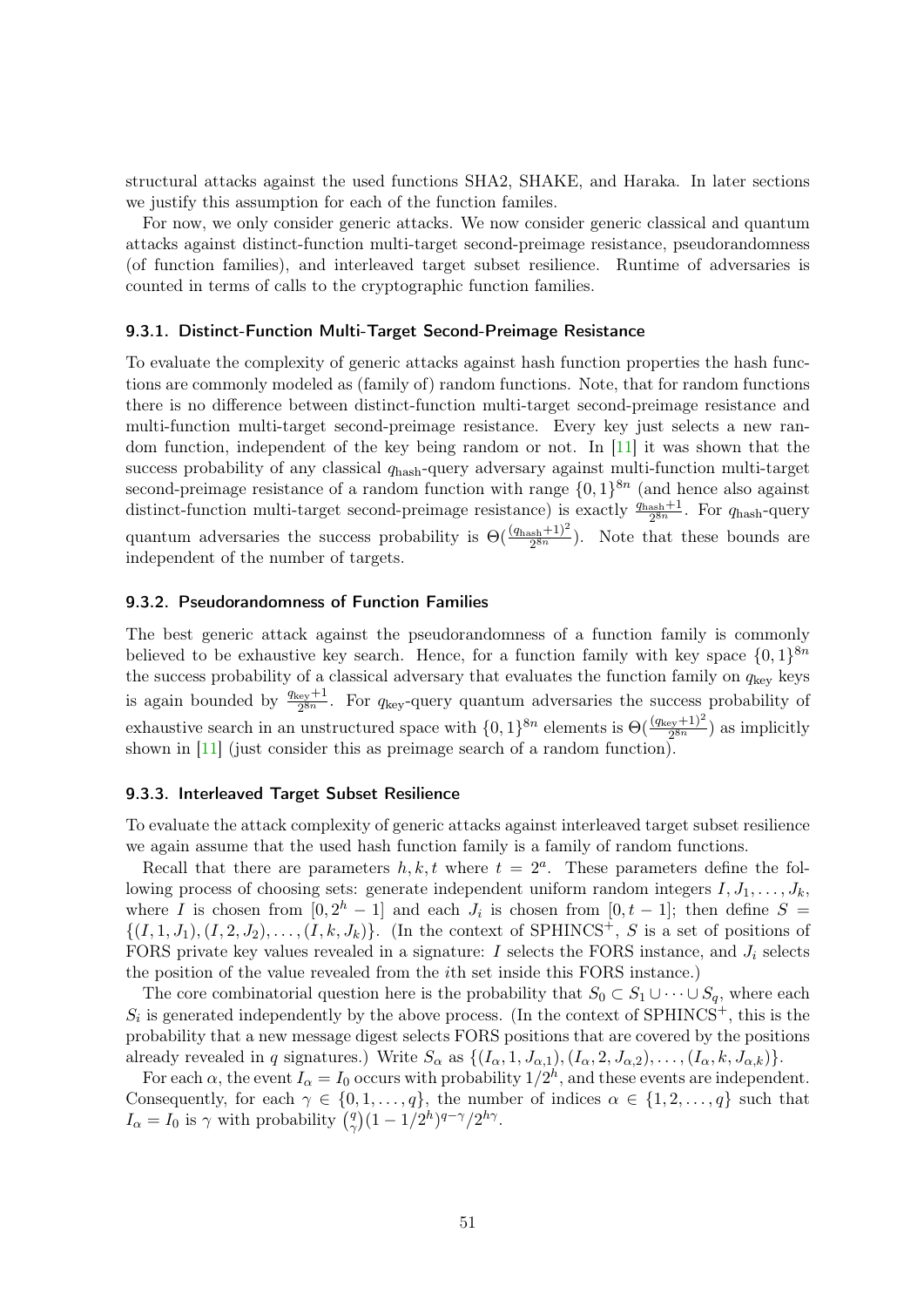Define DarkSide<sub>γ</sub> as the conditional probability that  $(I_0, i, J_{0,i}) \in S_1 \cup \cdots \cup S_q$ , given that the above number is  $\gamma$ . In other words, 1 – DarkSide<sub> $\gamma$ </sub> is the conditional probability that  $(I_0, i, J_{0,i}) \notin \{(I_1, i, J_{1,i}), (I_2, i, J_{2,i}), \ldots, (I_q, i, J_{q,i})\}$ . There are exactly  $\gamma$  choices of  $\alpha \in$  $\{1, 2, \ldots, q\}$  for which  $I_{\alpha} = I_0$ , and each of these has probability  $1 - 1/t$  of  $J_{\alpha,i}$  missing  $J_{0,i}$ . These probabilities are independent, so  $1 - \text{DarkSide}_{\gamma} = (1 - 1/t)^{\gamma}$ .

The conditional probability that  $S_0 \subset S_1 \cup \cdots \cup S_q$ , again given that the above number is  $\gamma$ , is the kth power of the DarkSide<sub> $\gamma$ </sub> quantity defined above. Hence the total probability  $\epsilon$ that  $S_0 \subset S_1 \cup \cdots \cup S_q$  is

$$
\sum_{\gamma} \text{DarkSide}_{\gamma}^{k} \binom{q}{\gamma} \left(1 - \frac{1}{2^{h}}\right)^{q - \gamma} \frac{1}{2^{h\gamma}} = \sum_{\gamma} \left(1 - \left(1 - \frac{1}{t}\right)^{\gamma}\right)^{k} \binom{q}{\gamma} \left(1 - \frac{1}{2^{h}}\right)^{q - \gamma} \frac{1}{2^{h\gamma}}.
$$

For example, if  $t = 2^{14}$ ,  $k = 22$ ,  $h = 64$ , and  $q = 2^{64}$ , then  $\epsilon \approx 2^{-256.01}$  (with most of the sum coming from  $\gamma$  between 7 and 13). The set  $S_0$  thus has probability  $2^{-256.01}$  of being covered by  $2^{64}$  sets  $S_1, \ldots, S_q$ . (In the SPHINCS<sup>+</sup> context, a message digest chosen by the attacker has probability  $2^{-256.01}$  of selecting positions covered by  $2^{64}$  previous signatures.)

Hence, for any classical adversary which makes  $q_{\text{hash}}$  queries to function family  $\mathcal{H}_n$  the success probability is

$$
(q_{\text{hash}} + 1) \sum_{\gamma} \left( 1 - \left( 1 - \frac{1}{t} \right)^{\gamma} \right)^k {q \choose \gamma} \left( 1 - \frac{1}{2^h} \right)^{q - \gamma} \frac{1}{2^{h\gamma}}.
$$

As this for random  $\mathcal{H}_n$  is search in unstructured data, the best a quantum adversary can do is Grover search. This leads to a success probability of

$$
\mathcal{O}\left((q_{\text{hash}}+1)^2\sum_{\gamma}\left(1-\left(1-\frac{1}{t}\right)^{\gamma}\right)^k {q \choose \gamma}\left(1-\frac{1}{2^h}\right)^{q-\gamma}\frac{1}{2^{h\gamma}}\right).
$$

For computations, note that the  $\mathcal O$  is small, and that  $(1-1/t)^\gamma$  is well approximated by  $1-\gamma/t$ .

#### <span id="page-51-0"></span>9.3.4. Security Level of a Given Parameter Set

If we take the above success probabilities for generic attacks and plug them into [Theorem 9.1](#page-47-2) we get a bound on the success probability of  $SPHINCS^+$  against generic attacks of classical and quantum adversaries. Let  $q$  denote the number of adversarial signature queries. For classical adversaries that make no more than qhash queries to the cryptographic hash function used, this leads to

$$
\text{InSec}^{\text{EU-CMA}}\left(\text{SPHINCS}^+; q_{\text{hash}}\right) \le 2\left(\frac{q_{\text{hash}} + 1}{2^{8n}} + \frac{q_{\text{hash}} + 1}{2^{8n}}\right)
$$
  
+ InSec<sup>pq-itsr</sup> ( $\mathbf{H}_{\text{msg}}; q_{\text{hash}}\right) + \frac{q_{\text{hash}} + 1}{2^{8n}} + \frac{q_{\text{hash}} + 1}{2^{8n}} + \frac{q_{\text{hash}} + 1}{2^{8n}}\right)= 10\frac{q_{\text{hash}} + 1}{2^{8n}} + 2(q_{\text{hash}} + 1)\sum_{\gamma} \left(1 - \left(1 - \frac{1}{t}\right)^{\gamma}\right)^k \left(\frac{q}{\gamma}\right) \left(1 - \frac{1}{2^h}\right)^{q - \gamma} \frac{1}{2^{h\gamma}}= \mathcal{O}\left(\frac{q_{\text{hash}}}{2^{8n}} + (q_{\text{hash}})\sum_{\gamma} \left(1 - \left(1 - \frac{1}{t}\right)^{\gamma}\right)^k \left(\frac{q}{\gamma}\right) \left(1 - \frac{1}{2^h}\right)^{q - \gamma} \frac{1}{2^{h\gamma}}\right). (17)$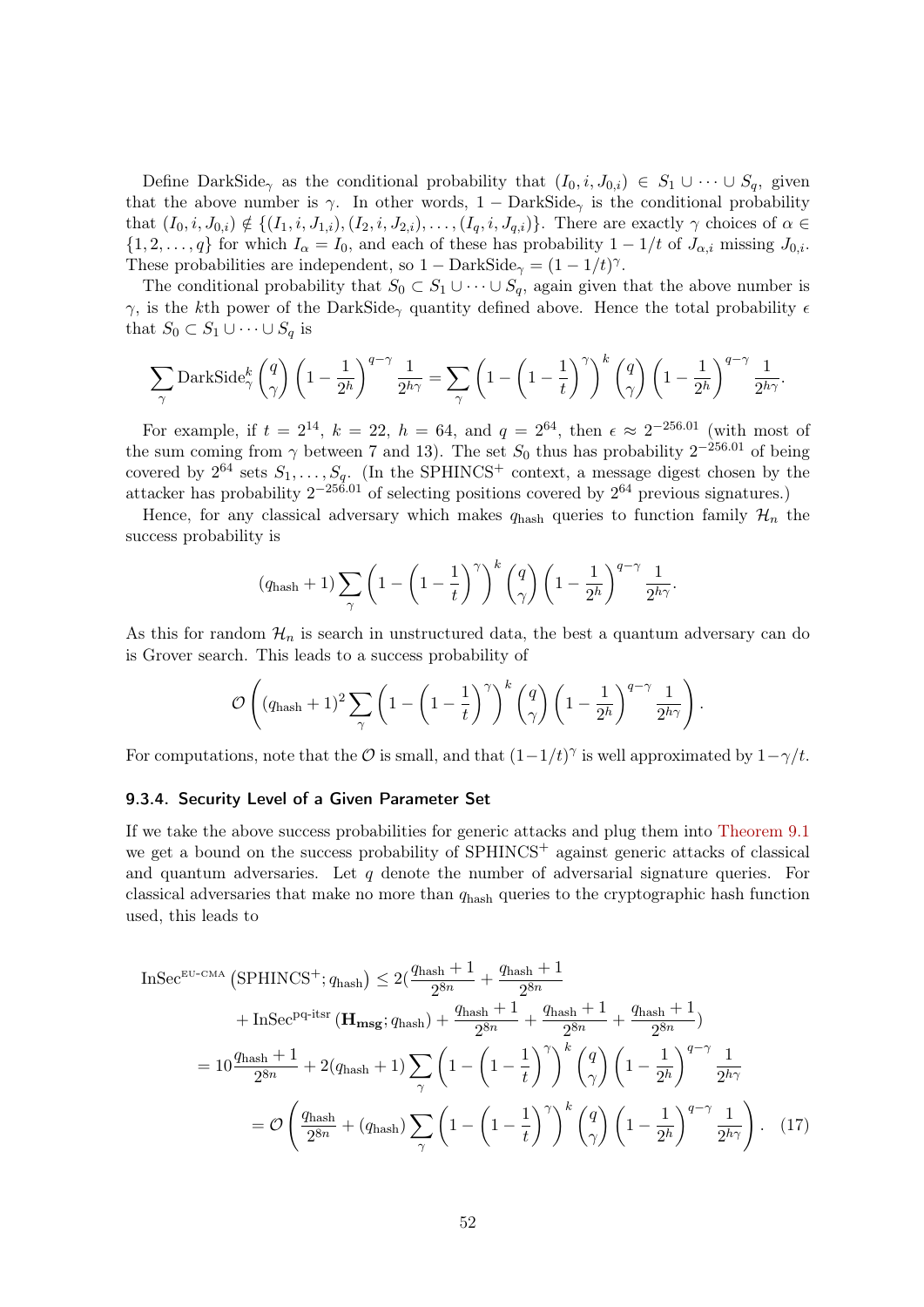<span id="page-52-2"></span>Similarly, for quantum adversaries that make no more than  $q_{\text{hash}}$  queries to the cryptographic hash function used, this leads to

$$
\begin{split} \text{InSec}^{\text{PQ-EU-CMA}} \left( \text{SPHINCS}^+; q_{\text{hash}} \right) &\le 2\left( \frac{(q_{\text{hash}} + 1)^2}{2^{8n}} + \frac{(q_{\text{hash}} + 1)^2}{2^{8n}} \right. \\ &\quad + \text{InSec}^{\text{PQ-itsr}} \left( \mathbf{H}_{\text{msg}}; q_{\text{hash}} \right) + \frac{(q_{\text{hash}} + 1)^2}{2^{8n}} + \frac{(q_{\text{hash}} + 1)^2}{2^{8n}} + \frac{(q_{\text{hash}} + 1)^2}{2^{8n}} \right) \\ &= 10 \frac{(q_{\text{hash}} + 1)^2}{2^{8n}} + \mathcal{O}\left( 2(q_{\text{hash}} + 1)^2 \sum_{\gamma} \left( 1 - \left( 1 - \frac{1}{t} \right)^{\gamma} \right)^k \left( \frac{q}{\gamma} \right) \left( 1 - \frac{1}{2^h} \right)^{q - \gamma} \frac{1}{2^{h\gamma}} \right) \\ &= \mathcal{O}\left( \frac{(q_{\text{hash}})^2}{2^{8n}} + 2(q_{\text{hash}})^2 \sum_{\gamma} \left( 1 - \left( 1 - \frac{1}{t} \right)^{\gamma} \right)^k \left( \frac{q}{\gamma} \right) \left( 1 - \frac{1}{2^h} \right)^{q - \gamma} \frac{1}{2^{h\gamma}} \right). \end{split} \tag{18}
$$

To compute the security level also known as bit security one sets this bound on the success probability to equal 1 and solves for  $q_{\text{hash}}$ .

### <span id="page-52-0"></span>9.4. Implementation Security and Side-Channel Protection

**Timing attacks.** Typical implementations of  $SPHINCS<sup>+</sup>$  are naturally free of any secretdependent branches or secretly indexed loads or stores.  $SPHINCS^+$  implementations are thus free of the two most notorious sources of timing variation. An exception is potentially SPHINCS+-Haraka, because Haraka is based on AES, which is well known to exhibit timing vulnerabilities in software implementations  $[4, 19, 6, 18]$  $[4, 19, 6, 18]$  $[4, 19, 6, 18]$  $[4, 19, 6, 18]$  $[4, 19, 6, 18]$  $[4, 19, 6, 18]$  $[4, 19, 6, 18]$ . Clearly, SPHINCS<sup>+</sup>-Haraka should only be used in environments that support AES in hardware (like almost all modern 64-bit Intel and AMD and many ARMv8a processors). On some processors also certain arithmetic instructions do not run in constant time; examples are division instructions on Intel processors and the UMULL multiplication instruction on ARM Cortex-M3 proceesors. Again, typical implementations of SPHINCS<sup>+</sup> naturally do not use these instructions with secret data as input – secret data is only processed by symmetric cryptographic primitives that are designed to not make use of such potentially dangerous arithmetic.

Differential and fault attacks. We expect that any implementation of  $SPHINCS<sup>+</sup>$  without dedicated protection against differential power or electromagnetic radiation (EM) attacks or against fault-injection attacks will be vulnerable to such attacks. Deployment scenarios of  $SPHINCS<sup>+</sup>$  in which an attacker is assumed to have the power to mount such attacks require specially protected implementations. For protection against differential attacks this will typically require masking of the symmetric primitives; for protection against fault-injection attacks countermeasures on the hardware level. One additional line of defense against such advanced implementation attacks is included in the specification of SPHINCS<sup>+</sup>, namely the option to randomize the signing procedure via the value OptRand (see Subsection [8.1.5\)](#page-44-0).

### <span id="page-52-1"></span>9.5. Security of SPHINCS<sup>+</sup>-SHAKE

NIST has standardized several applications of the Keccak permutation, such as the SHA3-256 hash function and the SHAKE256 extendable-output function, after a multi-year Cryptographic Hash Algorithm Competition involving extensive public input. All of these standardized Keccak applications have a healthy security margin against all attacks known.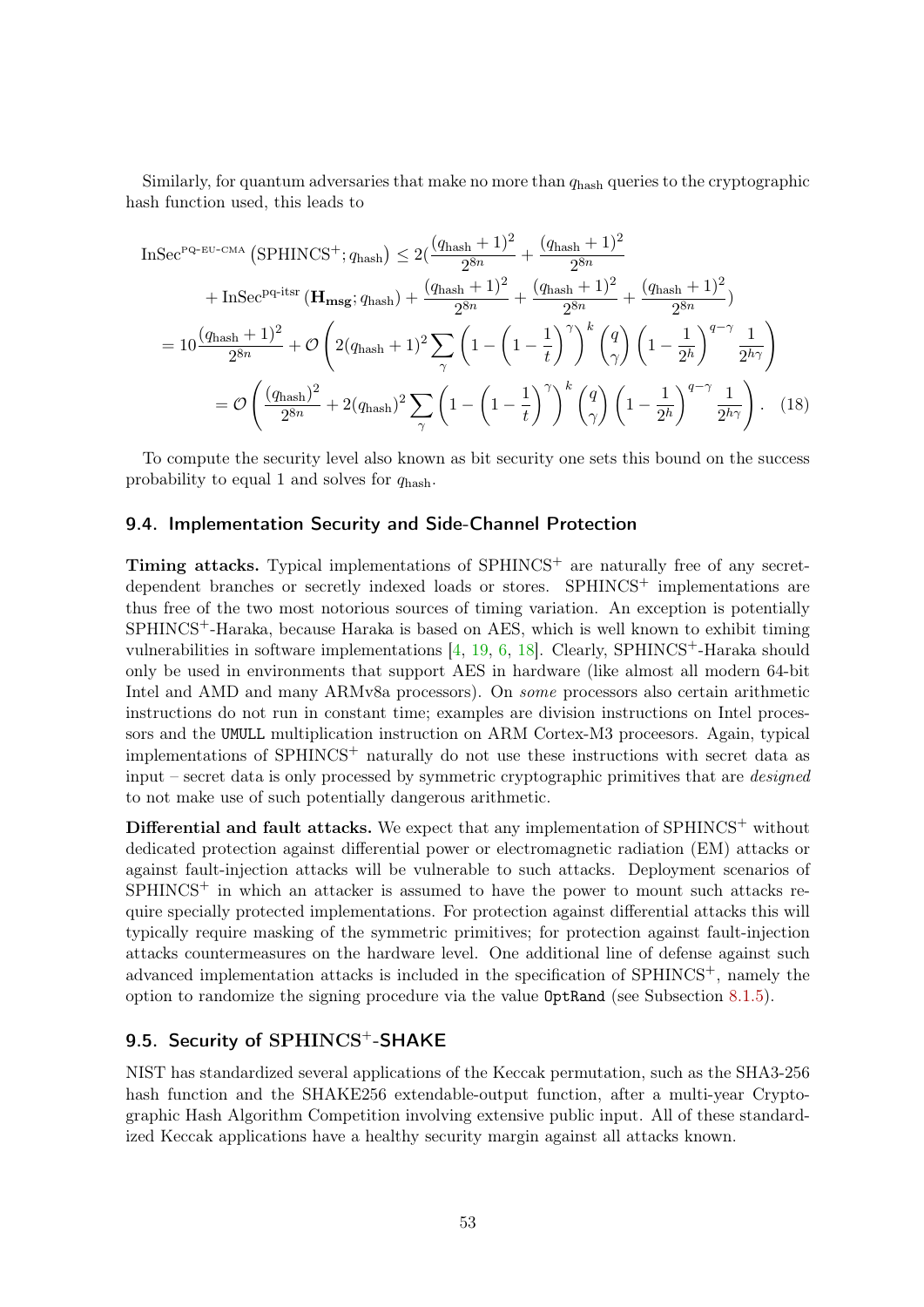Discussions of the theory of cryptographic hash functions typically identify a few important properties such as collision resistance, preimage resistance, and second-preimage resistance; and sometimes include a few natural variants of the attack model such as multi-target attacks and quantum attacks. It is important to understand that cryptanalysts engage in a much broader search for any sort of behavior that is feasible to detect and arguably "non-random". NIST's call for SHA-3 submissions highlighted preimage resistance etc. but then stated the following:

Hash algorithms will be evaluated against attacks or observations that may threaten existing or proposed applications, or demonstrate some fundamental flaw in the design, such as exhibiting nonrandom behavior and failing statistical tests.

It is, for example, non-controversial to use Keccak with a partly secret input as a PRF: any attack against such a PRF would be a tremendous advance in SHA-3 cryptanalysis, even though the security of such a PRF is not implied by properties such as preimage resistance. Similarly, a faster-than-generic attack against the interleaved-target-subset-resilience property, being able to find an input with various patterns of output bits, would be a tremendous advance.

The particular function SHAKE256 used in SPHINCS<sup>+</sup>-SHAKE has an internal "capacity" of 512 bits. There are various attack strategies that search for 512-bit internal collisions, but this is not a problem even at the highest security category that we aim for. There is also progress towards showing the hardness of generic quantum attacks against the sponge construction. Of course, second-preimage resistance is limited by the  $n$ -byte output length that we use.

### <span id="page-53-0"></span>9.6. Security of SPHINCS+-SHA2

NIST's SHA-2 family has been standardized for many more years than SHA-3. The standardization and popularity of SHA-2 mean that these functions are attractive targets for cryptanalysts, but this has not produced any attacks of concern: each of the members of this family has a comfortable security margin against all known attacks.

The broad cryptanalytic goal of finding non-random behavior (see above) is not a new feature of SHA-3. For example, the security analysis of the popular HMAC-SHA-256 messageauthentication code is based on the security analysis of NMAC-SHA-256, which in turn is based on a pseudorandomness assumption for SHA-256.

The particular function SHA2-256 used in SPHINCS<sup>+</sup>-SHA2 has a "chaining value" of only 256 bits, making it slightly weaker in some metrics than SHAKE256 with 256-bit output. Therefore we make use of SHA2-512 in some cases to achieve the target security level.

### <span id="page-53-1"></span>9.7. Security of SPHINCS<sup>+</sup>-Haraka

Both Haraka-256 and Haraka-512 provide a (second)-preimage resistance of 256-bit in the pre-quantum setting and the best known quantum attack is Grover's search on 256-bit. However, the sponge construction we use for HarakaS has a capacity of 256-bit which allows at most security level 2. The best attack breaking any of the security properties required for  $SPHINCS<sup>+</sup>$  is a preimage attack which corresponds to a collision search on 256-bit for the sponge construction we use. Instances with larger output size are limited by this and provide a less efficient trade-off between security and efficiency.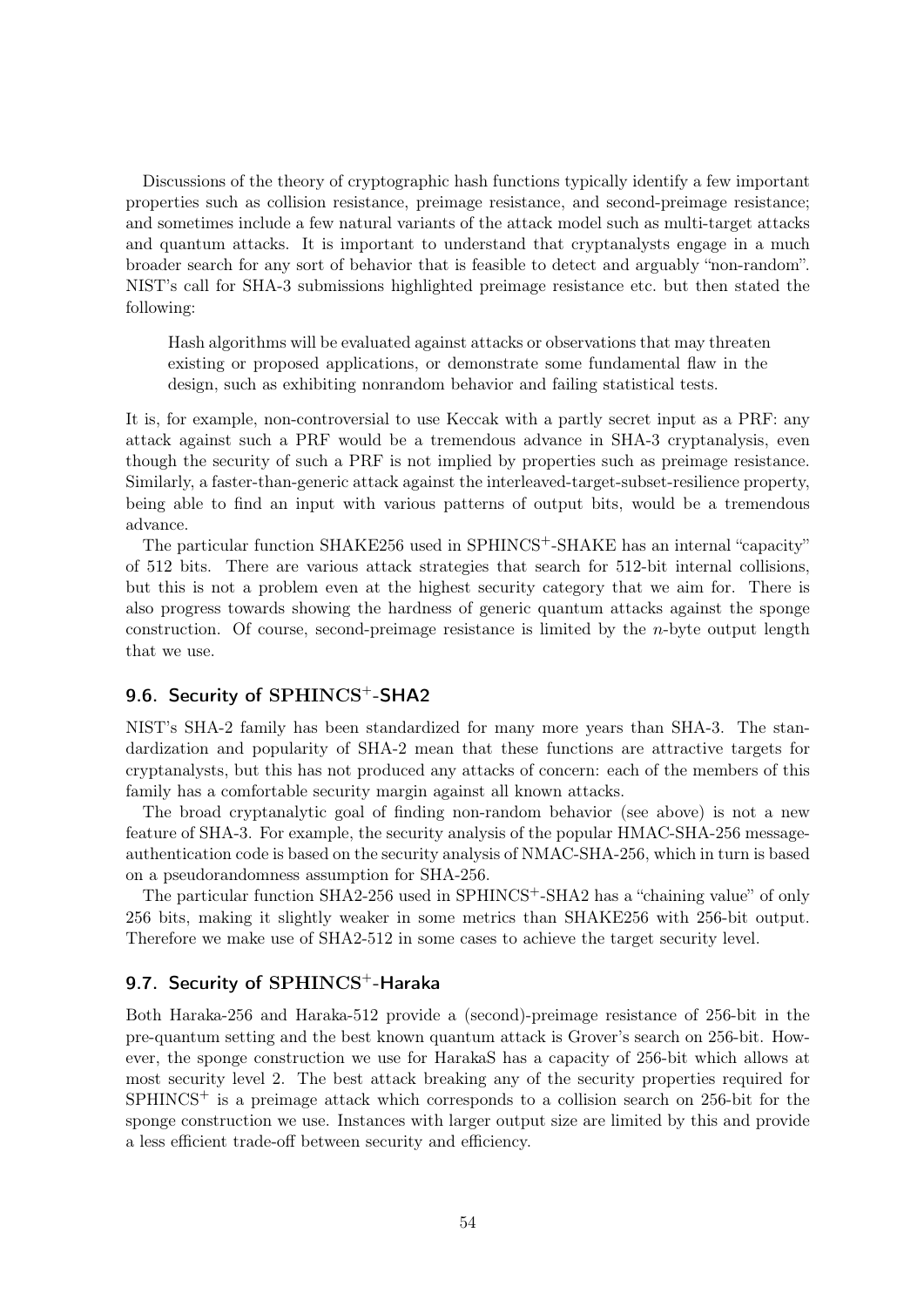<span id="page-54-3"></span>Another aspect is that we pseudo-randomly generate round constants derived from a seed. An attacker cannot influence the values of the constants for one instance, but can search for instances having weak constants. As shown by Jean [\[13\]](#page-60-8), a weak choice of round constants can lead to more efficient preimage attacks. In general, a bad choice of round constants does not break the symmetry of a single round. In the case of Haraka, which combines several calls of two rounds of AES-128 per round to create bigger blocks, the round constants have to break the symmetry within two rounds of AES, but also between the different calls of the two rounds. Let us first focus on Haraka-256.

To break the symmetry within one round of AES, we require that the value of the round constant is not the same for each column. For round constants generated via an extendable-output function from a random 256-bit seed, we consider this event to happen with a probability of  $2^{-96}$ . Moreover, that the symmetry of two rounds of AES is not broken by round-constants happens with  $2^{-192}$ . In other words, since one instance of Haraka-256 uses 10 times 2-round AES, only for a fraction of  $10 \cdot 2^{-192}$  instances/keys, we expect that the symmetry within one call of 2 rounds of AES is not broken. Even if this happens, all other 2 round AES calls used in Haraka-256 have with a high probability constants that break the symmetry of 2 rounds of AES for all other calls. Hence, we do not expect any negative consequences for the security.

Haraka-256 processes two 2-round AES-calls in parallel per round. So, we also do not want to have the same round constants in these calls. This condition happens with probability  $5 \cdot 2^{-256}$ . Furthermore, the probability that two rounds have the same round constants is  $10 \cdot 2^{-512}$ . Similar observations are also valid for Haraka-512. Hence, we conclude that it is very unlikely, that a pseudo-random generation of the round constants per instance leads to weak round constants.

### <span id="page-54-0"></span>10. Performance

In order to obtain benchmarks, we evaluate our reference implementation on a machine using the Intel x86-64 instruction set. In particular, we use a single core of a 3.1 GHz Intel Xeon E3-1220 CPU (Haswell). We follow the standard practice of disabling TurboBoost and hyperthreading. Furthermore, it has 32GiB of RAM and the system ran on Ubuntu 18.04 with Linux kernel is 4.15.0-96-generic. We compiled the code using gcc (Ubuntu 7.5.0-3ubuntu1 18.04) 7.5.0, with the compiler optimization flag -O3.

#### <span id="page-54-1"></span>10.1. Runtime

For the defined parameter sets, the resulting cycle counts are listed in Table [4.](#page-55-0)

We also provide optimized implementations for platforms supporting the AVX2 instruction set. For Haraka, it is especially relevant to also examine platforms that have the AES-NI instruction set available. We used the same system as described above, this time including the march=native compiler flag, as well as flto and fomit-frame-pointer. Performance results are listed in Table [5,](#page-56-0) Table [6](#page-56-1) and Table [7.](#page-57-1)

#### <span id="page-54-2"></span>10.2. Space

In Table [8,](#page-57-2) we list the key and signature sizes (in bytes) for the defined parameter sets. In terms of memory consumption, we remark that the reference implementation tends towards low stack usage. This shows for example in procedures such as computing authentication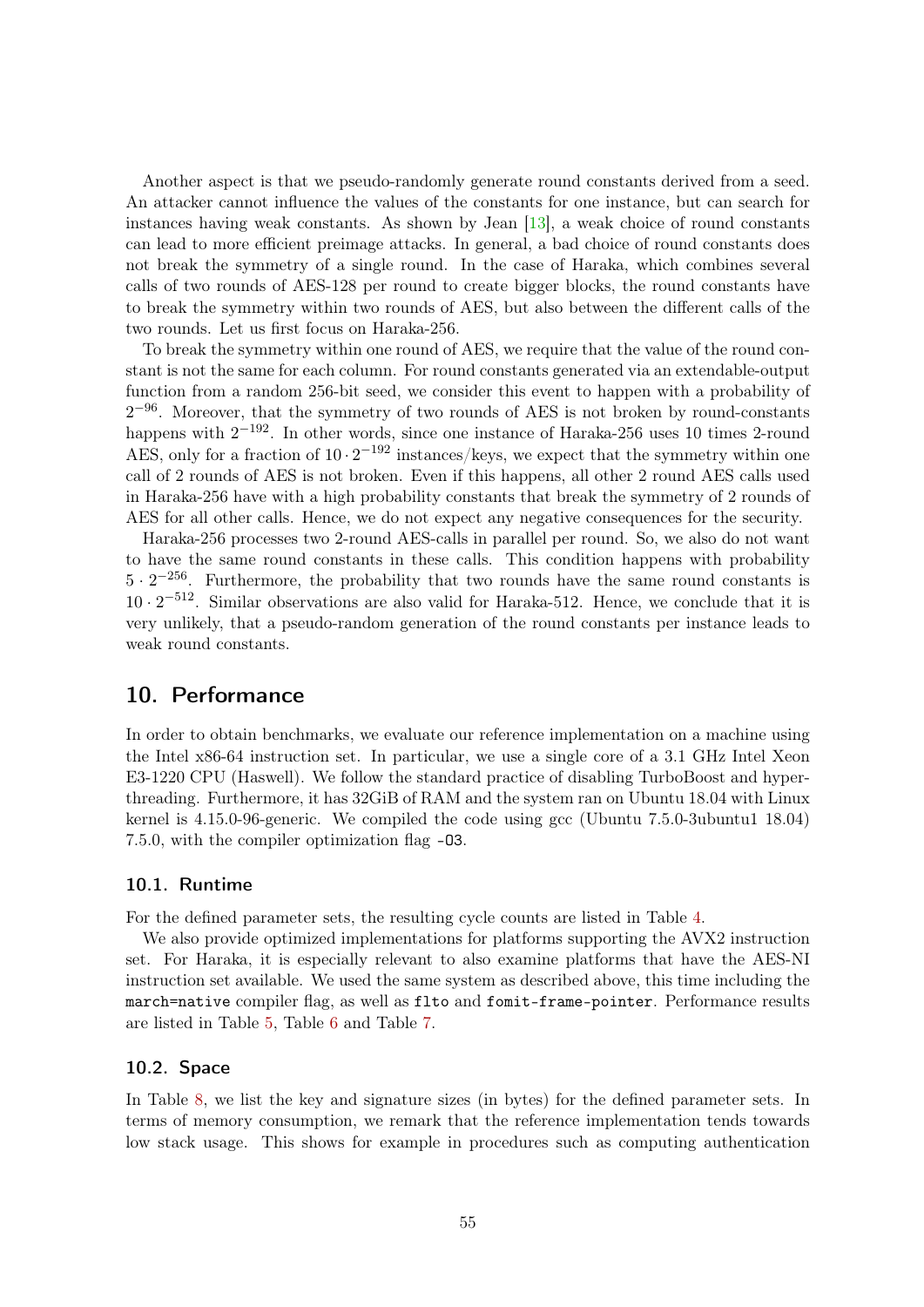|                                          | key generation     | signing        | verification  |
|------------------------------------------|--------------------|----------------|---------------|
| SPHINCS <sup>+</sup> -SHAKE-128s-simple  | 616 484 336        | 4682570992     | 4764084       |
| SPHINCS <sup>+</sup> -SHAKE-128s-robust  | 1 195 409 786      | 8995481640     | 9232084       |
| SPHINCS <sup>+</sup> -SHAKE-128f-simple  | 9649130            | 239 793 806    | 12 909 924    |
| SPHINCS <sup>+</sup> -SHAKE-128f-robust  | 18726982           | 460 757 304    | 28 152 828    |
| SPHINCS <sup>+</sup> -SHAKE-192s-simple  | 898 362 434        | 8091419556     | 6465506       |
| SPHINCS <sup>+</sup> -SHAKE-192s-robust  | 1753646932         | 15 306 007 790 | 13 509 022    |
| SPHINCS <sup>+</sup> -SHAKE-192f-simple  | 14215518           | 386 861 992    | 19876926      |
| SPHINCS <sup>+</sup> -SHAKE-192f-robust  | 27 463 376         | 734 072 042    | 39 295 686    |
| SPHINCS <sup>+</sup> -SHAKE-256s-simple  | 594 081 566        | 7085272100     | 10 216 560    |
| SPHINCS <sup>+</sup> -SHAKE-256s-robust  | 1 156 363 648      | 13 198 544 260 | 19 292 734    |
| SPHINCS <sup>+</sup> -SHAKE-256f-simple  | 36 950 136         | 763 942 250    | 19886032      |
| SPHINCS <sup>+</sup> -SHAKE-256f-robust  | 72 503 094         | 1467095732     | 39 555 542    |
| SPHINCS <sup>+</sup> -SHA2-128s-simple   | 358 061 994        | 2721595944     | 2712044       |
| SPHINCS <sup>+</sup> -SHA2-128s-robust   | 714 027 022        | 5 363 065 742  | 5561194       |
| SPHINCS <sup>+</sup> -SHA2-128f-simple   | 5 5 9 0 6 0 2      | 138 610 500    | 7757942       |
| SPHINCS <sup>+</sup> -SHA2-128f-robust   | 11 135 058         | 273 836 364    | 16 101 098    |
| SPHINCS <sup>+</sup> -SHA2-192s-simple   | 524 116 024        | 5012149284     | 4333066       |
| SPHINCS <sup>+</sup> -SHA2-192s-robust   | $1\,059\,562\,738$ | 9893267932     | 8557224       |
| SPHINCS <sup>+</sup> -SHA2-192f-simple   | 8227944            | 232973880      | 11768382      |
| SPHINCS <sup>+</sup> -SHA2-192f-robust   | 16 581 076         | 458 983 816    | 24679894      |
| SPHINCS <sup>+</sup> -SHA2-256s-simple   | 346 844 762        | 4 499 800 456  | 6 0 6 4 4 3 8 |
| SPHINCS <sup>+</sup> -SHA2-256s-robust   | 1006905074         | 12 382 647 014 | 18784558      |
| SPHINCS <sup>+</sup> -SHA2-256f-simple   | 21763590           | 468 188 036    | 11934164      |
| SPHINCS <sup>+</sup> -SHA2-256f-robust   | 62 599 672         | 1312473846     | 37 139 082    |
| $SPHINCS+$ -Haraka-128s-simple           | 576 421 410        | 4594239682     | 5211916       |
| SPHINCS <sup>+</sup> -Haraka-128s-robust | 1095155240         | 8555157606     | 9749770       |
| SPHINCS <sup>+</sup> -Haraka-128f-simple | 9137070            | 232 172 172    | 13 148 448    |
| SPHINCS <sup>+</sup> -Haraka-128f-robust | 17 119 708         | 430 223 622    | 27 216 072    |
| SPHINCS <sup>+</sup> -Haraka-192f-simple | 13 399 816         | 392 561 468    | 20 4 24 35 4  |
| $SPHINCS^+$ -Haraka-192f-robust          | 25 376 582         | 736 487 034    | 40 090 578    |
| $SPHINCS^+$ -Haraka-192s-simple          | 857 570 254        | 8710115544     | 7572424       |
| SPHINCS <sup>+</sup> -Haraka-192s-robust | 1625369822         | 16 200 067 256 | 15 276 532    |
| SPHINCS <sup>+</sup> -Haraka-256f-simple | 35 650 224         | 832 534 808    | 22 061 746    |
| SPHINCS <sup>+</sup> -Haraka-256f-robust | 67266388           | 1519602658     | 42 244 366    |
| SPHINCS <sup>+</sup> -Haraka-256s-simple | 569 851 046        | 8717853894     | 11740252      |
| SPHINCS <sup>+</sup> -Haraka-256s-robust | 1077657774         | 15 566 614 908 | 22 516 650    |

<span id="page-55-0"></span>Table 4: Runtime benchmarks for  ${\rm SPHINCS^+}$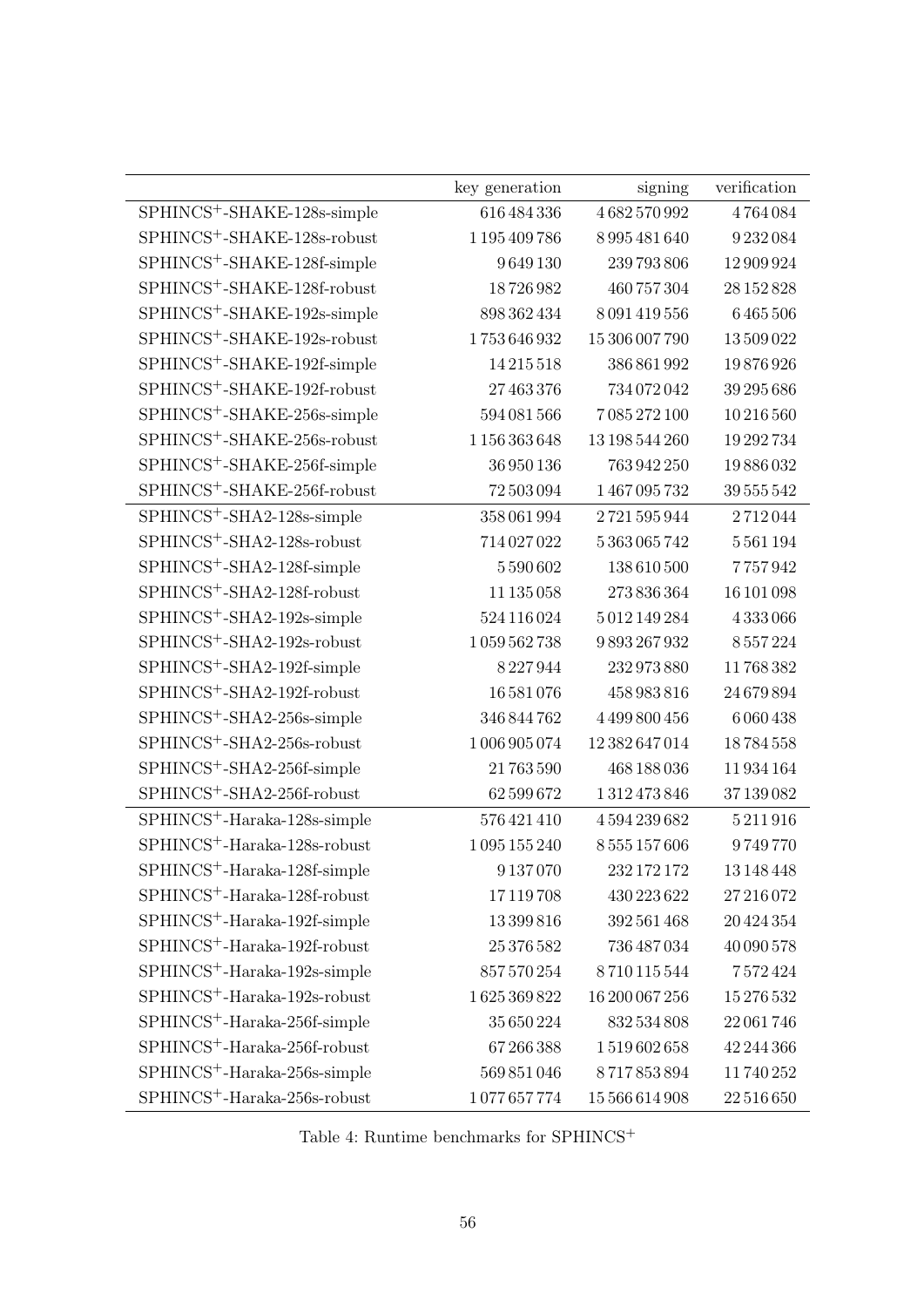|                                          | key generation | signing     | verification |
|------------------------------------------|----------------|-------------|--------------|
| $SPHINCS^+$ -Haraka-128s-simple          | 30 075 604     | 240 763 926 | 308774       |
| $SPHINCS^+$ -Haraka-128s-robust          | 37 113 806     | 304 905 780 | 432066       |
| $SPHINCS^+$ -Haraka-128f-simple          | 482332         | 12 196 792  | 799808       |
| $SPHINCS+ - Haraka-128f-robust$          | 587548         | 15 176 760  | 1072774      |
| $SPHINCS+$ -Haraka-192s-simple           | 46 369 950     | 481682614   | 480264       |
| $SPHINCS^+$ -Haraka-192s-robust          | 63387838       | 718 896 354 | 759952       |
| $SPHINCS^+$ -Haraka-192f-simple          | 732770         | 21 433 286  | 1205698      |
| SPHINCS <sup>+</sup> -Haraka-192f-robust | 998446         | 30 866 288  | 1799300      |
| $SPHINCS^+$ -Haraka-256s-simple          | 28 822 310     | 451 164 660 | 696980       |
| $SPHINCS^+$ -Haraka-256s-robust          | 40 954 800     | 677039436   | 1046096      |
| $SPHINCS^+$ -Haraka-256f-simple          | 1809078        | 41 973 226  | 1252598      |
| $SPHINCS+$ -Haraka-256f-robust           | 2599368        | 61706762    | 1854540      |

<span id="page-56-0"></span>Table 5: Runtime benchmarks for  ${\rm SPHINCS}^+{\rm}-{\rm Haraka}$  on AES-NI

|                                        | key generation | signing       | verification  |
|----------------------------------------|----------------|---------------|---------------|
| $SPHINCS^+$ -SHA2-128s-simple          | 84 964 790     | 644 740 090   | 861478        |
| SPHINCS <sup>+</sup> -SHA2-128s-robust | 175 257 460    | 1328848352    | 1827104       |
| SPHINCS <sup>+</sup> -SHA2-128f-simple | 1 3 3 4 2 2 0  | 33 651 546    | 2 150 290     |
| SPHINCS <sup>+</sup> -SHA2-128f-robust | 2748026        | 68 541 846    | 4801338       |
| SPHINCS <sup>+</sup> -SHA2-192s-simple | 125 310 788    | 1 246 378 060 | 1444030       |
| $SPHINCS^+$ -SHA2-192s-robust          | 260 903 972    | 2517396082    | 3 103 732     |
| $SPHINCS+-SHA2-192f-simple$            | 1928970        | 55 320 742    | 3492210       |
| SPHINCS <sup>+</sup> -SHA2-192f-robust | 4063066        | 113 484 456   | 7552358       |
| $SPHINCS+-SHA2-256s-simple$            | 80 943 202     | 1025721040    | 1986974       |
| SPHINCS <sup>+</sup> -SHA2-256s-robust | 339 101 780    | 3912132754    | 8 2 9 4 7 3 2 |
| SPHINCS <sup>+</sup> -SHA2-256f-simple | 5067546        | 109 104 452   | 3559052       |
| SPHINCS <sup>+</sup> -SHA2-256f-robust | 21 327 470     | 435 984 168   | 14938510      |

<span id="page-56-1"></span>Table 6: Runtime benchmarks for SPHINCS+-SHA2 on AVX2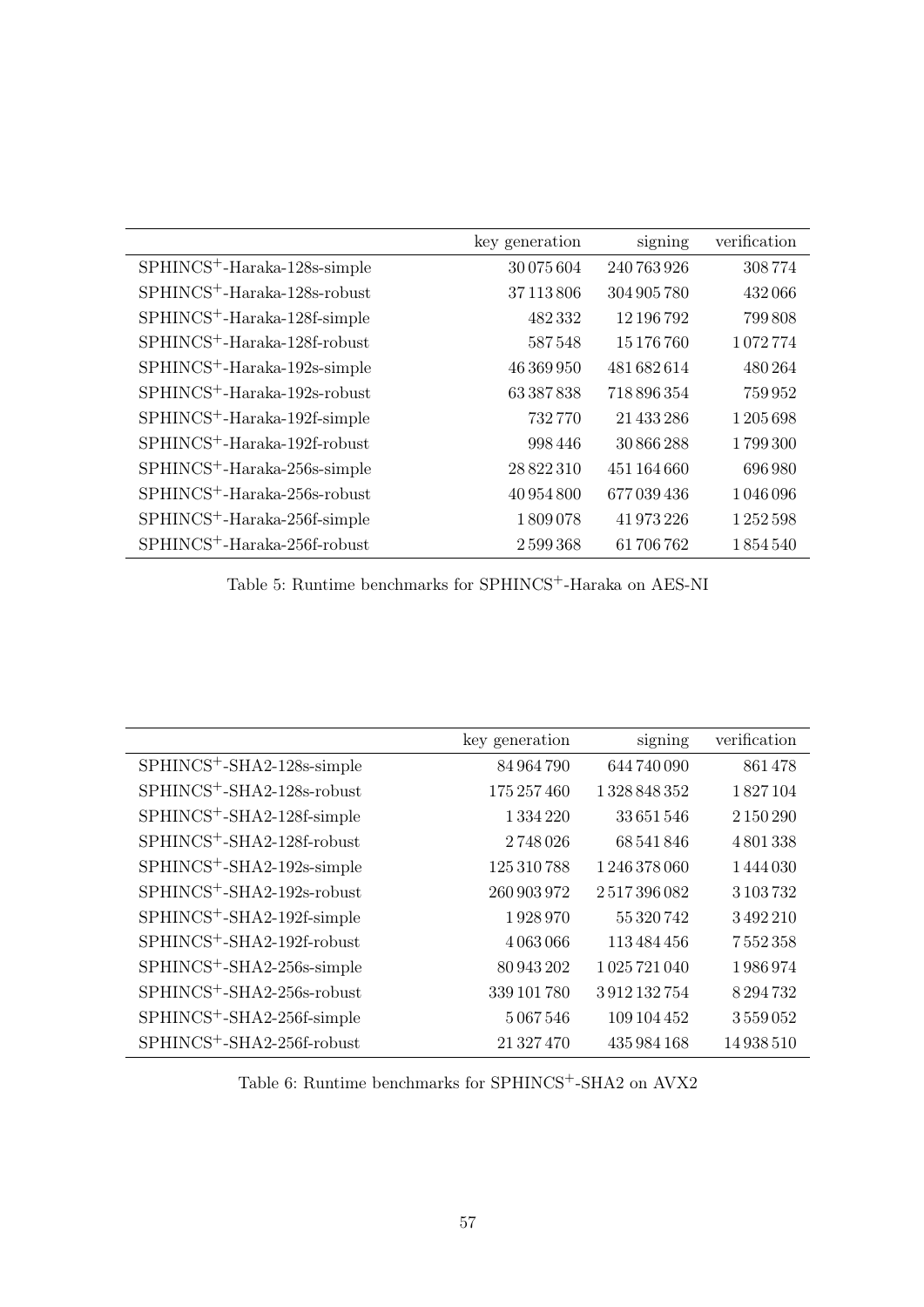|                                         | key generation | signing       | verification  |
|-----------------------------------------|----------------|---------------|---------------|
| SPHINCS <sup>+</sup> -SHAKE-128s-simple | 143 900 796    | 1 102 470 520 | 1 1 8 9 1 0 2 |
| SPHINCS <sup>+</sup> -SHAKE-128s-robust | 274 483 474    | 2076548104    | 2408782       |
| $SPHINCS^+$ -SHAKE-128f-simple          | 2249444        | 56933788      | 3346068       |
| SPHINCS <sup>+</sup> -SHAKE-128f-robust | 4 272 402      | 106 032 762   | 6677094       |
| $SPHINCS^+$ -SHAKE-192s-simple          | 206 105 502    | 1910461606    | 1653314       |
| SPHINCS <sup>+</sup> -SHAKE-192s-robust | 397 548 084    | 3549895260    | 3300788       |
| $SPHINCS^+$ -SHAKE-192f-simple          | 3220902        | 89 875 552    | 4783424       |
| SPHINCS <sup>+</sup> -SHAKE-192f-robust | 6175702        | 167 173 520   | 9330848       |
| SPHINCS <sup>+</sup> -SHAKE-256s-simple | 136 190 230    | 1650717926    | 2559892       |
| SPHINCS <sup>+</sup> -SHAKE-256s-robust | 258 430 892    | 2982404428    | 4669406       |
| SPHINCS <sup>+</sup> -SHAKE-256f-simple | 8535534        | 176 951 378   | 5030988       |
| SPHINCS <sup>+</sup> -SHAKE-256f-robust | 16 296 098     | 329 696 258   | 9716888       |

<span id="page-57-1"></span>Table 7: Runtime benchmarks for SPHINCS<sup>+</sup>-SHAKE on AVX2

|                    | public key size | secret key size | signature size |
|--------------------|-----------------|-----------------|----------------|
| $SPHINCS^+ - 128s$ | 32              | 64              | 7856           |
| $SPHINCS+-128f$    | 32              | 64              | 17088          |
| $SPHINCS^+ - 192s$ | 48              | 96              | 16224          |
| $SPHINCS+-192f$    | 48              | 96              | 35664          |
| $SPHINCS^+ - 256s$ | 64              | 128             | 29792          |
| $SPHINCS+ - 256f$  | 64              | 128             | 49856          |

<span id="page-57-2"></span>Table 8: Key and signature sizes in bytes

paths and tree roots, which is done using the treehash algorithm (which requires stack usage linear in the tree height, rather than the naive exponential approach of first computing the entire tree and then cherry-picking the relevant nodes).

### <span id="page-57-0"></span>11. Advantages and Limitations

The advantages and limitations of  $SPHINCS<sup>+</sup>$  can be summarized in one sentence: On the one hand,  $SPHINCS<sup>+</sup>$  is probably the most conservative design of a post-quantum signature scheme, on the other hand, it is rather inefficient in terms of signature size and speed. In the following we discuss disadvantages and advantages in some more detail.

Disadvantage: Signature size and speed. The clear drawback of SPHINCS<sup>+</sup> is signing speed and signature size.  $SPHINCS<sup>+</sup>$  is clearly not competing to be the smallest or fastest signature scheme. However, as shown in [Section 7.1.1](#page-35-0) there exists a magnitude of possible trade-offs allowing to tweak  $SPHINCS<sup>+</sup>$  as long as one can tolerate at least one of the two, i.e., somewhat slow signing or somewhat large signatures.

Advantage: "Minimal Security Assumptions". In contrast to other post-quantum crypto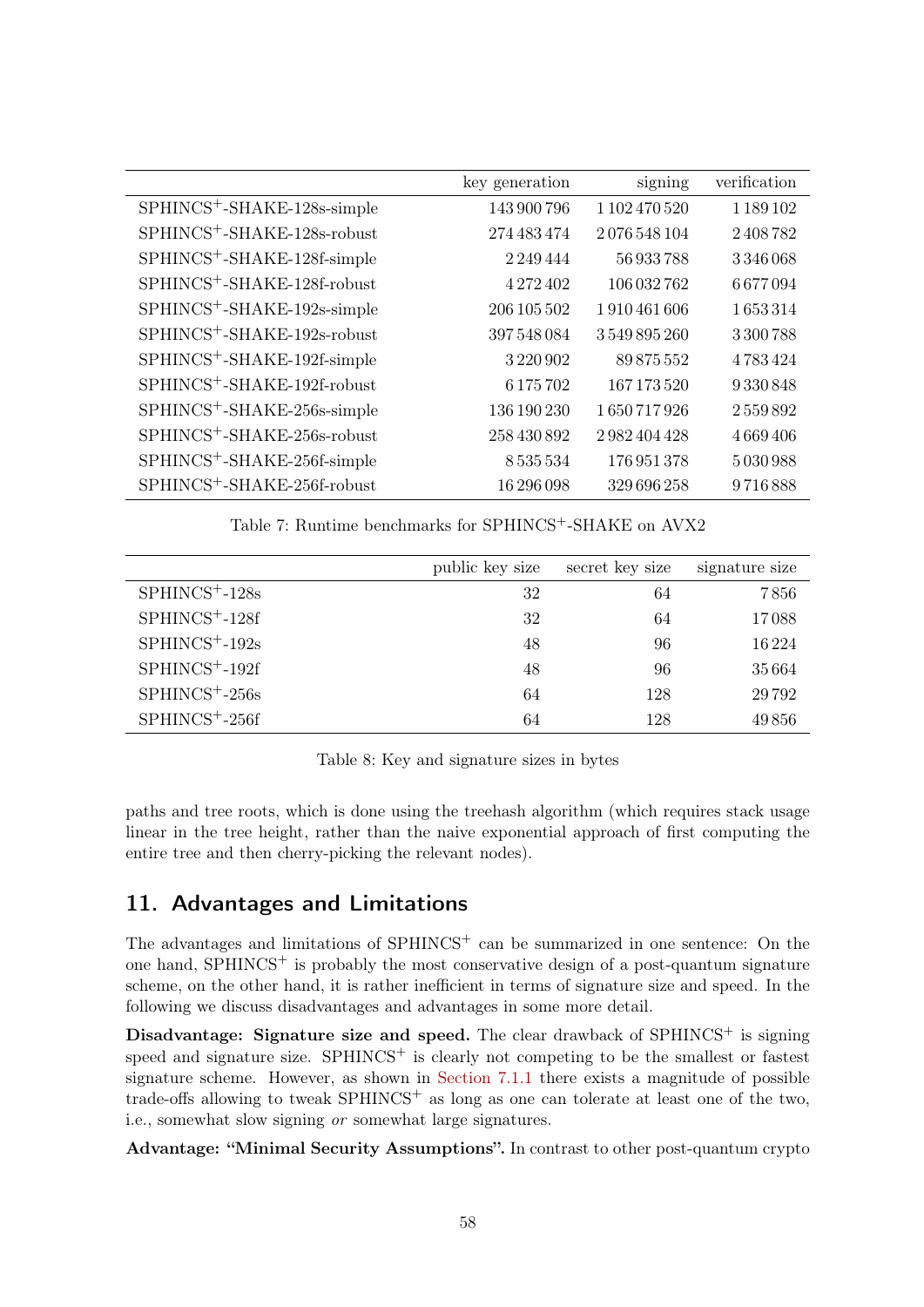<span id="page-58-1"></span>schemes (including signatures as well as public-key encryption schemes), SPHINCS<sup>+</sup> does not introduce a new intractability assumption. The security of  $SPHINCS^+$  is solely based on assumptions about the used hash function. A secure hash function is required by *any efficient* signature scheme that supports arbitrary input lengths.

Moreover, a collision attack against the hash function does not suffice to break the security of  $SPHINCS^+$ . We consider this an important feature given the successful collision attacks on MD5 and SHA1. Especially given that even for MD5 second-preimage resistance has not been broken, yet.

Finally, the cryptographic community has a good understanding of (exact) hash-function security, especially after the recent SHA3 competition. This is in contrast to the relatively new problems used in other areas of post-quantum cryptography. Even though some of those problems are known already for a long time, estimating the hardness of solving specific problem instances is far less understood.

Advantage: State-of-the-art attacks are easily analyzed. The most efficient attacks known against SPHINCS<sup>+</sup> are easy to state and analyze, such as searching for a hash input that has a particular pattern of output bits. The analogous quantum attacks are also easy to state and analyze, such as using Grover's algorithm to accelerate the same search. This allows precise quantification of the security levels provided by SPHINCS+.

Advantage: Small key sizes. Another advantage of  $SPHINCS<sup>+</sup>$  is the small size of the keys, in particular the public-key size. In many applications public keys are transmitted frequently; almost as frequently as signatures. This is typically the case for certificates (or certificate chains) as used, for example, in TLS.

Advantage: Overlap with XMSS. One more feature of  $SPHINCS<sup>+</sup>$  is the large overlap with the stateful hash-based signature scheme XMSS. Especially the verification code of XMSS is almost entirely contained within the  $SPHINCS^+$  verification code. Hence, in scenarios like virtual private networks where clients authenticate towards a gateway using signatures it is easy to combine these two. While every client that actually can support to handle a state can use XMSS, every other client can use  $SPHINCS^+$ . Only the gateway has to support verification of both, XMSS and SPHINCS<sup>+</sup> signatures. This becomes especially interesting as SPHINCS<sup> $+$ </sup> is not particularly well suited for resource-constrained devices (although it was shown that it is in principle possible to implement  $SPHINCS^+$  on such devices  $[10]$ ). However, most resource-constrained devices can deal with a state and XMSS is far better suited for these devices.

Advantage: Reuse of established building blocks.  $SPHINCS<sup>+</sup>$  uses the basic hash function as building block many times. Any speedup to implementations of SHA-256, SHAKE256 or Haraka directly benefits the  $SPHINCS<sup>+</sup>$  speed. In particular hardware support for hash functions in the CPU, cryptographic coprocessors, or via instruction-set extensions instantly leads to faster SPHINCS<sup>+</sup> signatures (or to smaller SPHINCS<sup>+</sup> signatures via tuning w).

### <span id="page-58-0"></span>12. Acknowledgements

The authors would like to thank Wouter Boschmann, Andrew Bulychev, Lena Heimberger, Hassan Mohseni, Joost Renes, Christine van Vredendaal, and Auke Zeilstra for feedback on this proposal.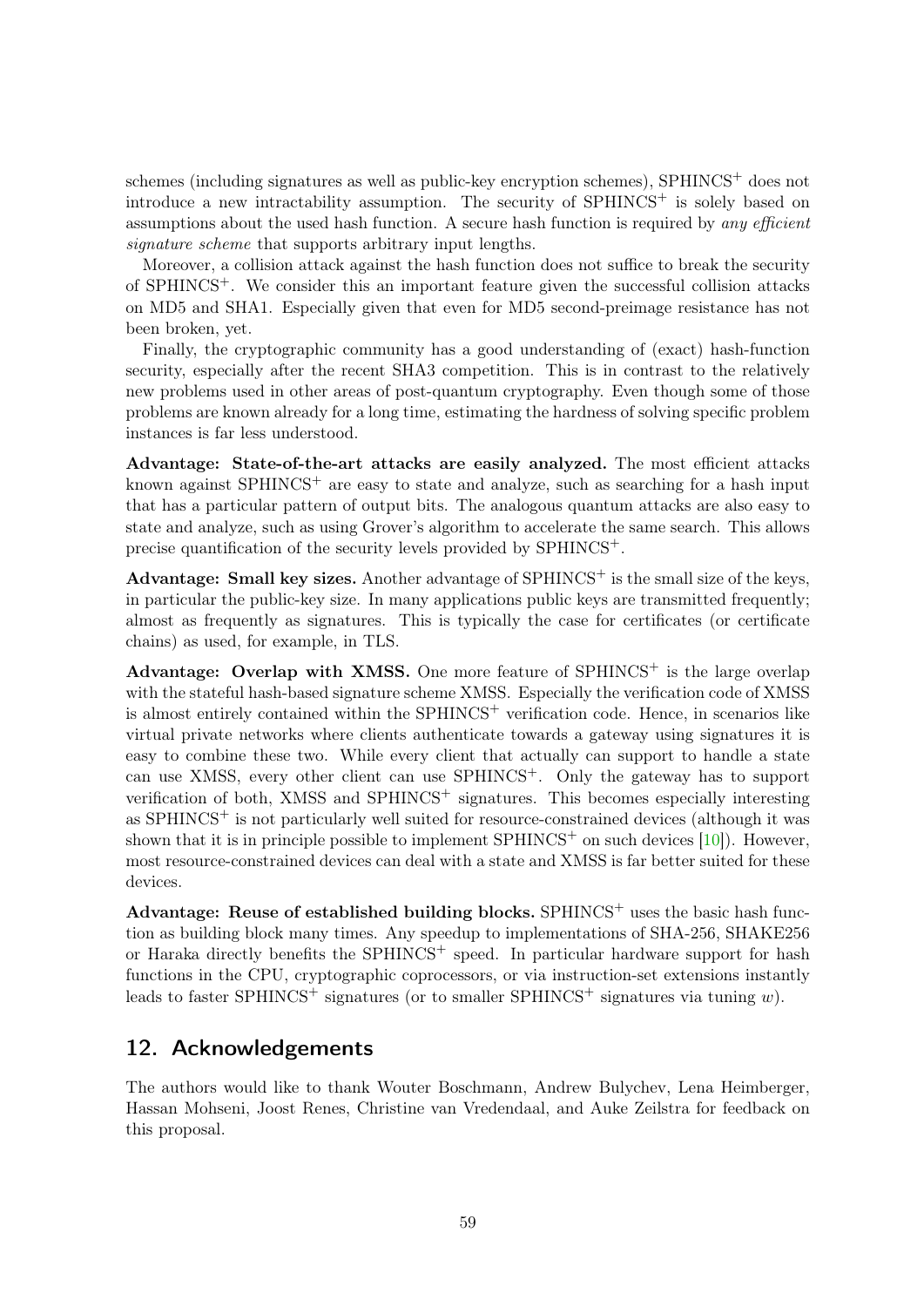### **References**

- <span id="page-59-5"></span>[1] Jean-Philippe Aumasson and Guillaume Endignoux. Clarifying the subset-resilience problem. Cryptology ePrint Archive, Report 2017/909, 2017. [https://eprint.iacr.org/](https://eprint.iacr.org/2017/909) [2017/909](https://eprint.iacr.org/2017/909). [44](#page-43-2)
- <span id="page-59-6"></span>[2] Jean-Philippe Aumasson and Guillaume Endignoux. Improving stateless hash-based signatures. Cryptology ePrint Archive, Report 2017/933, 2017. [https://eprint.iacr.](https://eprint.iacr.org/2017/933) [org/2017/933](https://eprint.iacr.org/2017/933). [44](#page-43-2)
- <span id="page-59-8"></span>[3] D. J. Bernstein, A. Hülsing, S. Kölbl, R. Niederhagen, J. Rijneveld, and P. Schwabe. The SPHINCS<sup>+</sup> Signature Framework. In 2019 ACM SIGSAC Conference on Computer and Communications Security (CCS '19). ACM, New York, NY, USA, 2019. https://doi.org/10.1145/3319535.3363229. [47](#page-46-0)
- <span id="page-59-9"></span>[4] Daniel J. Bernstein. Cache-timing attacks on AES, 2004. Document ID: cd9faae9bd5308c440df50fc26a517b4, <https://cr.yp.to/papers.html#cachetiming>. [53](#page-52-2)
- <span id="page-59-2"></span>[5] Daniel J. Bernstein, Daira Hopwood, Andreas Hülsing, Tanja Lange, Ruben Niederhagen, Louiza Papachristodoulou, Michael Schneider, Peter Schwabe, and Zooko Wilcox-O'Hearn. SPHINCS: Practical Stateless Hash-Based Signatures. In Elisabeth Oswald and Marc Fischlin, editors, EUROCRYPT 2015, volume 9056 of LNCS, pages 368–397. Springer Berlin Heidelberg, 2015. [5,](#page-4-1) [26,](#page-25-2) [43,](#page-42-3) [47](#page-46-0)
- <span id="page-59-10"></span>[6] Joseph Bonneau and Ilya Mironov. Cache-collision timing attacks against AES. In Louis Goubin and Mitsuru Matsui, editors, Cryptographic Hardware and Embedded Systems – CHES 2006, volume 4249 of Lecture Notes in Computer Science, pages 201–215. Springer-Verlag Berlin Heidelberg, 2006. [http://www.jbonneau.com/AES\\_timing\\_full.pdf](http://www.jbonneau.com/AES_timing_full.pdf). [53](#page-52-2)
- <span id="page-59-0"></span>[7] Johannes Buchmann, Erik Dahmen, and Andreas Hülsing. XMSS - a practical forward secure signature scheme based on minimal security assumptions. In Bo-Yin Yang, editor, Post-Quantum Cryptography, volume 7071 of LNCS, pages 117–129. Springer, 2011. [5](#page-4-1)
- <span id="page-59-1"></span>[8] A. Hülsing, D. Butin, S.-L. Gazdag, J. Rijneveld, and A. Mohaisen. XMSS: eXtended Merkle Signature Scheme. RFC 8391, May 2018. [5](#page-4-1)
- <span id="page-59-4"></span>[9] Andreas Hülsing. W-OTS+ – shorter signatures for hash-based signature schemes. In Amr Youssef, Abderrahmane Nitaj, and Aboul-Ella Hassanien, editors, *Progress in Cryptology*  $-$  AFRICACRYPT 2013, volume 7918 of LNCS, pages 173–188. Springer, 2013. [14,](#page-13-3) [47](#page-46-0)
- <span id="page-59-11"></span>[10] Andreas Hülsing, Joost Rijneveld, and Peter Schwabe. ARMed SPHINCS. In Chen-Mou Cheng, Kai-Min Chung, Giuseppe Persiano, and Bo-Yin Yang, editors, PKC 2016, volume 9614 of LNCS, pages 446–470, Berlin, Heidelberg, 2016. Springer Berlin Heidelberg. [59](#page-58-1)
- <span id="page-59-3"></span>[11] Andreas Hülsing, Joost Rijneveld, and Fang Song. Mitigating multi-target attacks in hash-based signatures. In Chen-Mou Cheng, Kai-Min Chung, Giuseppe Persiano, and Bo-Yin Yang, editors, PKC 2016, volume 9614 of LNCS, pages 387–416. Springer Berlin Heidelberg, Berlin, Heidelberg, 2016. [6,](#page-5-1) [9,](#page-8-3) [43,](#page-42-3) [47,](#page-46-0) [48,](#page-47-3) [50,](#page-49-2) [51](#page-50-3)
- <span id="page-59-7"></span>[12] Andreas Hülsing and Mikhail Kudinov. Recovering the tight security proof of *sphincs*<sup>+</sup>. Cryptology ePrint Archive, Report 2022/346, 2022. <https://ia.cr/2022/346>. [46,](#page-45-2) [47](#page-46-0)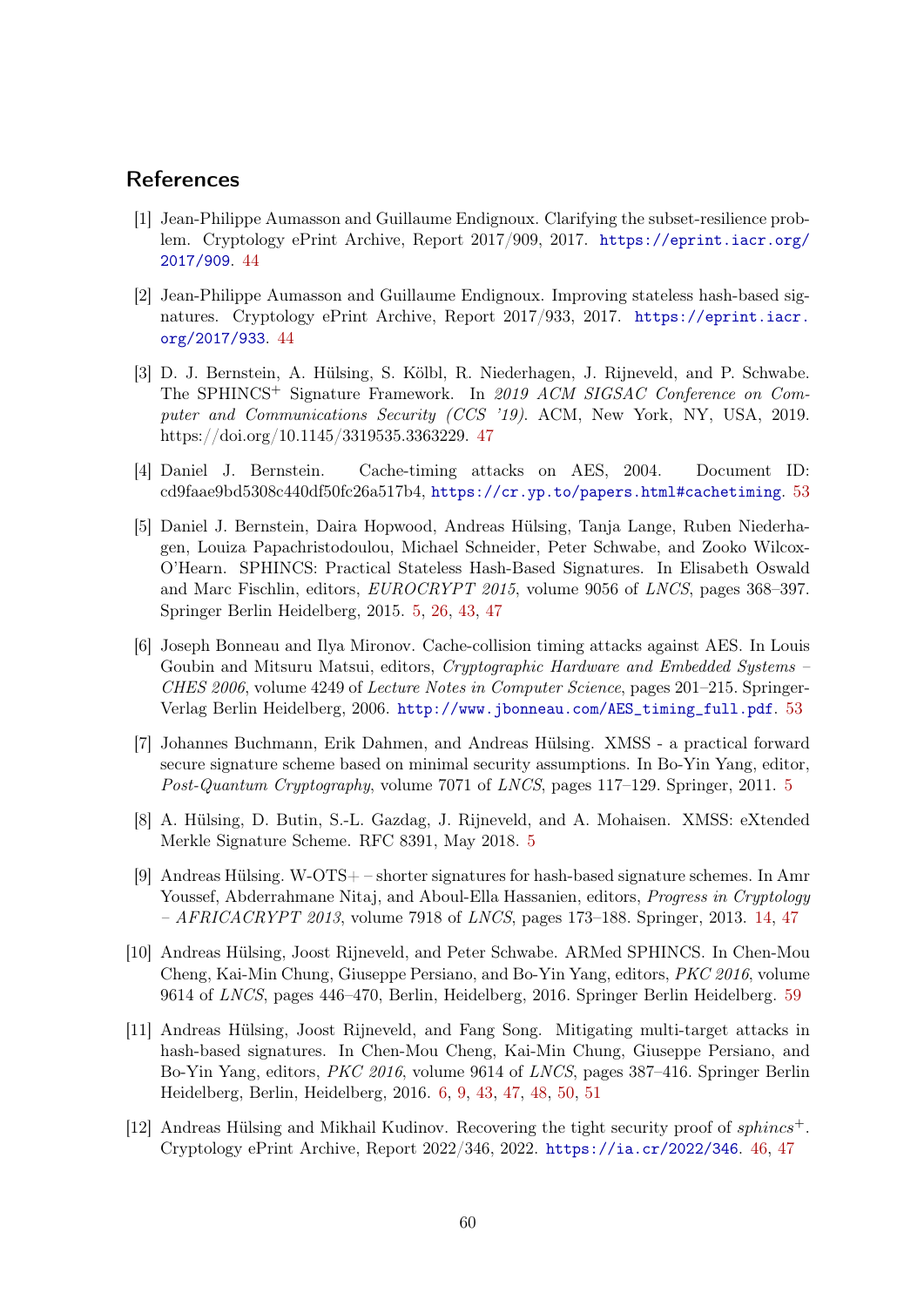- <span id="page-60-8"></span>[13] Jérémy Jean. Cryptanalysis of Haraka. IACR Trans. Symmetric Cryptol., 2016(1):1–12, 2016. [55](#page-54-3)
- <span id="page-60-4"></span>[14] Stefan Kölbl, Martin Lauridsen, Florian Mendel, and Christian Rechberger. Haraka v2 – efficient short-input hashing for post-quantum applications. volume 2016, pages 1–29, 2017. [35](#page-34-2)
- <span id="page-60-0"></span>[15] Leslie Lamport. Constructing digital signatures from a one way function. Technical Report SRI-CSL-98, SRI International Computer Science Laboratory, 1979. [5](#page-4-1)
- <span id="page-60-2"></span>[16] David McGrew, Michael Curcio, and Scott Fluhrer. Hash-based signatures. Internet Draft, IETF Crypto Forum Research Group, 2019. [6,](#page-5-1) [39,](#page-38-2) [45](#page-44-2)
- <span id="page-60-1"></span>[17] Ralph Merkle. A certified digital signature. In Gilles Brassard, editor, Advances in  $Cryptology - CRYPTO$  '89, volume 43[5](#page-4-1) of *LNCS*, pages 218–238. Springer, 1990. 5
- <span id="page-60-7"></span>[18] Michael Neve and Jean-Pierre Seifert. Advances on access-driven cache attacks on AES. In Eli Biham and Amr M. Youssef, editors, Selected Areas in Cryptography, volume 4356 of Lecture Notes in Computer Science, pages 147–162. Springer-Verlag Berlin Heidelberg, 2007. [53](#page-52-2)
- <span id="page-60-6"></span>[19] Dag Arne Osvik, Adi Shamir, and Eran Tromer. Cache attacks and countermeasures: the case of AES. In David Pointcheval, editor, Topics in Cryptology – CT-RSA 2006, volume 3860 of LNCS, pages 1–20. Springer, 2006. <http://eprint.iacr.org/2005/271/>. [53](#page-52-2)
- <span id="page-60-5"></span>[20] Bart Preneel and Paul C. van Oorschot. MDx-MAC and building fast MACs from hash functions. In CRYPTO, volume 963 of Lecture Notes in Computer Science, pages 1–14. Springer, 1995. [41](#page-40-2)
- <span id="page-60-3"></span>[21] Leonid Reyzin and Natan Reyzin. Better than BiBa: Short one-time signatures with fast signing and verifying. In Lynn Batten and Jennifer Seberry, editors, *Information Security* and Privacy 2002, volume 2384 of LNCS, pages 1–47. Springer, 2002. [26](#page-25-2)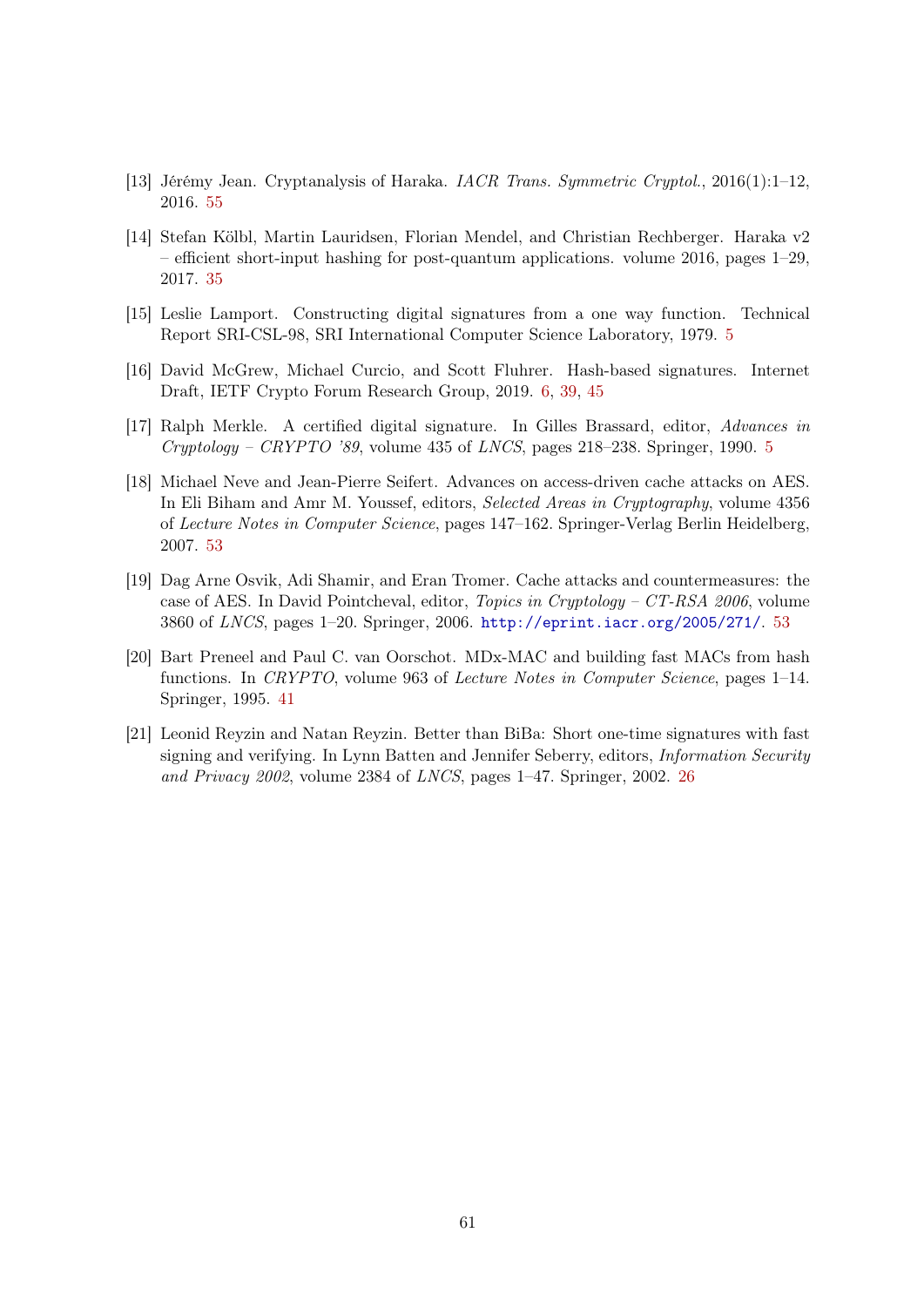### <span id="page-61-0"></span>A. Parameter-evaluation Sage script

```
tsec, hashbytes = 125,16#tsec,hashbytes = 192,24
#tsec,hashbytes = 253,32
maxsigs=2**64
F = RealField(100)def Id(r):return -F(\log(1/F(2**(8*hashbytes)))+F(r)) / log2)def pow(p,e):
  return F(p)**e
def qhitprob(qs,r):
  p = F(1/leaves)return binomial(qs,r)*(pow(p,r))*(pow(1-p,qs-r))
def la(m,w):
  return ceil(m / log(w,2))
def lb(m,w):return floor( log(la(m,w)*(w-1), 2) / log(w,2)) + 1def lc(m,w):
  return l_a(m,w) + lb(m,w)for h in range(35, 74, 2):
  leaves = 2**hfor b in range(4,17):
    for k in range(30,32):
      sigma=0
     r = 1while True:
        r = F(r)p = min(1, F((r/F(2**b)))**k)q = qhitprob(maxsigs, long(r))*p
        sigma += q
        r += 1
        if(r > maxsigs/leaves and q < F(2)**(-10*tsec)): # beyond expected number of collisions and
          break
      if(sigma<2**-tsec):
        for d in range(4,h):
          if(h % d == 0 and h <= 64+(h/d)):
            for w in [16,256]:
              wots = lc(8*hashbytes, w)sigsize = ((b+1)*k+h+wots*d+1)*hashbytesif(sigsize < 50000):
                print h, # total tree height
                print d, # number of tree layers, subtree height is h/d
                print b, # height of FORS trees
```